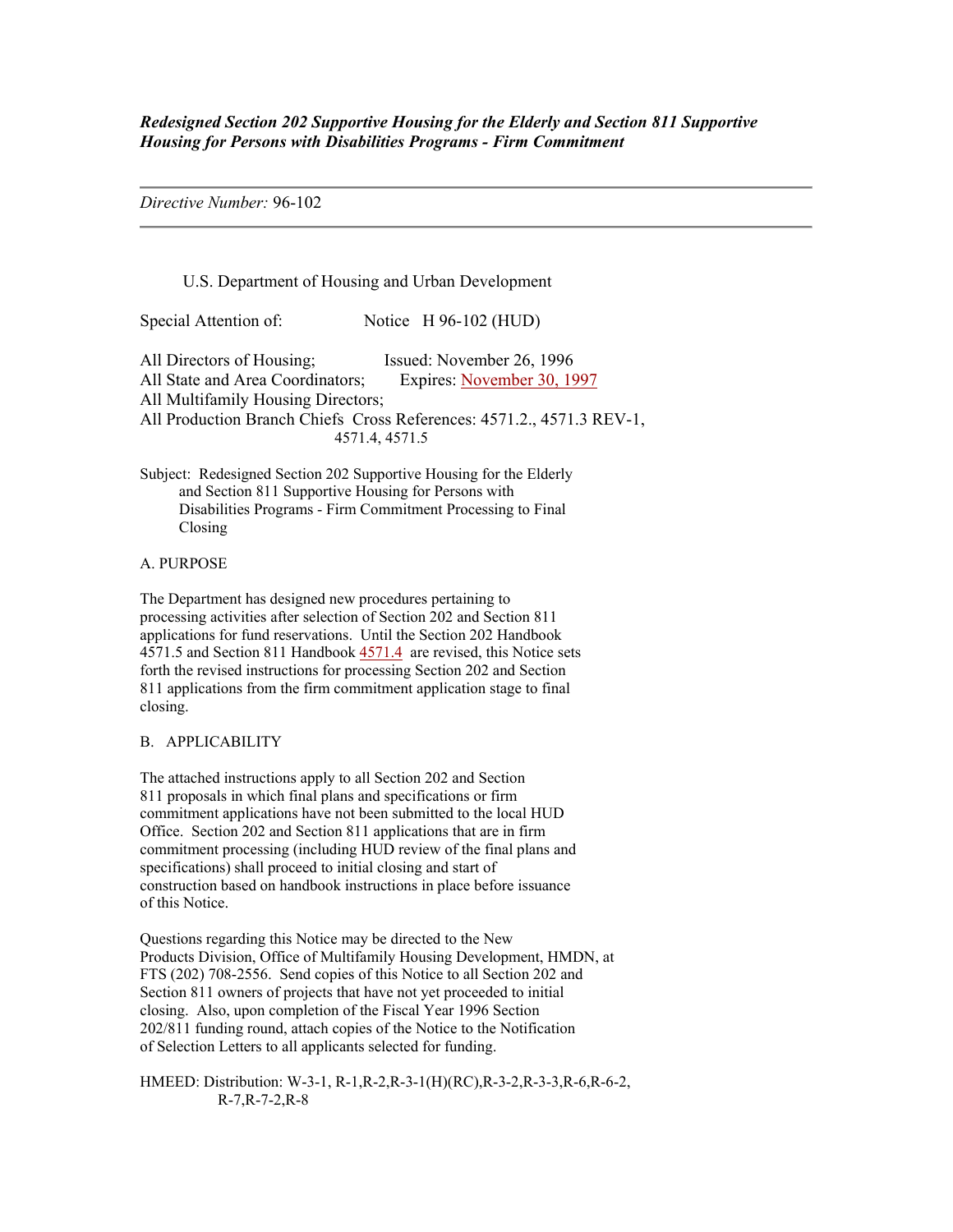# TABLE OF CONTENTS

| Section                                                                                                                                                                                                                                                                                                                                                                                                                                    | Page                                                                                                        |
|--------------------------------------------------------------------------------------------------------------------------------------------------------------------------------------------------------------------------------------------------------------------------------------------------------------------------------------------------------------------------------------------------------------------------------------------|-------------------------------------------------------------------------------------------------------------|
| I.                                                                                                                                                                                                                                                                                                                                                                                                                                         | HIGHLIGHTS OF MAJOR POLICY AND PROCESSING CHANGES<br>$1 - 1$                                                |
| II. EXTENSION/CANCELLATION OF SECTION 202 AND<br><b>SECTION 811 FUND RESERVATIONS</b>                                                                                                                                                                                                                                                                                                                                                      | 2-1                                                                                                         |
| III. ACTIVITIES PRIOR TO SUBMISSION OF REQUEST FOR<br>FIRM COMMITMENT PROCESSING                                                                                                                                                                                                                                                                                                                                                           | $3 - 1$                                                                                                     |
| A. Project Planning Conference<br>B. Formation of Owner Corporation<br>C. Transfer of Fund Reservation from<br>Sponsor to Owner<br>D. Individual Conflict of Interest and<br><b>Disclosure Certifications</b><br>E. Housing Consultant<br>F. Land Appraisals<br>G. Construction Cost Analysis<br>H. Affirmative Fair Housing Marketing Plan<br>Sponsor's Acceptance of Notification of<br>I.<br><b>Selection Letter</b><br>J. Site Changes | $3 - 1$<br>$3 - 5$<br>$3-6$<br>$3 - 7$<br>$3 - 7$<br>$3-10$<br>$3 - 11$<br>$3 - 13$<br>$3 - 13$<br>$3 - 13$ |
| IV. SUBMISSION OF APPLICATION FOR A FIRM COMMITMENT<br>FOR CAPITAL ADVANCE FINANCING                                                                                                                                                                                                                                                                                                                                                       | $4 - 1$                                                                                                     |
| A. General<br>B. Description of Required Exhibits -<br>New Construction<br>C. Rehabilitation or Acquisition without<br>Rehabilitation<br>D. Receipt of Firm Commitment Applications<br>E. Eligibility for Technical Processing<br>F. Coordination of Technical and Program Reviews<br>G. Target Date for Issuance of Firm Commitment<br>for Capital Advance Financing                                                                      | $4 - 1$<br>$4 - 1$<br>$4-9$<br>4-10<br>$4 - 10$<br>$4 - 11$<br>$4 - 11$                                     |
| V. TECHNICAL REVIEW OF FIRM COMMITMENT APPLICATION<br>A. Office Counsel<br>Architectural and Engineering<br>В.<br>C. Cost<br>D. Valuation<br>E. Mortgage Credit<br>F. Asset Management<br>i<br><b>TABLE OF CONTENTS</b>                                                                                                                                                                                                                    | $5-1$<br>$5 - 1$<br>$5-1$<br>$5 - 3$<br>$5-5$<br>$5 - 8$<br>$5 - 10$                                        |
|                                                                                                                                                                                                                                                                                                                                                                                                                                            |                                                                                                             |
| Section                                                                                                                                                                                                                                                                                                                                                                                                                                    | Page                                                                                                        |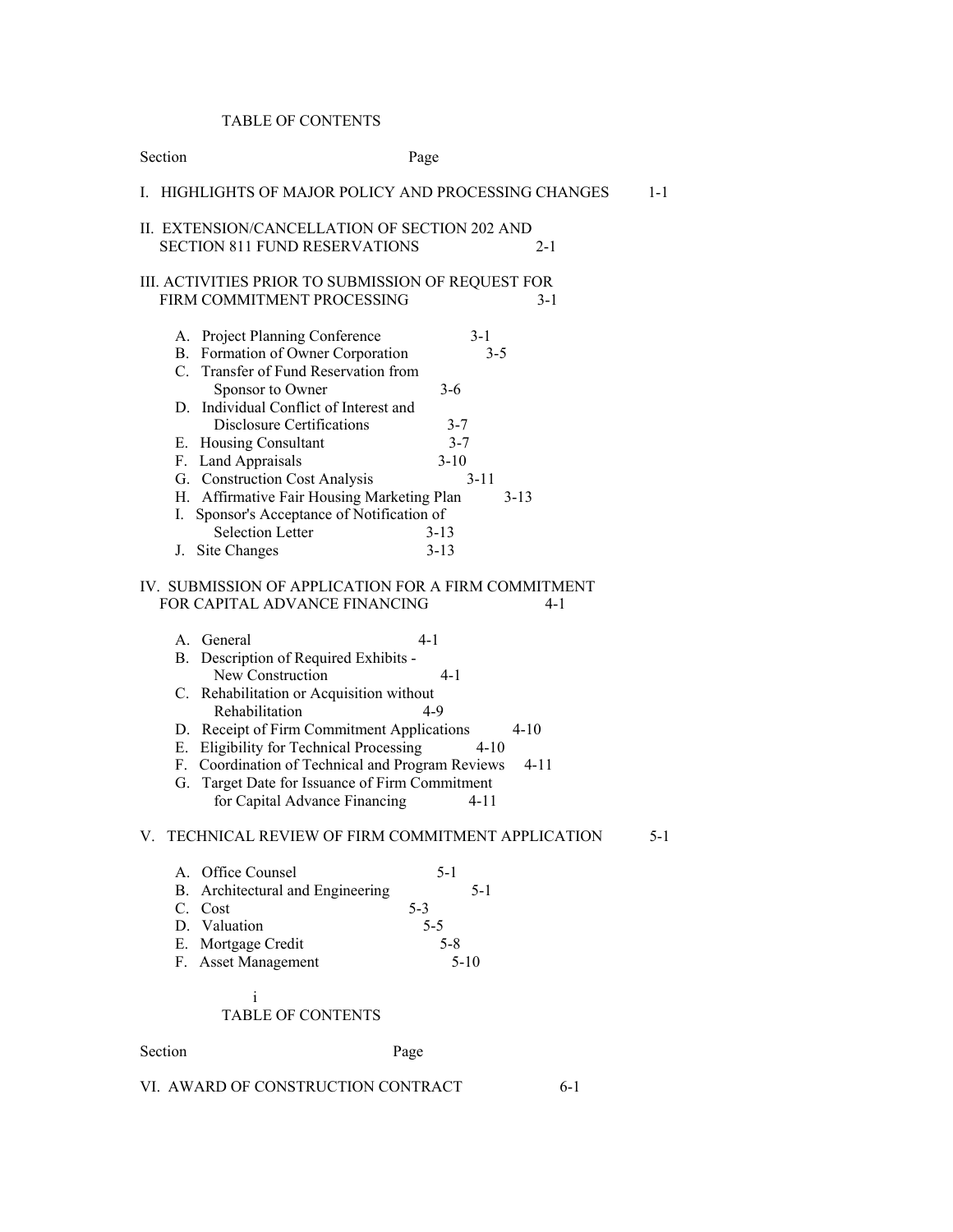# VII. REQUESTS FOR INCREASES IN CAPITAL ADVANCE AND PROJECT RENTAL ASSISTANCE CONTRACT FUNDS 7-1

A. Section 202/811 Projects Funded in FY 1995 7-1

B. Section 202/811 Projects Funded in FY 1996 7-1

VIII. INITIAL CLOSING TO FINAL CLOSING 8-1

| A. Initial Closing            | -8-1  |
|-------------------------------|-------|
| <b>B.</b> Construction Period | - 8-1 |
| C. Final Closing              | 8-2   |

### ATTACHMENTS

# ATTACHMENT A - LAND APPRAISAL CHECKLIST FOR GROUP HOMES UNDER THE SECTION 811 CAPITAL ADVANCE PROGRAM

ATTACHMENT B - REQUIRED EXHIBITS FOR REQUEST FOR FIRM COMMITMENT FOR CAPITAL ADVANCE FINANCING

ATTACHMENT C - DESIGN ARCHITECT'S CERTIFICATION

ATTACHMENT D - OWNER CERTIFICATIONS - SECTION 202 PROGRAM

ATTACHMENT E - OWNER CERTIFICATIONS - SECTION 811 PROGRAM

ATTACHMENT F - LEGAL REQUIREMENTS FOR INITIAL CLOSING

ATTACHMENT G - LEGAL REQUIREMENTS FOR FINAL CLOSING

ii

SECTION 1. HIGHLIGHTS OF MAJOR POLICY AND PROCESSING CHANGES

The major processing changes made to implement the redesigned Section 202 and Section 811 programs are described below:

A. One-Step Processing. The Notice revises paragraphs 1-2 of Section 202 Handbook 4571.5 and Section 811 Handbook 4571.4 to by-pass the conditional commitment application stage. Accordingly, for all Section 202 and Section 811 projects, the conditional commitment application will be combined with the firm commitment application resulting in the submission and HUD review of only the firm commitment application. The firm commitment application is due within 180 days from the date of the Notification of Selection Letter.

B. Project Planning Conference. The Notice stresses the importance of conducting a comprehensive project planning conference and includes a suggested agenda to be used at the conference.

C. Site Changes. State and Area Offices are no longer permitted to approve a change in sites when more than 12 months have elapsed after the fund reservation award. This applies to both Section 202 and Section 811 projects.

D. Extension/Cancellation of Fund Reservations. The policy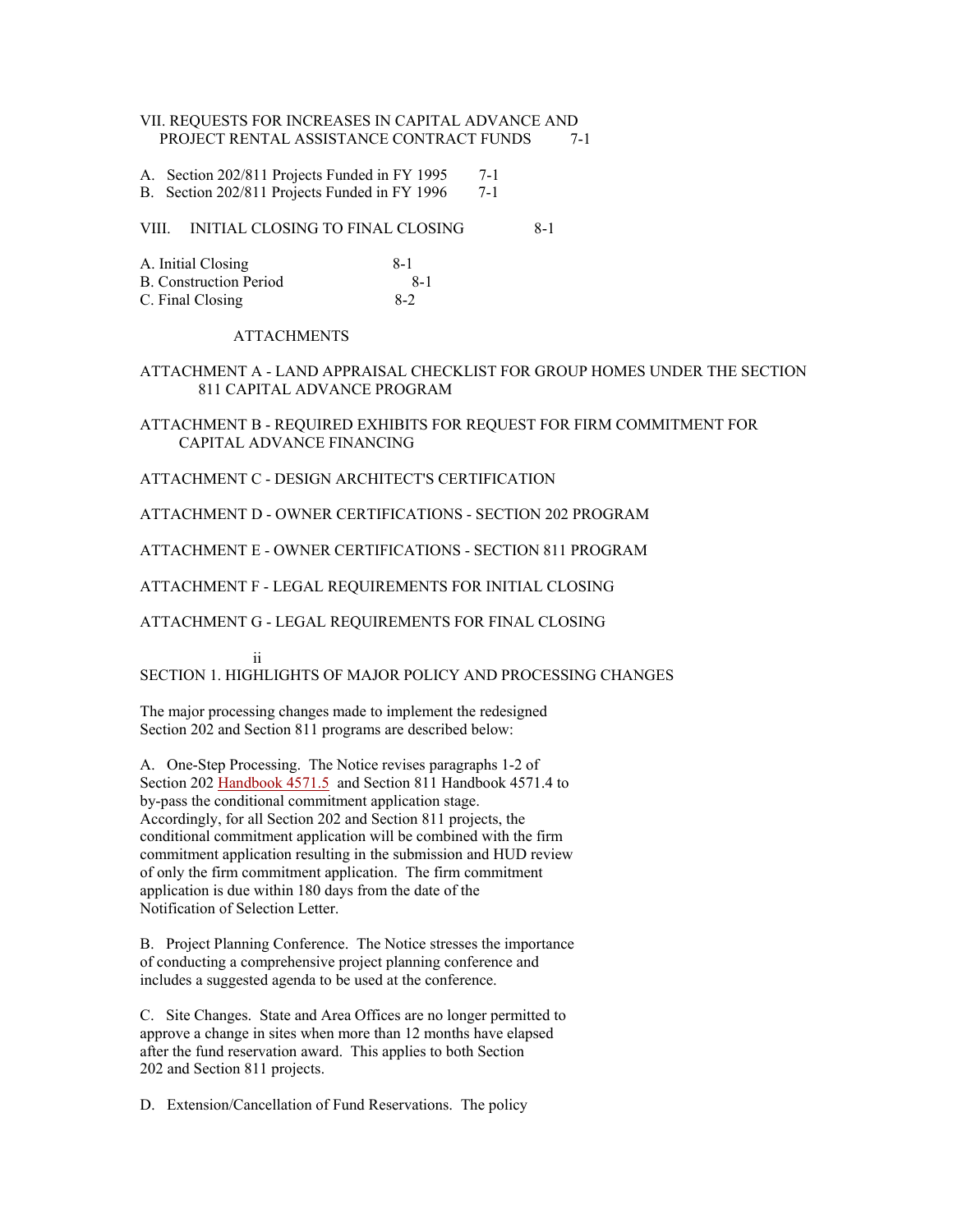regarding the granting of Section 202 and Section 811 fund reservations extensions has been amended. The duration of the fund reservation is 18 months from the date of issuance of the fund reservation. Beginning with projects funded in Fiscal Year (FY) 1996, State and Area offices' authority to approve an extension of the fund reservation has been changed to permit limited exceptions up to 24 months on a case-by-case basis.

E. Requests for Amendment Funds.. Beginning with Section 202/811 projects funded in FY 1996, the provisions for permitting amendments to the fund reservation before initial closing has been eliminated. Increases resulting from change order items approved during construction may be approved, but will be funded first out of the developer's fee, as discussed later in this Notice. In cases where the developer's fee has been depleted for approved change order

#### 1-1

items, HUD will consider a mortgage increase on a case-by-case basis. Projects funded in FY 1995 and earlier may still be approved for amendment funds before initial closing. Also, beginning with projects funded in FY 1996, HUD will not consider any increases in project rental assistance contracts (PRAC) until after one full-year of project operation.

F. Elimination of 2 Percent Project Contingency Allowance, Consultant Fees and Organizational Expenses. HUD will no longer include a 2 percent project contingency allowance, consultant fees and organization expenses in the estimated replacement cost of a project. These items are replaced by and may be included in a new Developer's Fee line item to be reported on Form HUD-92264.

G. Developer's Fee. In lieu of a 2 percent project contingency allowance, and amounts for housing consultant services and organizational expenses, HUD will include in the estimated replacement cost of a project a developer's fee of 8 percent of the total replacement cost of the project with a minimum of \$30,000 and a maximum of \$400,000 (plus 2 percent of any replacement cost amount over \$5,000,000).

H. Housing Consultant. As noted in Paragraphs F. and G. above, the housing consultant's fee has been eliminated as a separate line item and included in the developer's fee. HUD will not (1) review and approve the housing consultant contracts, (2) determine the maximum consultant's fee for inclusion in the developer's fee, and (3) set the compensation limits. Accordingly, sponsors/owners are no longer required to submit Form HUD-92531-A-CA, Contract for Housing Consultant Services for Nonprofit Projects under the Section 202 and Section 811 programs. The Notice eliminates the provisions for granting incentive payments to the housing consultant. However, the Notice includes a suggested schedule for making payments to the consultant. Further, in accordance with Section 891-130 of the amended Section 202/811 regulations (published March 22, 1996), sponsor or its nonprofit affiliate may provide the consulting services with in-house staff and pay for such services from the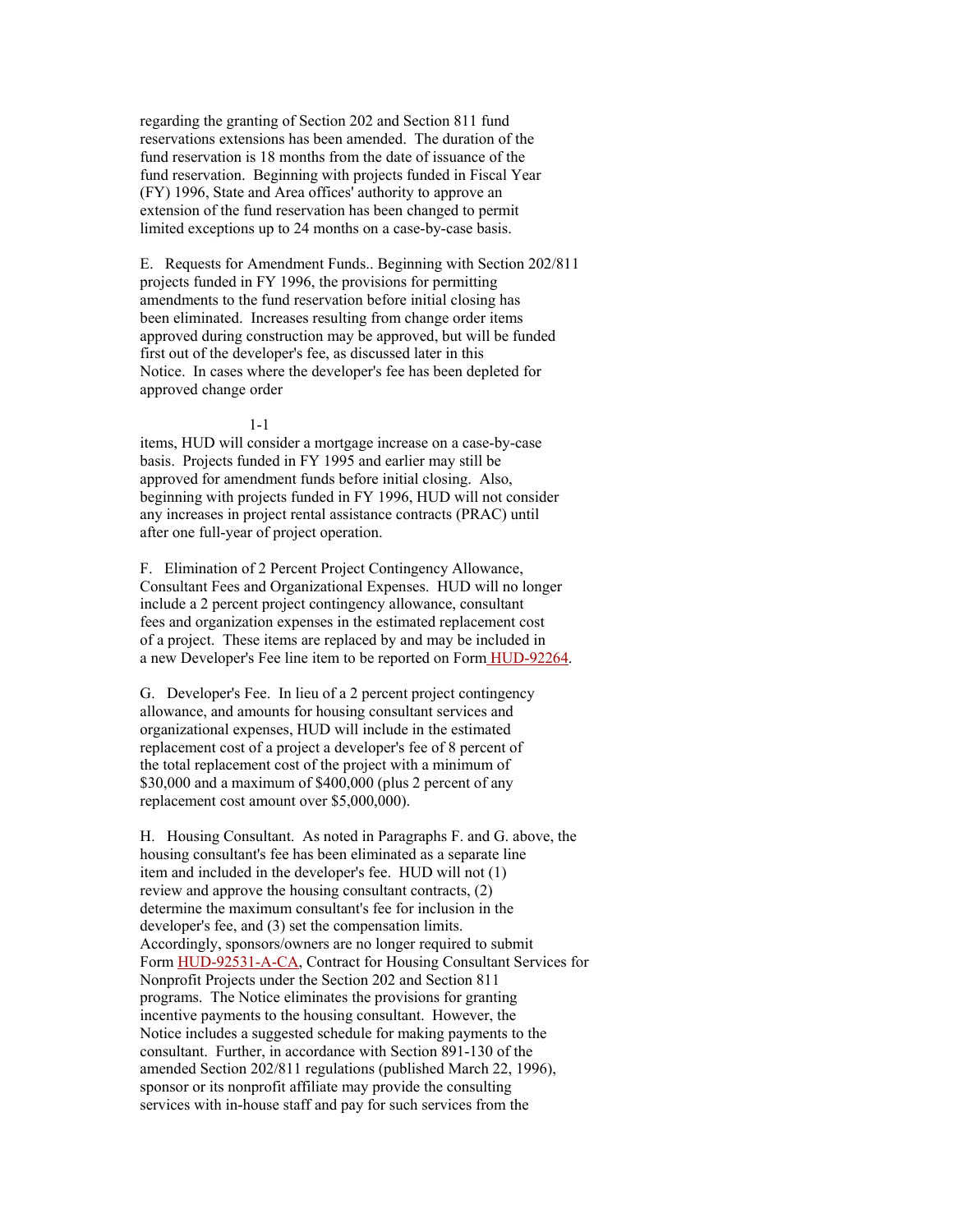developer's fee. Such an arrangement will not constitute a conflict of interest if no more than two persons salaried by the sponsor or management affiliate serve as nonvoting directors on the owner's board of directors.

#### 1-2

I. Award of Construction Contract. Form HUD-92442-CA, Construction Contract - Lump Sum, may be used for Section 202 and Section 811 projects regardless of the type of construction or rehabilitation contract awarded. If, for any reason, an identity of interest is found to exist between the sponsor/owner and general contractor, the local office will take appropriate sanctions, including requiring cost certification by the general contractor.

J. Architecture/Engineering Processing. HUD will review the final plans and specifications only for the Fair Housing Accessibility Guidelines and Section 504. The Notice requires the owner's architect to certify that the project design complies with local codes and ordinances,

accessibility, program and regulatory requirements using the format in Attachment C of the Notice. The owner's architect also is required to obtain professional liability insurance in a minimum amount of \$50,000 (Section 811) or \$250,000 (Section 202) for errors and omissions and to keep it in force through the construction of the project and for a period of 3 years after project completion. The Notice eliminates the use of Form HUD-51994, Life Cycle Cost Analysis of Utility Combinations, if the most efficient utility type for the area of the proposed project has been previously determined and is proposed for use. The proposed utility type will be identified at the project planning conference.

K. Cost Processing. HUD will not provide an independent cost estimate. HUD will perform a limited cost review of the construction cost analysis submitted by the sponsor/owner at the firm commitment stage of processing. Cost review of land improvement trade items will be limited to the bottom line total per square foot with certain exceptions. Cost review of structure trade items will vary in detail based on the complexity of the project. (See V.C. below). The owner is required to provide a construction cost analysis which includes both a structure and a land improvement estimate of the project in accordance with instructions in L. and III.G. below. HUD's review of the construction cost analysis and Form HUD-92328, Contractor's and/or Mortgagor's Cost Breakdown will follow instructions in V.C. below. HUD will not calculate the project's cost not attributable to dwelling use (CNA). The professional hired by the owner will calculate the CNA and include that information in the construction cost analysis.

#### 1-3

L. Valuation Processing. The responsibility for conducting land appraisals has been transferred from the HUD appraiser to a certified general appraiser hired by the sponsor/owner. For Section 811 group homes, the sponsor/owner has the option of hiring an appraiser from the FHA Residential Appraiser Roster.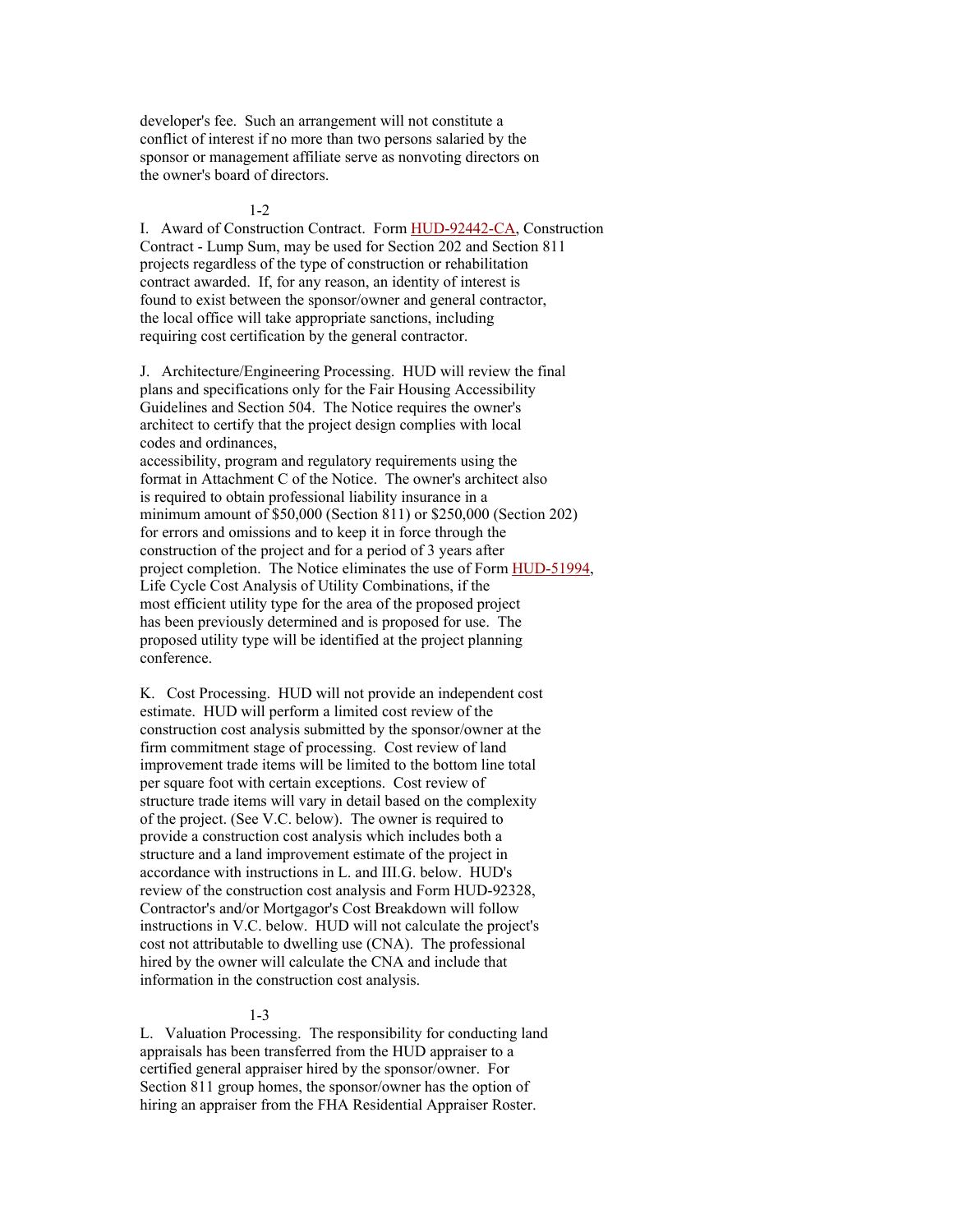HUD staff will perform a "desk" review of land appraisals for all Section 202 projects and Section 811 independent living facilities, and a "checklist" review of Section 811 group homes. See Attachment A of this Notice for the land appraisal checklist. In addition to a land appraisal, the Notice also requires the owner to contract for a construction cost analysis (see K. above). The HUD appraiser will no longer make an operating expense analysis or estimate "soft" costs (i.e., taxes and insurance, etc.). The owner is responsible for providing the project's operating expense and "soft" cost estimates.

- 1. Form HUD-92274, Operating Expense Analysis Worksheet has been eliminated.
- 2. Form HUD-92013-E, Supplemental Application and Processing Form-Housing for the Elderly/Disabled also has been eliminated. Owners shall show any proposed services and the funding for such services in the "remarks" section of Form HUD-92013, Application for Multifamily Housing Project.

M. Mortgage Credit Processing. The Notice clarifies the financial-documents to be submitted by the owner with the firm commitment application and requires the owner to submit a certified balance sheet and a Request for Verification of Deposit (Form HUD-92004F) instead of complete financial statements. Instructions for completing Form HUD-92004F are included in the Notice. The Notice also stresses the importance of the Mortgage Credit Examiner's (MCE) review of these documents only for evidence that the owner has been adequately capitalized by the sponsor. The Notice revises the procedures for ordering credit reports to require "in-file" credit reports only and expands the ordering of credit reports to include the management firms and the resident managers.

N. Processing during Construction. HUD will accept the contractor's estimate of cost for change orders (Form HUD-92437, Request for Construction Changes on Project Mortgages) as approved by the project architect. All change orders will be funded from the 8 percent

### 1-4

developer's fee or from the owner's sources outside of the developer's fee. HUD will consider a mortgage increase on a case-by-case basis if the developer's fee has been depleted for approved change order items. HUD inspections during construction are still to be done in accordance with HUD Handbook 4460.1 REV-2.

O. Asset Management Processing. As stated in E. above, beginning with projects funded in FY 1996, HUD will not consider any PRAC increases until after one full year of project operation. The Notice requires Form **HUD-9832**, Management Entity Profile, one of the documents used in determining the approvability of the proposed management agent, to be submitted only on management agents that are new to the applicable Field Office.

P. Certification Regarding Credit Availability from Private Sources.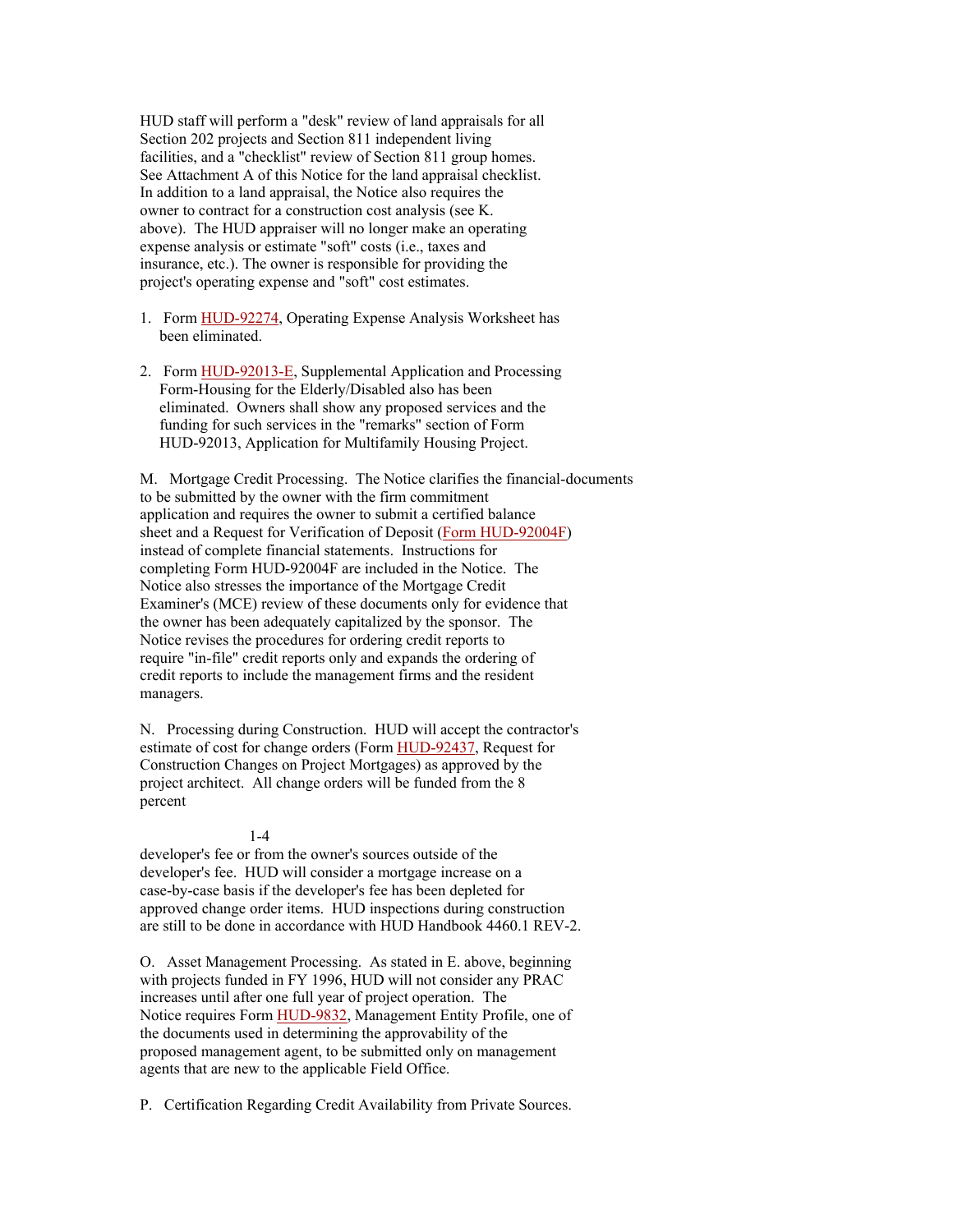Pursuant to [OMB Circular A-129,](http://www.whitehouse.gov/OMB/circulars/a129/a129.html) Managing Federal Credit Programs, the authorized officer of the owner must submit a certification that it has been unable to obtain funds from private financial sources upon terms and conditions equally as favorable as the terms and the conditions available under Section 202 of the Housing Act of 1959, as amended, and Section 811 of the National Affordable Housing Act. This certification has been included in a master certification which is attached to this Notice under Attachments D and E. The certification must be submitted with the firm commitment application.

Q. For Section 811 Projects Only, Certification Regarding Residents' Acceptance of Supportive Services. Section 811 owners must now certify that they will not require residents to accept any supportive services as a condition of occupancy. Although the acceptance of services has never been a program requirement, it has come to the Department's attention that, in many cases, residents have been required to accept services in order to live in housing for persons with disabilities developed under either the old Section 202/8 program or the Section 811 program. This certification has been included in a master certification which is attached to this Notice under Attachment E.

#### 1-5

# SECTION II. EXTENSION/CANCELLATION OF SECTION 202 AND SECTION 811 FUND RESERVATIONS

Given the streamlined one-step Section 202/811 development process as described herein, the empowerment of sponsors/owners as a result of this new process, and the Department's goal of starting and cancelling old pipeline projects, HUD must revise its project development timeframe expectations.

Effective with the publication of this Notice, we are implementing the following procedures for extending/cancelling Section 202/811 projects. Accordingly, Paragraphs 3-65 and 1-64 of Section 202 Handbooks 4571.3 REV-1 and 4571.5, respectively, and Paragraphs 3-63 and 1-64 of Section 811 Handbooks 4571.2 and 4571.4, respectively, are modified as noted below to ensure the development of these projects as soon as possible.

- A. Projects Funded in FY 1995 and Earlier.
- 1. All owners of FY 1995 and earlier pipeline projects shall have control of an approvable site that is permissively zoned with all required local use permits in place within three months of the date of this Notice.
- 2. If an owner of a FY 1995 or earlier project does not have control of a permissively zoned site with all required local use permits in place within three months of the date of this Notice, HUD State/Area Offices shall issue a Notice of Intent to Cancel the Fund Reservation in accordance with this Notice.
- 3. No fund reservation extensions will be granted beyond six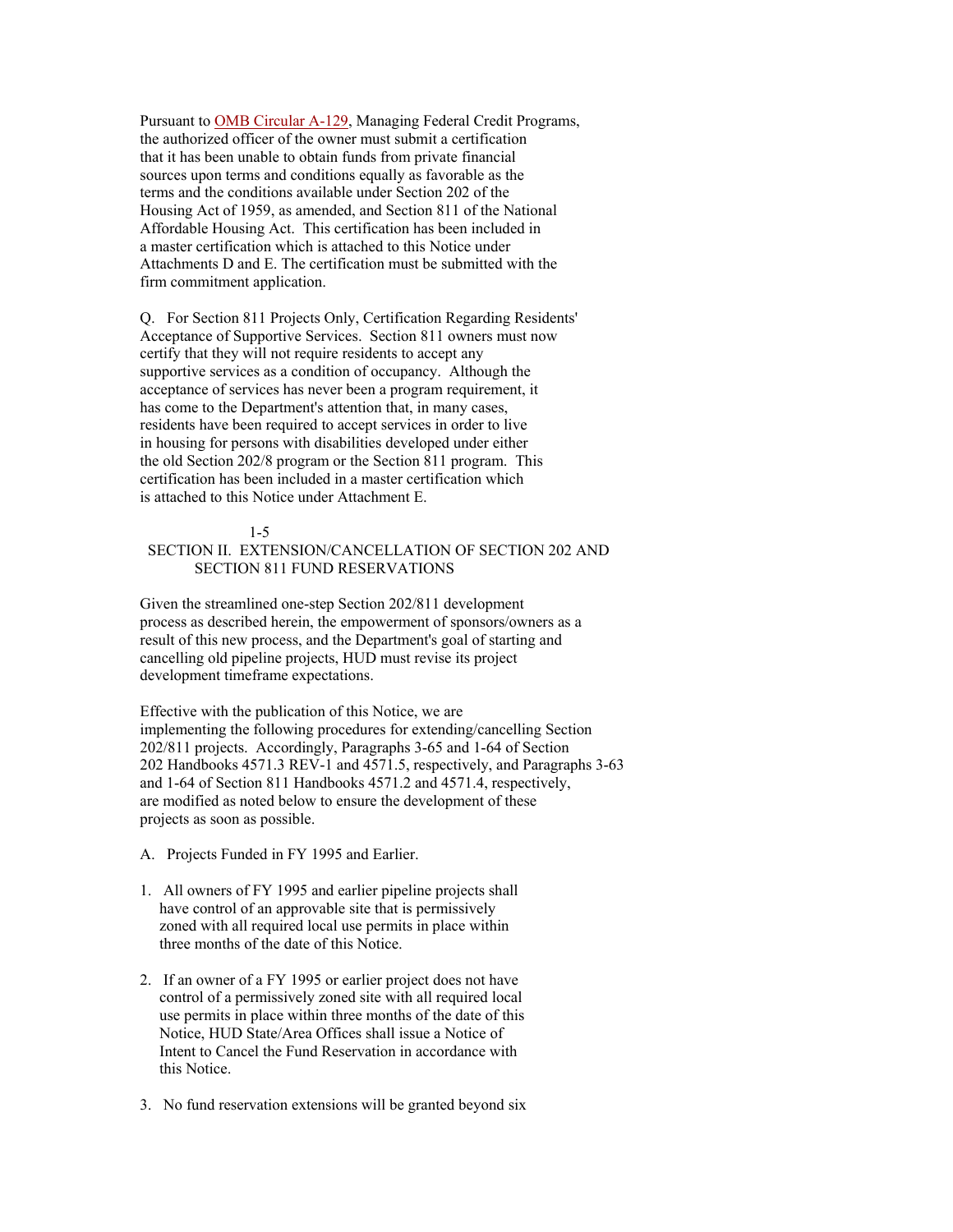months of the date of site control or of this Notice, whichever is later, unless there is good reason to expect that initial closing can be achieved within the extension period and one of the following can be demonstrated:

- (a) Initial closing delays are directly attributable to HUD; or
- (b) Initial closing delays are directly attributable to third party opposition; or

- (c) Initial closing is delayed due to a disaster, as declared by the President of the United States.
- 4. Owners must bring the FY 1993 and earlier Section 202/811 pipeline projects to initial closings within six months of the date of this Notice or the project will be cancelled.
- B. Projects Funded in FY 1996.
- 1. The duration of the fund reservation for Section 202/811 projects funded in FY 1996 is 18 months from the date of issuance of the fund reservation. In accordance with Section 891.165 of the Section 202/811 regulations, HUD State and Area Offices may approve limited extensions up to 24 months on a case-by-case basis. Extensions may be approved if there is a good reason to expect that initial closing can be achieved within the extension period and one of the following can be demonstrated:
	- (a) Initial closing delays are directly attributable to HUD; or
	- (b) Initial closing delays are directly attributable to third party opposition; or
	- (c) Initial closing is delayed due to a disaster, as declared by the President of the United States.
- 2. Section 811 Applications Approved with Sites Identified Only. Sponsors/owners should be encouraged to submit a formal request for site approval within 60 days following the date of the fund reservation. If they fail to obtain ownership or control of the site within one year after being awarded the fund reservation, the fund reservation will be cancelled and recaptured, as required by Section 811 of the National Affordable Housing Act of 1990.
- 3. Sponsor's/Owner's Responsibilities.
	- (a) Assemble a development team which can expeditiously prepare the firm commitment application, meeting program and technical requirements. (The sponsor is responsible until the owner corporation is formed.)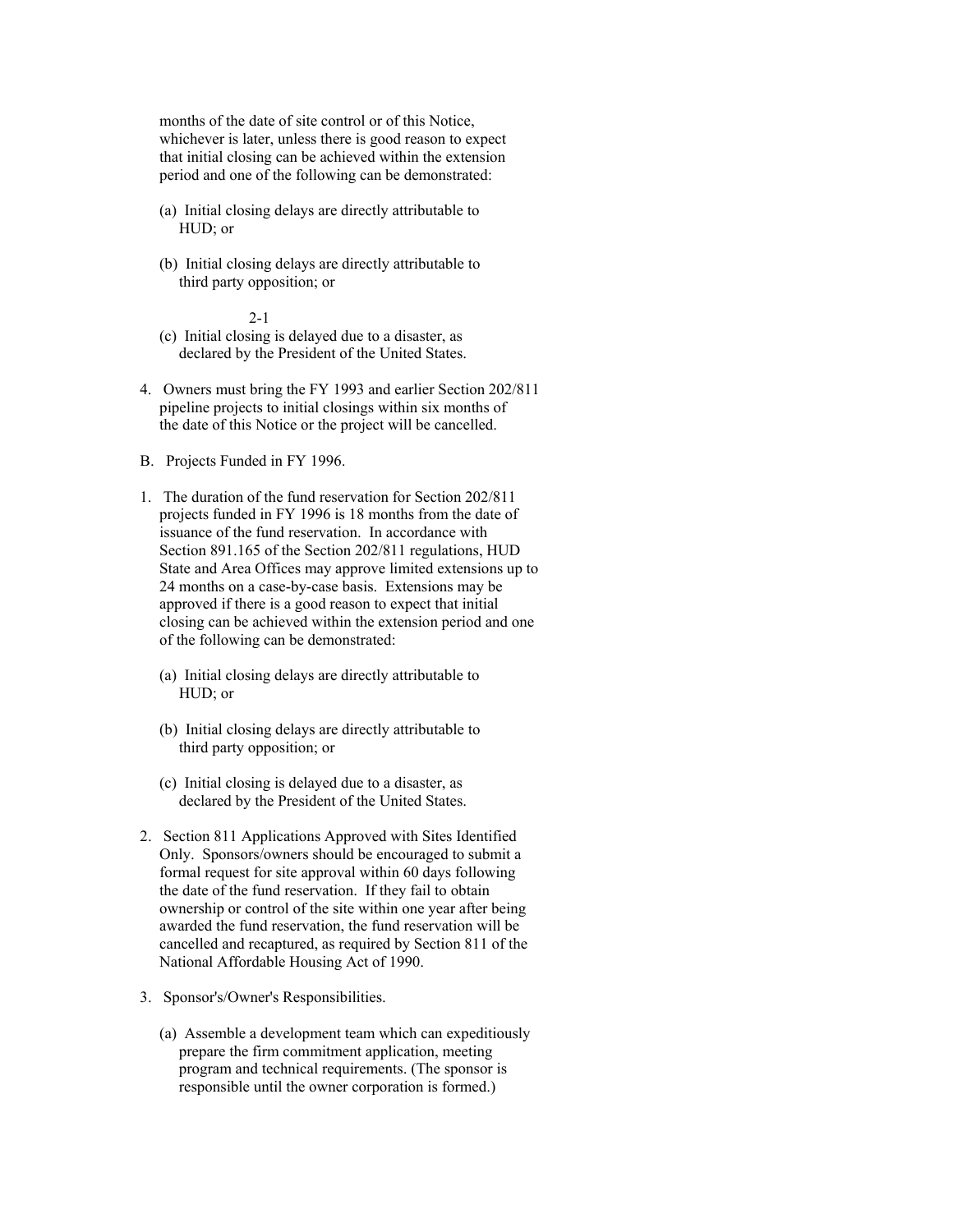2-2

- (b) Provide HUD with assurance that the project will reach initial closing and start of construction within the term of the fund reservation, i.e., within the 18-month period. However, given this new streamlined processing, many projects should be able to reach initial closing in 12 to 15 months. In order to achieve timely initial closings, owners must:
	- Attend the Project Planning Conference along with all known development team members to discuss their plans to develop the project and to develop, with the HUD State/Area Office, a mutually acceptable timetable for achieving initial closing and construction start. The Project Planning Conference should be held within 30-45 days after issuance of the fund reservation award. A more detailed discussion of the Project Planning Conference is contained in Section III.A. of this Notice.
	- Assure that there is full communication between development team members throughout the development process.
	- Raise immediately with the HUD State/Area Office any significant problems.
	- Be accountable at all times for action by the development team members, including but not limited to:
		- -- Making sure the architect is aware of and following the Department's design and cost standards;
		- -- Keeping the consultant to the agreed-upon timetable and informing all development team members of the timetable;
		- -- Reviewing the results of the appraisal and understanding the consequences to the total cost of the project;

- -- Reviewing the results of all environmental reviews and understanding consequences of any findings;
- -- Working with neighborhood residents to alleviate their concerns about the project;
- -- Working with localities to eliminate unanticipated requirements after the start of construction; and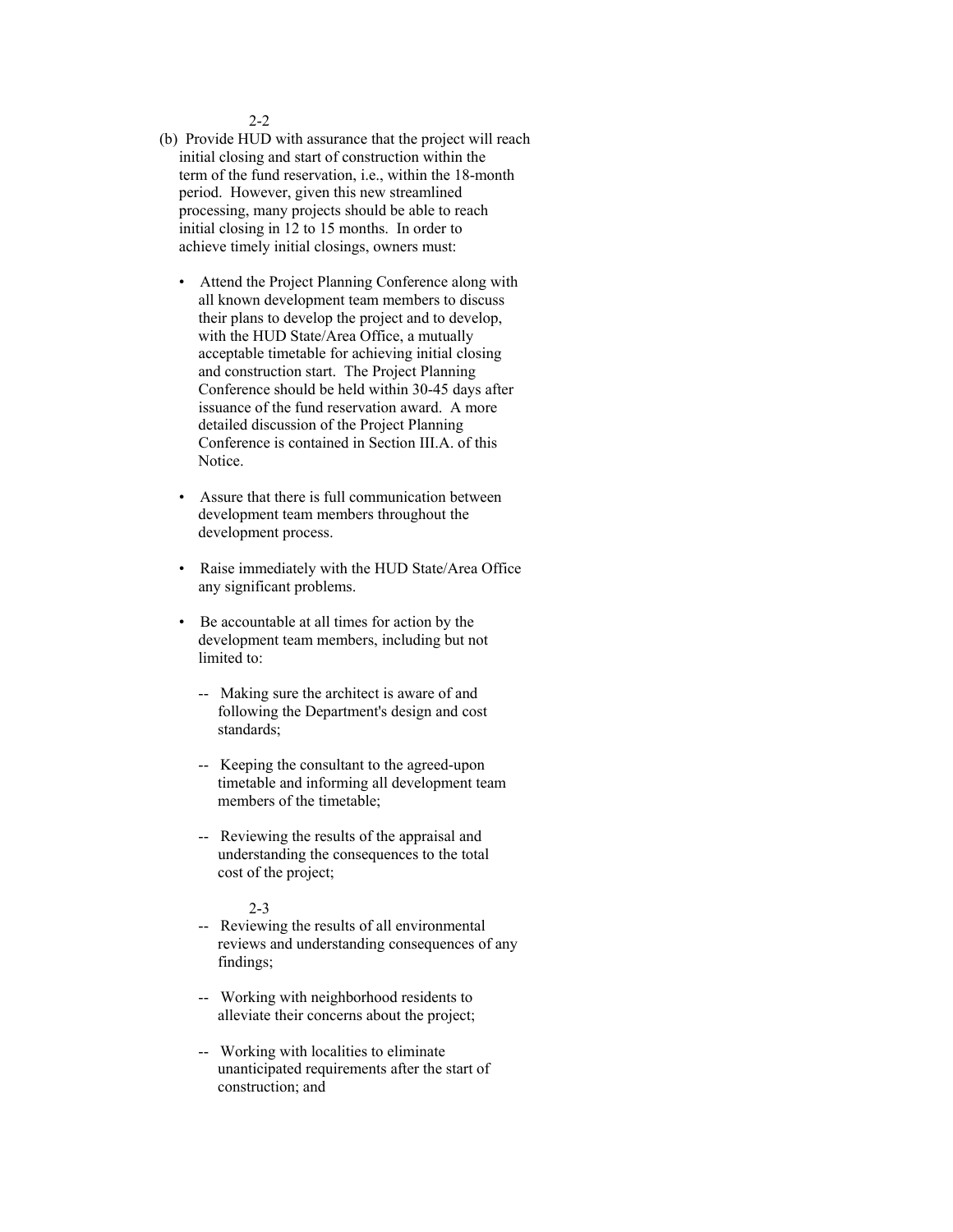- -- Actively pursuing the agreed-upon timetable for project development.
- 4. HUD State/Area Office's Responsibilities:
	- (a) Schedule a Project Planning Conference within 30-45 days of issuance of the fund reservation and inform the sponsor/owner that a firm commitment application will not be accepted until after the conference takes place.
	- (b) Develop, with the sponsor/owner, a mutually acceptable timetable to reach initial closing and start of construction within the established timeframe.
	- (c) Monitor the progress of each fund reservation in accordance with the processing time schedules.
- C. Notices of Intent to Cancel the Fund Reservation.
- 1. HUD State/Area Offices no longer need the Assistant Secretary's authorization to issue Notices of Intent to Cancel the Fund Reservation.
- 2. Such Notices are to be issued in accordance with the instructions contained herein.
- D. Owner's Appeal of Notification to Cancel the Fund Reservation.
- 1. Prior to cancelling any fund reservation, owner's must be afforded the opportunity to appeal any action to cancel its fund reservation.

### 2-4

- 2. The procedures for appealing a cancellation notice as stated in subparagraphs 3-65.F. of Section 202 Handbook 4571.3 REV-1 and 3-63.D. of Section 811 Handbook 4571.2 remain in effect.
- 3. The above applies regardless of the year in which the project was funded.

# 2-5

# SECTION III. ACTIVITIES PRIOR TO SUBMISSION OF REQUEST FOR FIRM COMMITMENT PROCESSING

Section XIV of HUD Handbook 4571.3 REV-1 for Section 202 applications and in Section XIV of HUD Handbook 4571.2 for Section 811 applications provide instructions covering project planning activities for Field Office staff and sponsors/ owners. Additionally, sponsors/owners must comply with any special instructions set forth in their Notification of Selection Letters.

In view of the sponsor's/owner's responsibilities, and its development team members' responsibilities, along with the reduction of HUD's role in the review and processing of Section 202 and Section 811 applications, it is critical that Field Offices hold project planning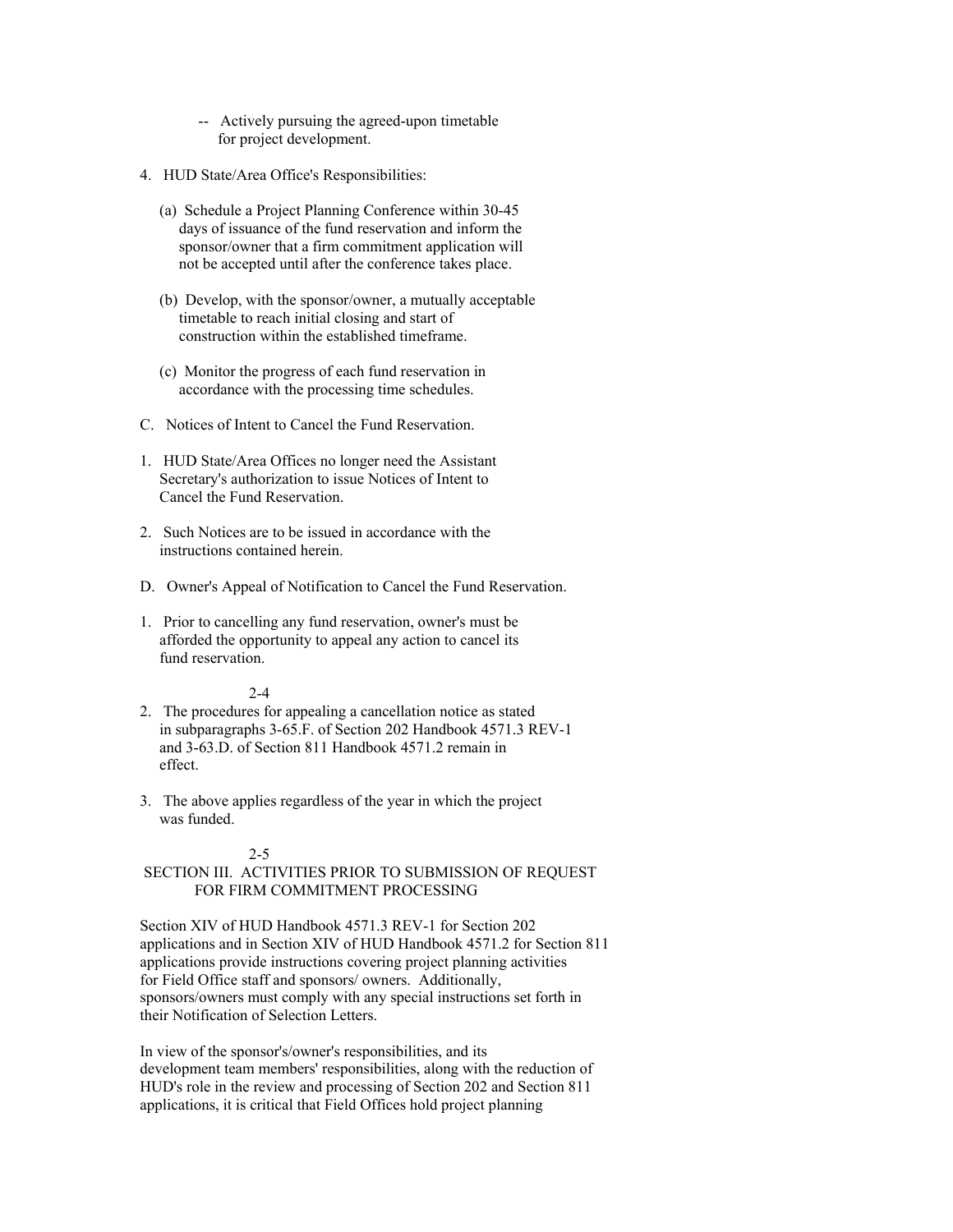conferences as soon as possible after the sponsor accepts the fund reservation award (within 30 to 45 days and preferably after the site has been appraised and formation of the owner corporation). The conference must cover every aspect of the sponsor/owner's responsibilities and that of its development team members.

- A. Project Planning Conference with Sponsor/Owner.
- 1. Required Attendance. The conference must be attended by:
	- (a) Sponsor/Owner and Development Team Members:
		- o Sponsor and owner
		- o Consultant (if different from the sponsor)
		- o Design architect
		- o Attorney
		- o Contractor (if identified)
		- o Management Agent (if identified)

### (b) HUD staff:

- o Production Branch Chief
- o Multifamily Housing Representative
- o Designated Design Architect
- o Cost Analyst
- o Appraiser
- o Mortgage Credit Examiner
- o Field Office Attorney
- o Asset Manager
- o Staff from FHEO
- o Staff from CPD (if relocation is involved)

### 3-1

2. Project Planning Conference Agenda. It is important to cover every aspect of project development from firm commitment processing to final closing, with emphasis on the changes announced herein. Items to discuss include:

(a) Discussion of Meeting Purpose

- Review Development Process/Program Requirements (asset management issues to be discussed at pre-occupancy conference)
- Review Asset Management's concerns regarding Management Agent, etc.
- Identify project issues
- Establish development schedule
- Define development team roles and responsibilities (HUD and Sponsor)
- Identify HUD's development and management expectations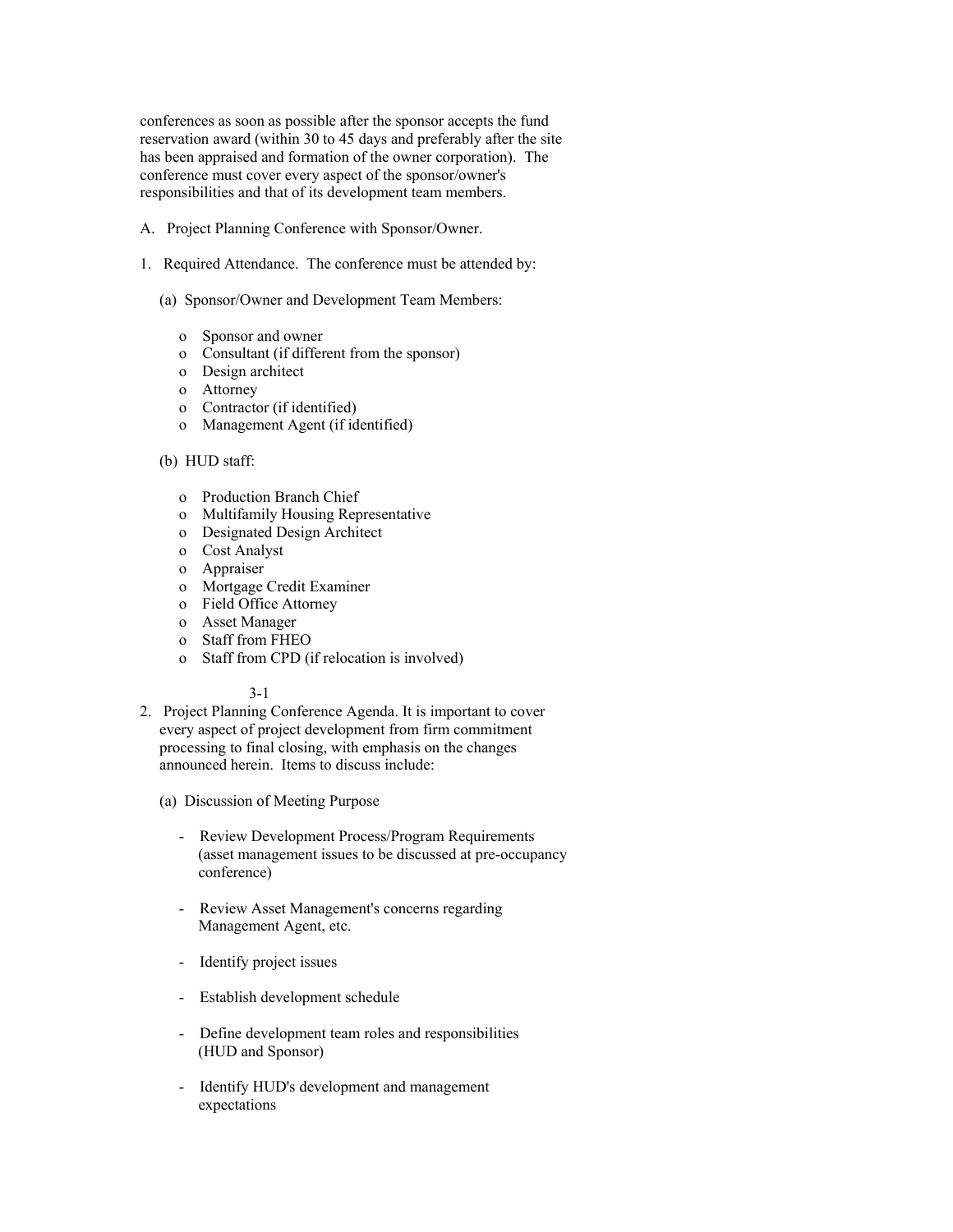- Provide references re: program requirements
- Discuss the accessibility requirements of Section 504 of the Rehabilitation Act of 1973 and its implementing regulations at 24 CFR, Part 8, and the Fair Housing Act of 1988 and its implementing regulations at 24 CFR, Part 100.

# (b) Project Development

- Funding commitment requirements and conditions
	- o Capital Advance
	- o PRAC
	- o Potential Sponsor cash requirements
		- land appraisal
		- construction cost
		- off-site construction
		- minimum capital investment (MCI)
	- 3-2
	- o Requests for additional funding
	- o Taxes
	- o Sponsor commitments for additional funds
	- o Cost Savings
- Clarify construction deadline, fund reservation extension, and amendment policy
- Marketing of the project
- Discuss specific project issues noted by the development team (such as environmental issues)
- Review change of site policy
- FHEO requirements relating to the Fair Housing Marketing Plan and the FHEO certification requirements
- (c) Legal Considerations
	- Maintaining site control
	- Conflict/Identity of Interest
	- Establishing the Owner entity
- (d) Project Design/Contractor/Construction Issues
	- Processing handbooks
	- Recommendations for selection of architect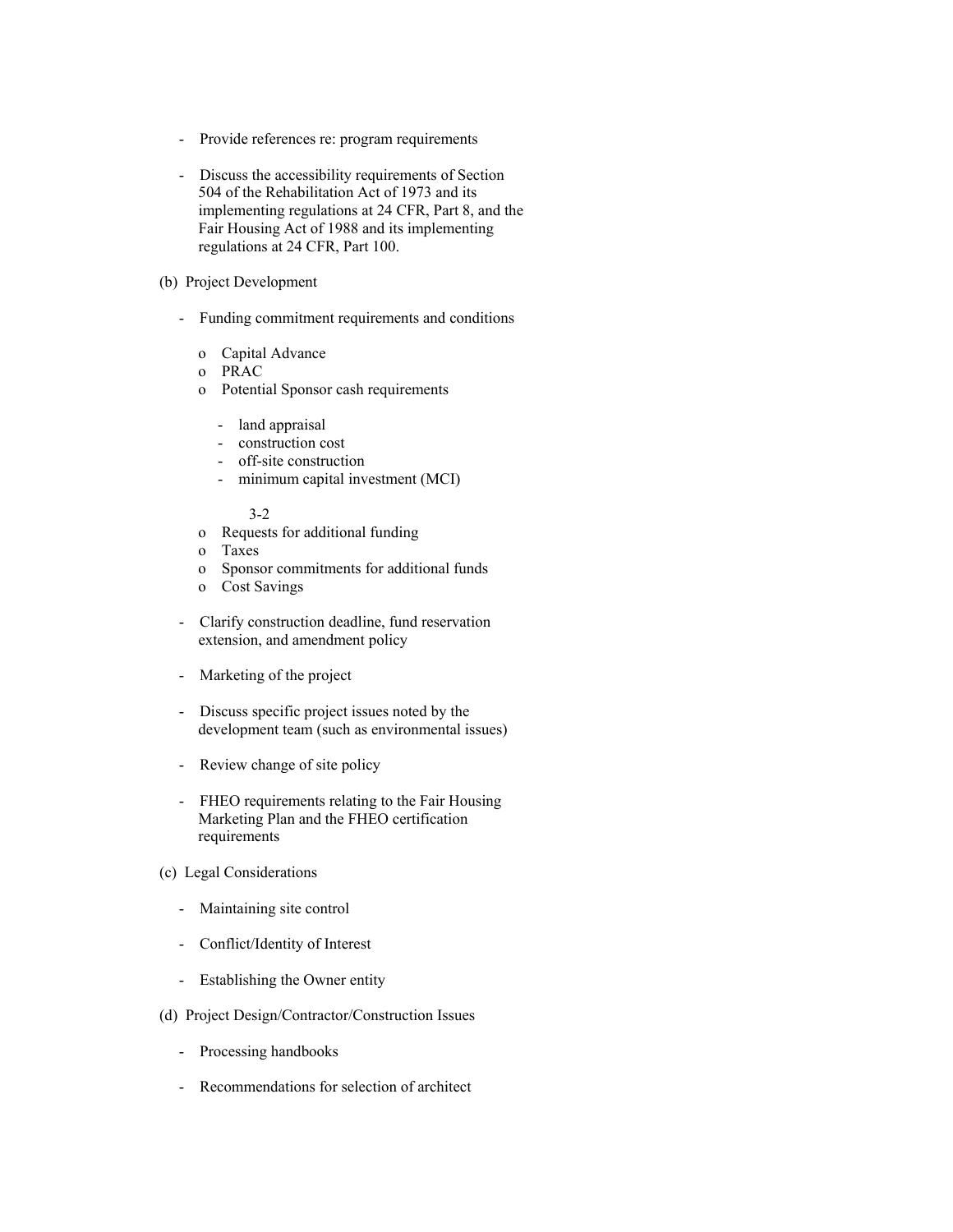- Need for close working relationships
- Design issues/Sponsor paid amenities
- Appropriate structure type for site and occupants
- Proposed utility type for the project
- Accessibility requirements
- Need for contractor participation before final drawings

- Construction contract solicitation
- Independent construction cost estimate
- Change orders, approvals And funding
- Requisition process
- Project inspections
- (e) Project Development Schedule
	- Development process overview, from funding to final closing
	- HUD's expectations
	- Owner incentives for timely completion (MCI)
	- Application requirements identify exhibits
	- Establish development timeframe for project signed by all development team members
- (f) Supportive Service Plans
- 3. Design Considerations. Since project design is a critical function during project development, it is important that the owner's architect and the HUD designated architect talk with each other throughout the design development phase. It is particularly important to discuss the following subjects with the owner and its design architect at the planning conference:
	- (a) The owner has wide latitude in designing the project as long as the project is being designed within the design and cost standards, legal requirements, the applicable codes and the available fund reservation amount.
	- (b) The owner has a choice between using capital advance funds for acceptable amenities or sharing in cost savings if the fund reservation is not increased beyond the initial reservation.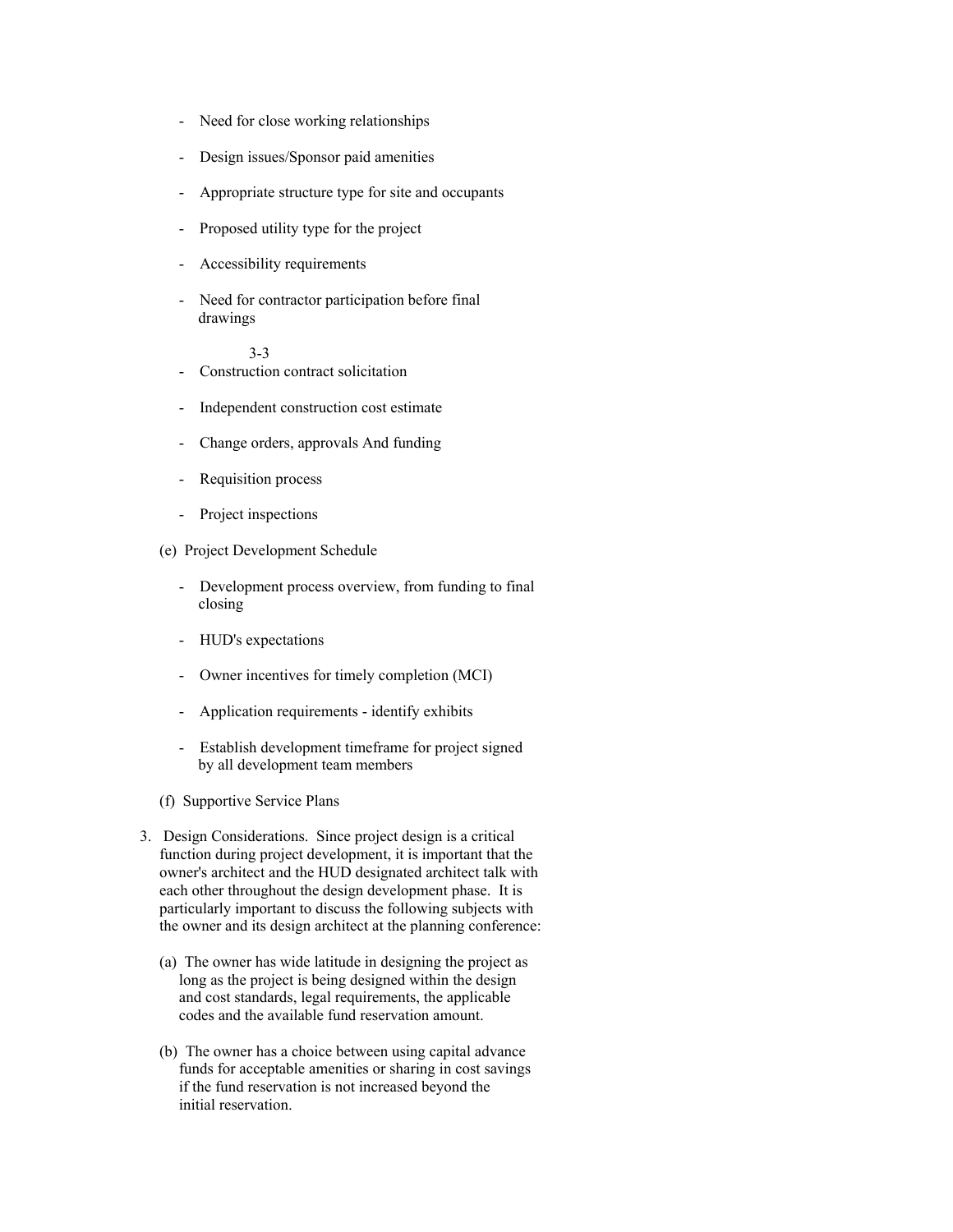(c) Costs may be covered by the capital advance as long as the project is designed following the design and cost standards and other requirements as stated in Sections

 3-4 891.120, 891.210, 891.220, 891.310 and 891.315 of the Section 202/811 regulations published on March 22, 1996.

 (d) Projects may not include facilities for infirmaries, nursing stations, and spaces for overnight care (Section 202 projects) or spaces dedicated to the delivery of medical treatment physical therapy, etc, (Section 811 projects) regardless of the source of funding (pursuant to Sections 891.220 and 891.315 of the Section 202/811 regulations).

B. Formation of Owner Corporation.

The sponsor must legally form a single-purpose owner corporation in accordance with Section 891.205 (Section 202) and Section 891.305 (Section 811) of the regulations and Paragraph 3-66 of Section 202 Handbook 4571.3 REV-1 and Paragraph 3-64 of Section 811 Handbook 4571.2 before submitting the firm commitment application to the local HUD Office and proof of such action must be included in the firm commitment application. The owner corporation should be formed within 30 days of the notification of fund reservation so representatives of the owner corporation can attend the Project Planning Conference.

- 1. Capitalization of Owner Corporation. The sponsor must capitalize the owner in a sufficient amount to permit the owner to meet its obligations in connection with the project. This includes the minimum capital investment, start-up costs, excess land costs, ineligible amenities and excessive construction costs and any other funds the sponsor specifically commits to the project.
- 2. Tax Exempt Status.
	- (a) Section 202 owners must obtain a tax exemption ruling under either IRS Code  $501(c)(3)$  or  $501(c)(4)$ .
	- (b) Section 811 owners must obtain a tax exemption ruling under IRS Code 501(c)(3) only.
	- (c) Previously, Section 202 and Section 811 nonprofit organizations in Puerto Rico were exempt from obtaining their tax exempt status under IRS Code  $501(c)(3)$  or

#### 3-5

 $(c)(4)$  for Section 202 proposals and 501 $(c)(3)$  for Section 811 proposals provided they were exempt from income taxation under Puerto Rico law, have never been liable for payment of Federal income taxes, and do not pay patronage dividends. HUD has learned, however,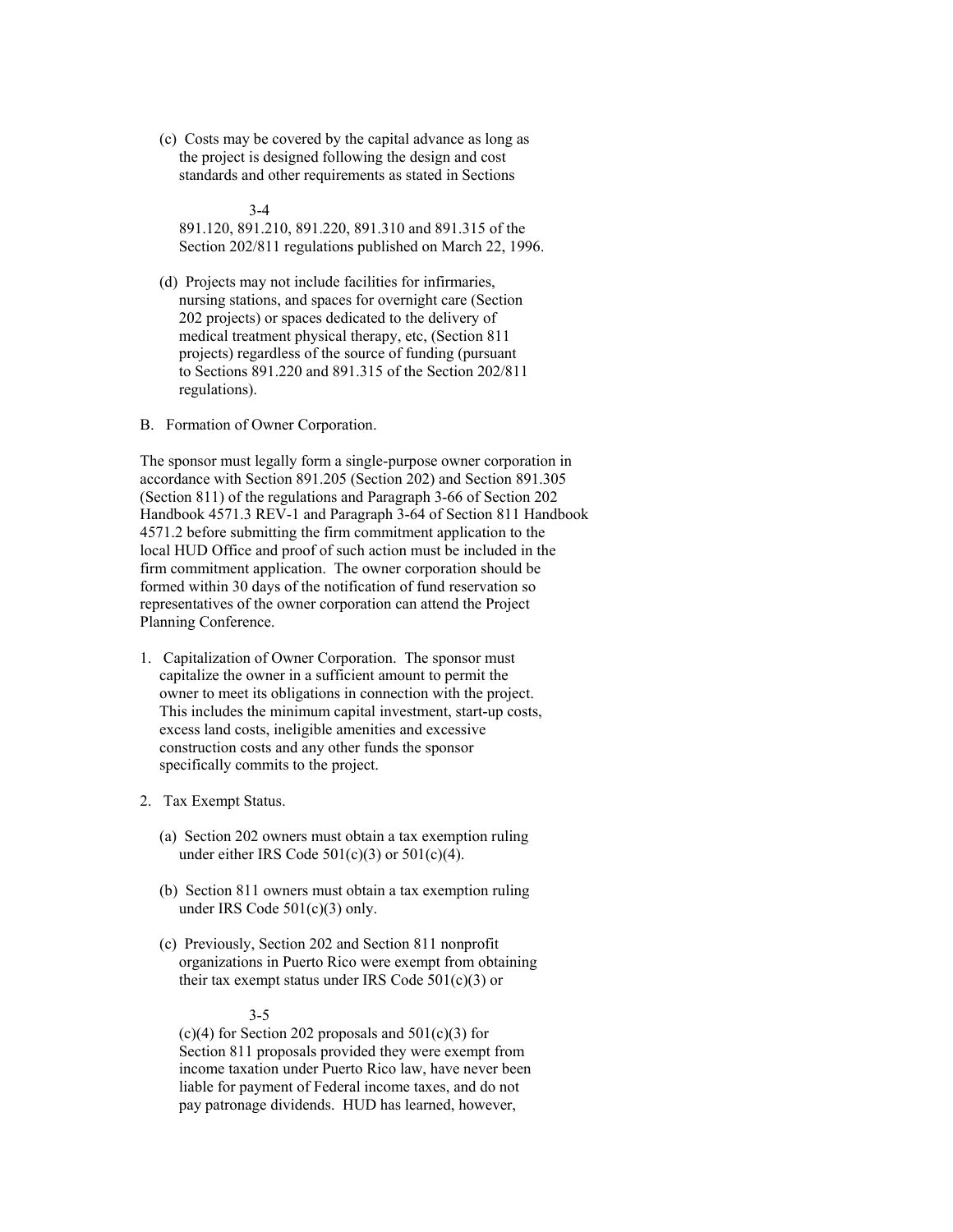that nonprofit organizations in Puerto Rico may apply and be granted IRS Section  $501(c)(3)$  and  $501(c)(4)$  tax exemption rulings. Therefore, in Puerto Rico, Section 202 owner corporations must obtain a tax exemption ruling under IRS Code  $501(c)(3)$  or  $501(c)(4)$  and Section 811 owner corporations must obtain such a ruling under IRS Code 501(c)(3) only.

- C. Transfer of Fund Reservation from Sponsor to Owner.
- 1. Sponsor. The sponsor must legally form the owner corporation as soon as possible after fund reservation award and provide evidence of same to the HUD Field Office. This is important because:
	- (a) The State/Area Office transfers the fund reservation from the sponsor to the newly-formed owner;
	- (b) The sponsor transfers control of the site to the owner; and
	- (c) Contracts with development team members must be executed by the owner.
- 2. State/Area Office. Upon HUD approval of the newly-formed owner corporation, the Multifamily Housing Representative (MHR):
	- (a) Prepares Forms HUD-718 and the PADs to effect the transfers of the Section 202 and Section 811 capital advance and project rental assistance fund reservations from the sponsors to the owners;
	- (b) Transmits the Forms HUD-718 and the PADs to the Office of the Comptroller, Accounting Division, (formerly Regional Accounting Division); and
	- (c) Follows-up with the Accounting Division to make sure that the transfer action has been completed.

#### 3-6

- NOTE: The above transactions are amendatory actions and are not to be construed as recaptures.
- D. Individual Conflict of Interest and Disclosure Certifications.

Paragraph 3-68 and Paragraph 3-66 of Section 202 Handbook 4571.3 REV-1 and Section 811 Handbook 4571.2, respectively, discuss the requirement for submission of the individual conflict of interest and disclosures certifications. These certifications must be submitted on all officers, directors, board members, trustees, stockholders and authorized agents of the sponsor and owner. Although these certifications are required to be submitted with the firm commitment application, sponsors and owners should begin obtaining the individual certifications as early as possible so that these individuals will be informed of this requirement during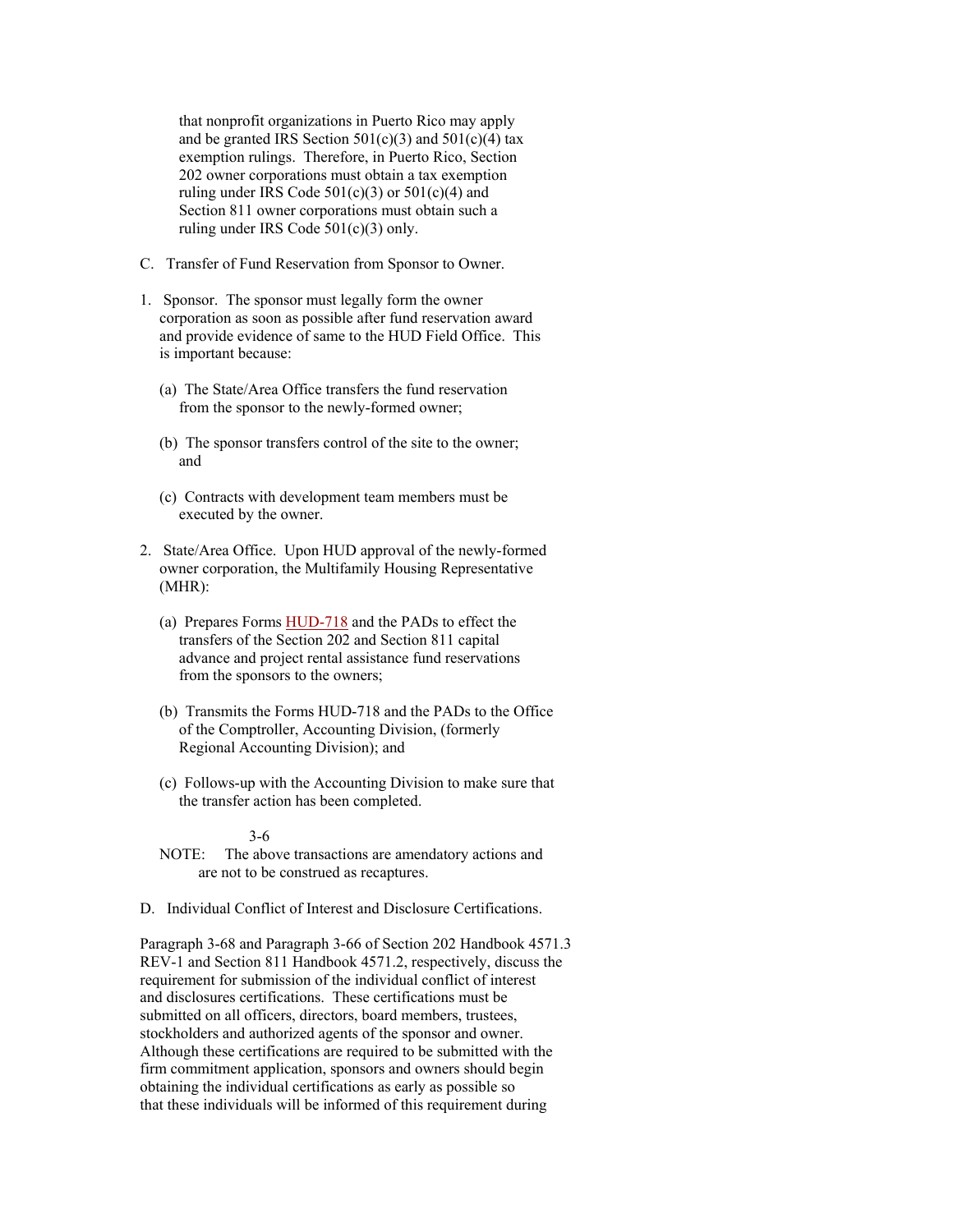the development of the project.

- 1. The fund reservation is subject to cancellation if the certifications are not provided for ALL officers, directors, board members, trustees, stockholders and authorized agents.
- 2. Certifications from any Executive Boards of the sponsor and owner are NOT acceptable.

E. Housing Consultant. HUD will no longer review and approve housing consultant contracts nor set compensation limits.

- 1. Selection of a housing consultants is the responsibility of the sponsor/owner.
- 2. A housing consultant is not required for participation in the Section 202 or section 811 programs. The sponsor/owner may perform these services with in-house staff. If a sponsor is going to contract with a consultant, consideration should be given to contracting with a consultant in close proximity to the project site.
- 3. Housing consultant's efforts must be directed exclusively toward serving the owner.
- 4. Compliance with HUD's Identity of Interest and Disclosure Requirements.

- (a) The consultant must certify that it is in compliance with HUD's identity of interest requirements by signing the Identity of Interest and Disclosure Certification in Appendix 3 of Section 202 Handbook 4571.3 REV-1 and Appendix 4 of Section 811 Handbook. More detailed information about this requirement is in Paragraphs 1-11.D. (Section 202) and Paragraph 1-11.C. (Section 811) of the above handbooks.
- (b) The certification assures the complete independence of the consultant and precludes any other party, including the contractor, the architect and the land seller from receiving payment for consultant services.
- (c) Exception. In addition to entering into management or supportive service contracts, the sponsor or the sponsor's nonprofit affiliate may be the housing consultant provided that no more than two persons salaried by the sponsor or management affiliate serve as nonvoting directors on the owner's board of directors.
- 5. No individual or entity having an identity of interest with the sponsor/owner may earn a fee beyond their normal compensation for services that would otherwise be provided on a fee basis by a housing consultant (for example, an Executive Director or other employee of the sponsor).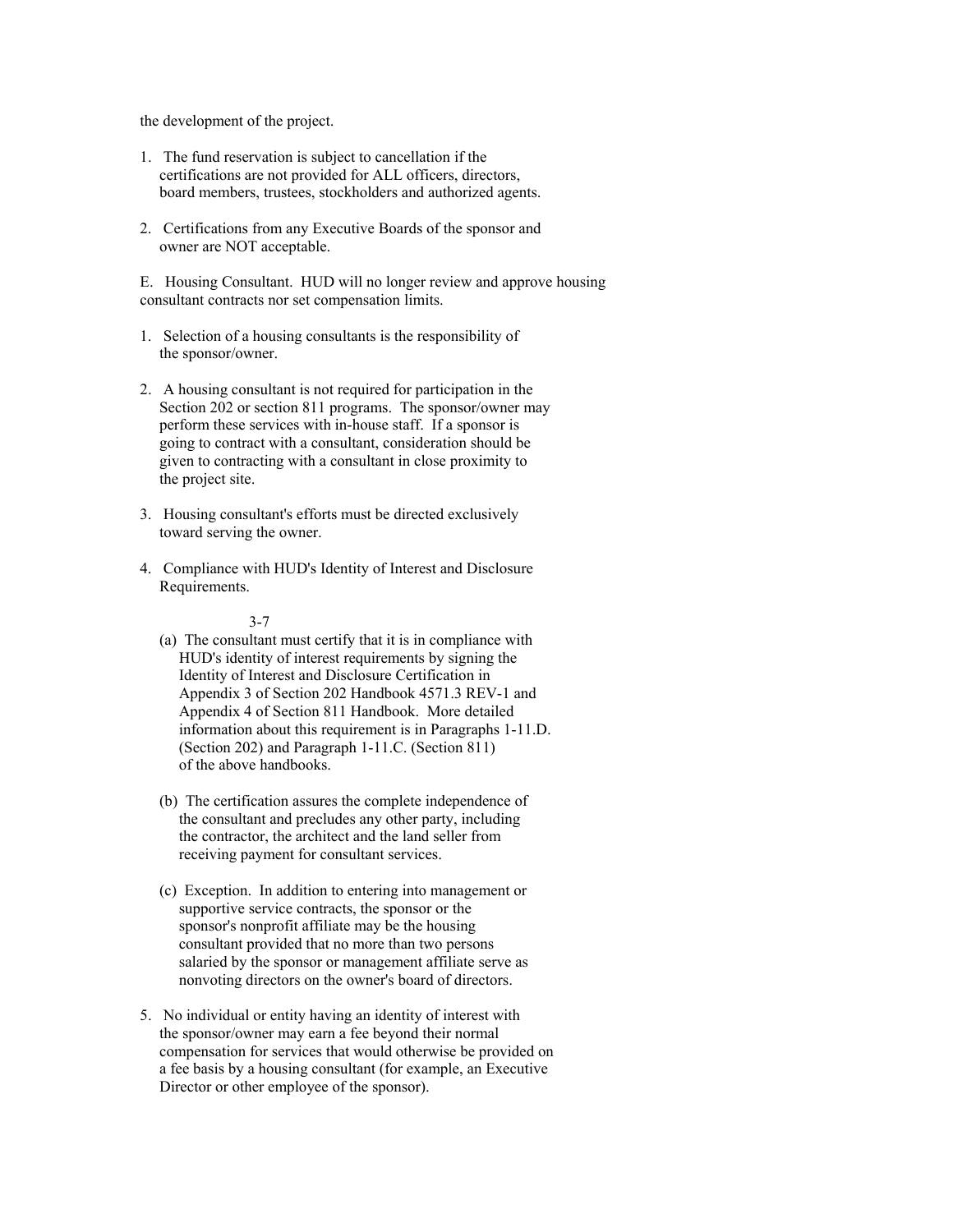- 6. Previous Participation and Resume.
	- (a) Within 14 days from the date of receipt of the Notification of Selection Letter, the sponsor/owner must submit to HUD an original of Form HUD-2530, Previous Participation Certificate and the resume for the consultant (if a consultant will be used).
	- (b) The Form HUD-2530 and resume are required for all consultants, including sponsors (or sponsors' nonprofit affiliates) that have entered into contracts with the owners to provide consultant services.

#### 3-8

- (c) If the sponsor will be the consultant, the submission of these documents may be deferred until after formation of the owner corporation. However, within the 14-day period mentioned above, the sponsor must at least advise the HUD State/Area Office of its intention to enter into a consultant contract with the owner when formed. The Form HUD-2530 and resume must be submitted to the HUD State/Area Office immediately after execution of the consultant contract.
- (d) HUD staff will only look at the required Form HUD-2530, Previous Participation Certificate, and the resume. The MCE:
	- (1) Initiates the Form HUD-2530 review process and a credit investigation on the consultant.
		- o Orders a credit report on the consultant.
		- o Considers the Field Office's working experience with the potential consultant.
		- o Reviews the qualifications and suitability of the proposed housing consultant.
		- o Determines if conflicts of interest or identities of interest exist.
		- o Makes inquiries of other Field Offices that have done business with the consultant.
	- (2) Makes recommendations to the owner on the strengths and weaknesses of the proposed consultant.

#### 3-9

7. HUD suggests to the owner to release the funds using the following schedule:

Services to be Performed by Percentage of<br>the Housing Consultant Total Fee Earned the Housing Consultant

Fund Reservation Application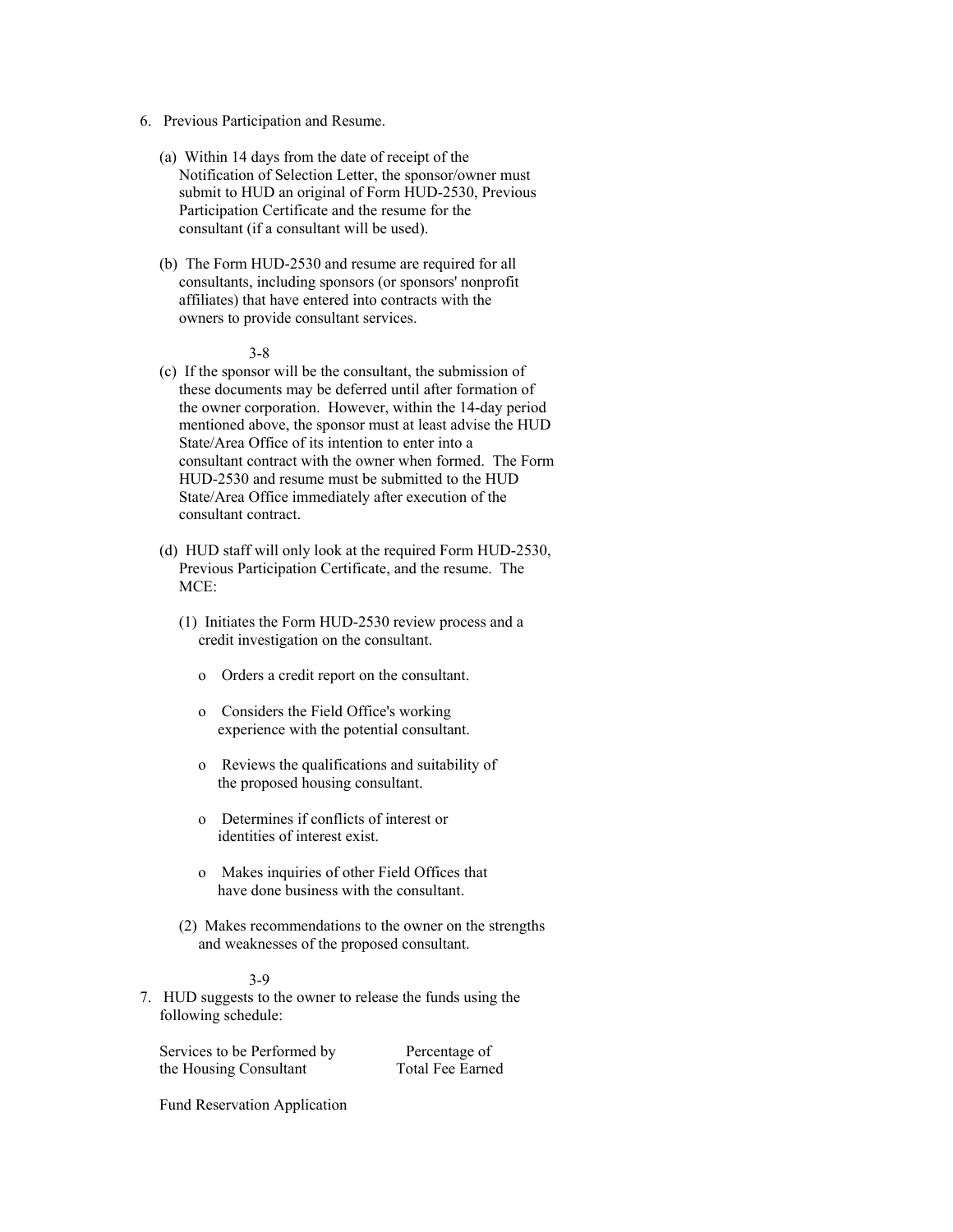| and up to HUD Approval of an<br>Acceptable Site                                                                    | 25% |
|--------------------------------------------------------------------------------------------------------------------|-----|
| At Initial Closing: Up to a<br>total of                                                                            | 50% |
| During the Construction<br>Period: Up to a total of                                                                | 65% |
| At Final Closing: Up to a<br>total of                                                                              | 85% |
| One Year After Final Closing<br>and Provided Project is not<br>Having any Financial<br>Difficulties: The Remainder |     |
|                                                                                                                    |     |

F. Land Appraisals. HUD will no longer conduct the land appraisals. The sponsor/owner is responsible for obtaining the land appraisal.

- 1. HUD provides the sponsor/owner a list of HUD-approved appraisers which will be used by the sponsor/owner to obtain an appraiser.
- 2. The sponsor/owner selects and hires a certified general appraiser from the local office appraiser list. For Section 811 group homes, the sponsor/owner has the option of hiring an appraiser from the local office residential appraiser roster.
- 3. The sponsor/owner's appraiser must follow the instructions for land appraisals as contained in HUD Handbook 4465.1, Valuation Analysis Handbook for Project Mortgage Insurance, and Uniform Standards of Professional Appraisal Practice (USPAP).
- 4. The land appraisal must be completed within 30 days after fund reservation award for all Section 202 and Section 811 projects with site control at the fund reservation stage. For Section 811 projects funded without site control, complete the land appraisal within 30 days of HUD's notification of site approval.

- 5. HUD will perform a "desk" review of land appraisals for all Section 202 projects and Section 811 independent living facilities.
	- NOTE: If the desk review indicates that a field review is necessary, the State/Area Office may use either HUD staff or contract for the appraisal review services with an independent appraiser using Section 202/811 contract funds.
- 6. HUD will make a "checklist" review of land appraisals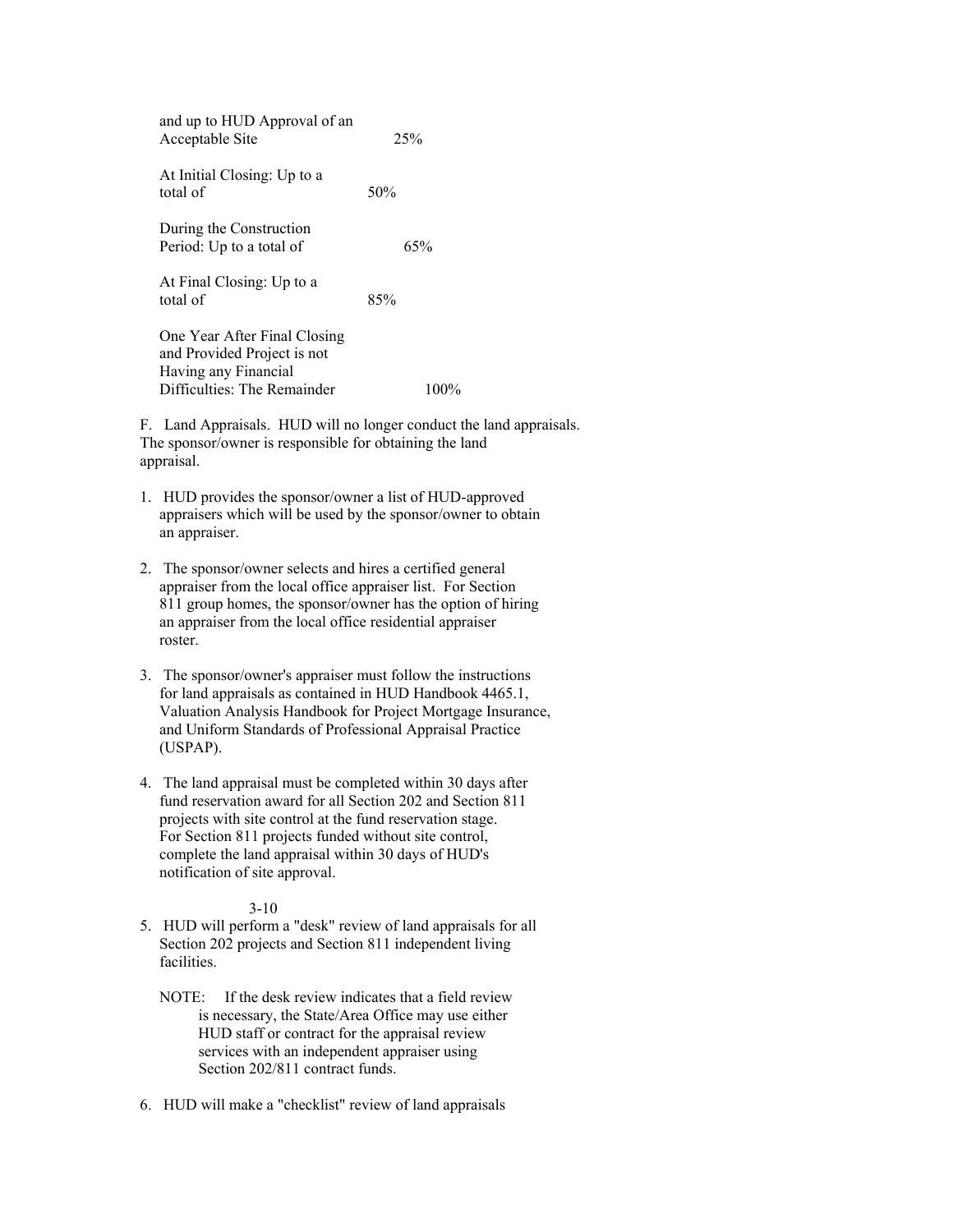involving Section 811 group homes. The checklist review applies to single family lots whose appraised value is compared to local market benchmarks (updated annually). (See Attachment A). For the checklist review:

- (a) Use 3 to 5 comparables.
- (b) Make sure comparables are recent sales.
- (c) Make sure each comparable is adjusted from the sale comparable to the subject site.
- (d) Use comparables with the same or similar zoning.
- (e) The location of the comparables should be in reasonable proximity to the subject site.
- (f) Determine whether a desk or field review is necessary.

G. Construction Cost Analysis. In addition to a land appraisal, the sponsor/owner shall contract for a construction cost analysis for the proposed project.

- 1. The sponsor/owner shall hire a professional with experience in cost estimation to prepare the construction cost analysis which includes both a structure and a land improvement estimate.
- 2. The owner's hired professional shall follow the instructions in the Multifamily Underwriting Forms Catalog,,and, at a minimum, provide all applicable information required on Form HUD-92264, Rental Housing-Project Income Analysis and Appraisal.

- 3. The construction cost analysis must be completed before and submitted with the firm commitment application.
- 4. The construction cost analysis will vary in detail based on the complexity of the project:
	- (a) For group homes, only a bottom-line structure and bottom-line land improvement cost estimate must be provided. Calculate costs per square foot and also per occupant.
	- (b) For garden apartments and similar non-elevator structures comprising 25 or fewer dwelling units, a more detailed cost estimate must be provided, but is not required to conform to HUD's trade item format as shown on Form HUD-92328, Contractor's and/or mortgagor's Cost Breakdown. Instead, subtotals of building components may be provided, such as the Segregated cost method of Marshall and Swift. Another permissible method would be for trade items to be combined in groups if the estimator possesses such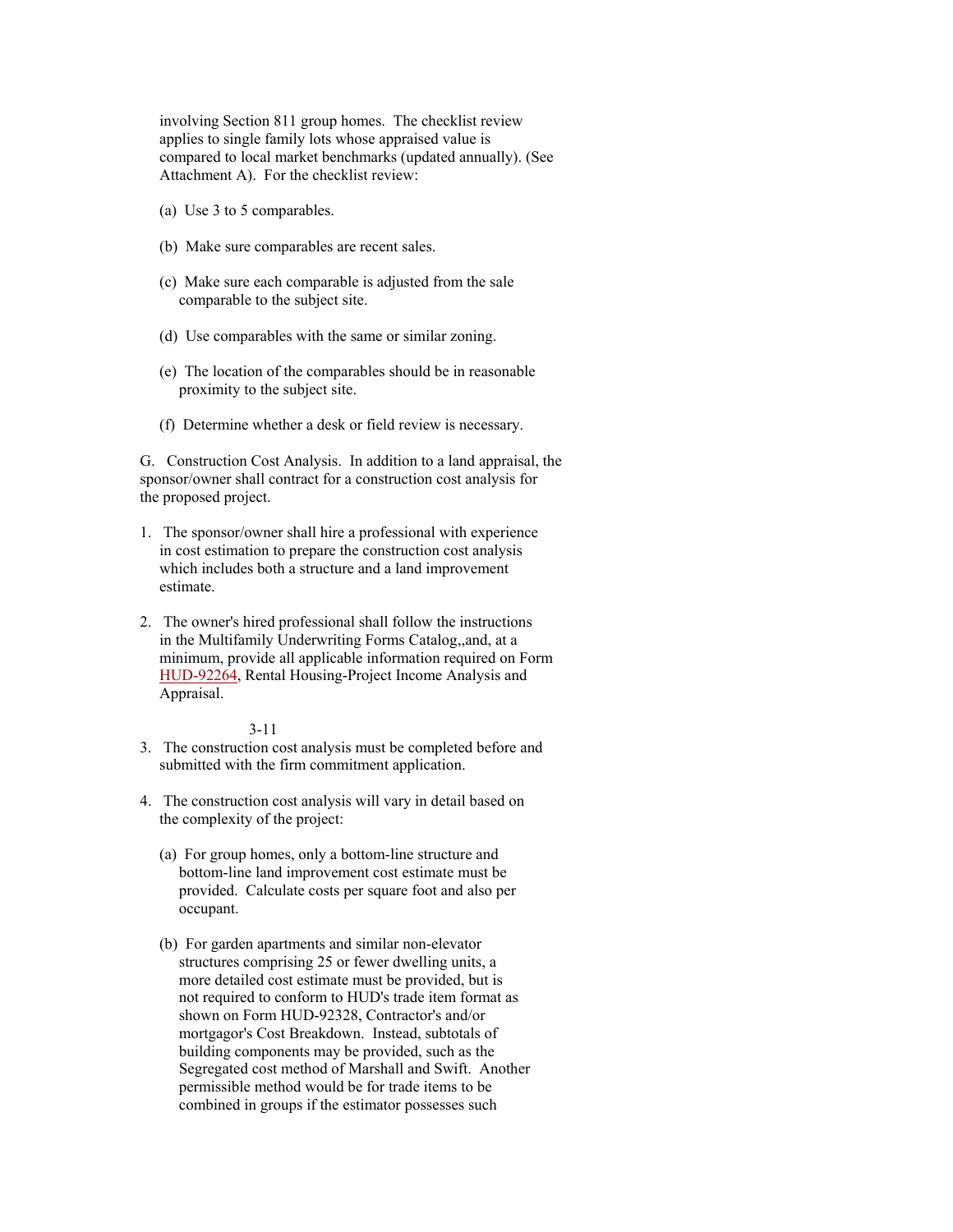data, for example:

- (1) Rough carpentry, finish carpentry, insulation, lath and plaster, drywall
- (2) Heating, ventilating, air conditioning

 However, a bottom-line cost estimate as in (a) is not acceptable. Conversely, the estimator may choose to provide a detailed cost estimate conforming to HUD's line item format as shown on Form HUD-92328, Contractor's and/or Mortgagor's Cost Breakdown.

 (c) For garden apartments and similar non-elevator structures comprising greater than 25 dwelling units, and for high-rise elevator structures (4 stories and higher) with masonry, steel and/or concrete construction, a detailed cost estimate conforming to HUD's line item format as shown on Form HUD-92328, Contractor's and/or Mortgagor's Cost Breakdown, is required.

#### 3-12

H. Affirmative Fair Housing Marketing Plan (AFHMP). Remind sponsors that an AFHMP must be approved prior to issuance of the firm commitment. They also should be advised that FHEO staff is available to provide technical assistance in the completion of the Form HUD-935.2.

- I. Sponsor's Acceptance of Notification of Selection Letter..
- 1. The sponsor notifies HUD within 14 days from the date it receives the Notification of Selection Letter of its acceptance (or nonacceptance) of the fund reservation award.
- 2. The sponsor returns two signed copies of the Notification of Selection Letter to HUD, along with the information on its consultant as discussed in Section E. above.

J. Site Changes. State and Area Offices are no longer permitted to approve a change in sites when more than 12 months have elapsed after the fund reservation award. This applies to both Section 202 and Section 811 projects. See Section II. of this Notice pertaining to fund reservations extensions and cancellations for additional information regarding the time limit imposed on the owners to obtain control of an acceptable site.

# 3-13

# SECTION IV. SUBMISSION OF APPLICATION FOR A FIRM COMMITMENT FOR CAPITAL ADVANCE FINANCING

The owner submits a one-step firm commitment application. This Notice revises paragraphs 1-2 of Section 202 Handbook 4571.5 and Section 811 Handbook 4571.4 to by-pass the conditional commitment application stage for all Section 202 and Section 811 applications. Accordingly, the following revises Chapter 1 of the aforementioned handbooks and provides instructions for combining the conditional commitment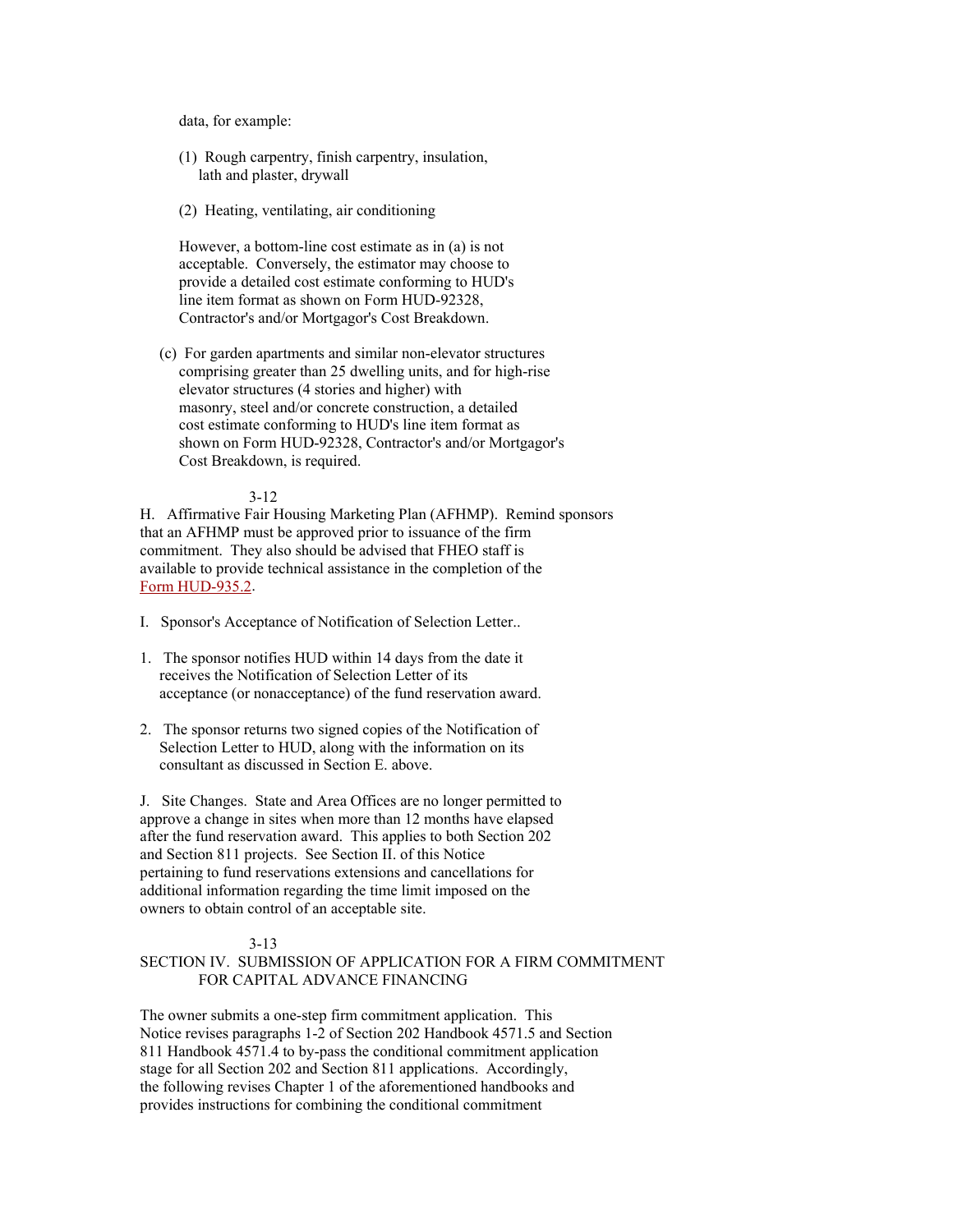application with the firm commitment application.

A. General.

The owner submits a request for a firm commitment for capital advance financing:

- 1. Within 180 days from the date of the Notification of Selection Letter.
- 2. Using Form HUD-92013, Application for Multifamily Housing Project, along with the exhibits listed in Attachment B of this Notice and discussed in Paragraphs B. and C. below.
- 3. In conformance with the proposal approved at the fund reservation stage.
- 4. In full compliance with the design and cost standards and programmatic policies, including any special conditions contained in the Notification of Selection Letter.
- 5. In compliance with any agreements reached at the project planning conference.
- B. Description of Required Exhibits New Construction.

The exhibits required to be submitted with the application for firm commitment for capital advance financing are described below (see Attachment B for the number of copies the owner submits for each exhibit).

- 1. Form HUD-92013, Application for Multifamily Housing Project, completed in its entirety. Indicate the proposed equipment and utilities. If the owner plans to contribute all or a portion of its land draw to meet the minimum capital investment, it should so indicate on this form under Sources of Cash to Meet Requirements.
- 2. Form HUD-92013Supp, Supplement to Application for a Multifamily Housing Project for the sponsor entity, owner corporation, all operating officers of the owner corporation (which typically include the President, Vice President, Secretary and Treasurer) and for the general contractor.
	- NOTE: Board members of the owners corporation are not required to submit Form HUD-92013Supp unless they also serve as an operating officer of the owner. Also, since the operating officers of the owner are not being relied upon for financial capacity, information relative to their bank account balances need not be provided on the form.
- 3. Evidence of formation of the owner corporation (Form HUD-91732A-CA), Incumbency Certificate listing all duly qualified and sitting officers and directors by title and the beginning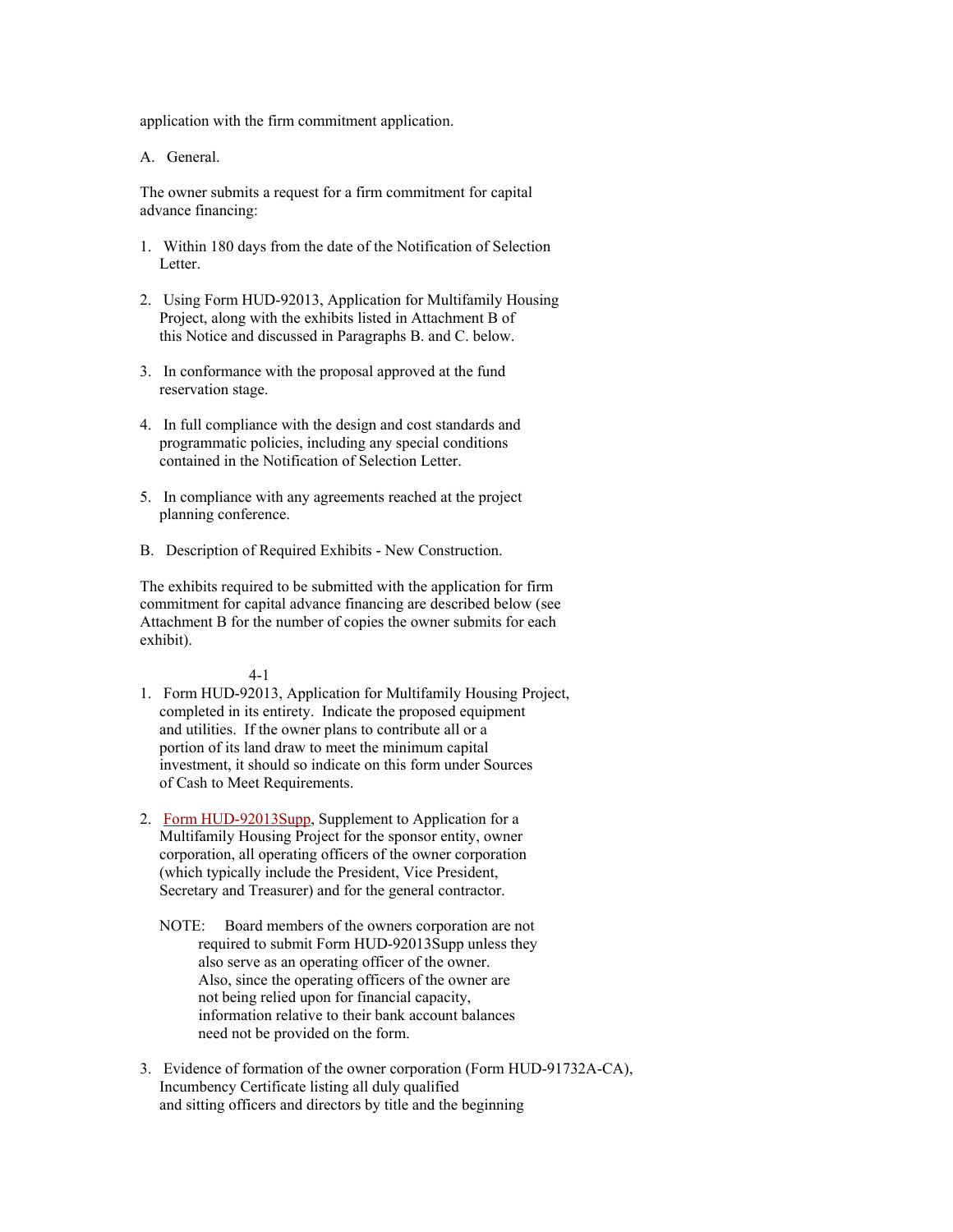and ending dates of each person's term, and evidence of IRS tax exemption, if not previously submitted.

- NOTE: Submit a current Incumbency Certificate for the sponsor if there has been any change in its officers or directors.
- 4. A certified balance sheet and Request for verification of Deposit (Form HUD-92004F) on the owner corporation evidencing that it has been adequately capitalized by the sponsor, if not previously submitted.
	- NOTE: Part I of Form HUD-92004F must be completed and signed for each bank reference included on the owner's Form HUD-92013Supp (including any additional bank accounts as identified on owner's balance sheet).

- 5. Evidence of site control for Section 811 projects with sites identified only at the fund reservation stage and updated evidence of site control for Section 202 and Section 811 projects with site control at the fund reservation stage.
- 6. Evidence or confirmation of permissive zoning.
	- (a) Provide a statement from the local zoning board indicating that the proposed project complies with existing zoning, unless such statement was submitted at the fund reservation stage.
	- (b) Any rezoning which may have been necessary as indicated in the application submitted at the fund reservation stage must have been accomplished prior to submission of the firm commitment application.
- 7. Resume and Form HUD-2530, Previous Participation Certificate on the Housing Consultant, if one is proposed and if not submitted earlier.
- 8. Form HUD-2530, Previous Participation Certificate, on all officers and directors of the sponsor and owner, general contractor, and management agent.
- 9. Owner-Architect Agreement (AIA Document B181) including:
	- (a) HUD Amendment (Form HUD-90169-CA).
	- (b) Design Architect's Certification with an attached listing of any ineligible or excessive amenities (See Attachment C).
	- NOTE: See Paragraph 1-6.B.4. of Section 202 Handbook 4571.5 and Paragraph 1-6.B.6. of Section 811 Handbook 4571.4 for further information concerning this exhibit. Subparagraph 1-6.B.4.b.(2) of the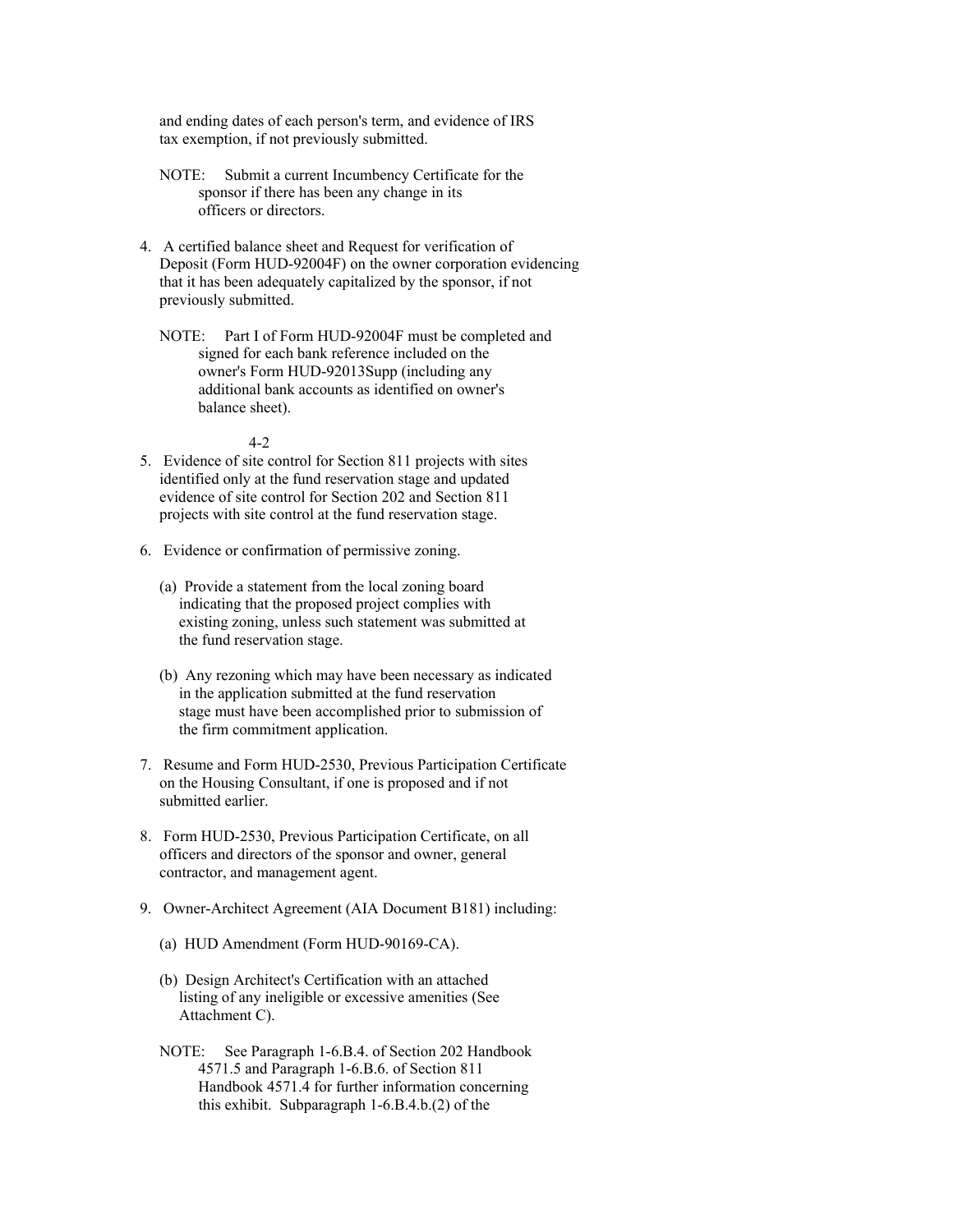Section 202 Handbook dealing with the Architect's fee is hereby revised to state that the amount requested in the draw is limited to the lesser of the amount shown on Form HUD-92403-1 or the AIA B181. The Section 811 Handbook 4571.4 is correct.

4-3

- (c) Evidence that the architect has obtained professional liability insurance in a minimum amount of \$50,000 (Section 811) or \$250,000 (Section 202) for errors and omissions. The insurance must be kept in force through the construction of the project and for a period of 3 years after project completion.
- 10. Final Working Drawings and Specifications with the Architect's certification that the project design has been reviewed and approved by the local Building Department and that it complies with local codes and ordinances, accessibility, program and regulatory requirements.
- 11. Topographic Survey.
- 12. Soil Test Borings.
- 13. Form HUD-92457, Survey Instructions and Certificate and Surveyor's Report.
- 14. Form HUD-51994, Life Cycle Cost Analysis of Utility Combinations, if the most efficient utility type for the area of the proposed project has not been previously determined.
- 15. Current resume of general contractor's construction experience, including type, size, and location of buildings constructed, geographic areas of contractor's construction business involvement, length of time contractor has acted-in that capacity, and contractor's use of minority and women-owned businesses.
- 16. Financial statements on the general contractor for the last three years, the latest of which is not more than three months old.
	- (a) An exception would be an audited financial statement, not more than 12 months old, containing an unqualified opinion of an Independent CPA or Public Accountant.
	- (b) The exception applies, provided the audited statement is supplemented with updated interim statements if more than 6 months have expired since the closing date of the audited statement.

### 4-4

 (c) If the financial statement is not submitted on Form HUD-92417, Personal Financial and Credit Statement (for use by individuals, not companies), it must contain, at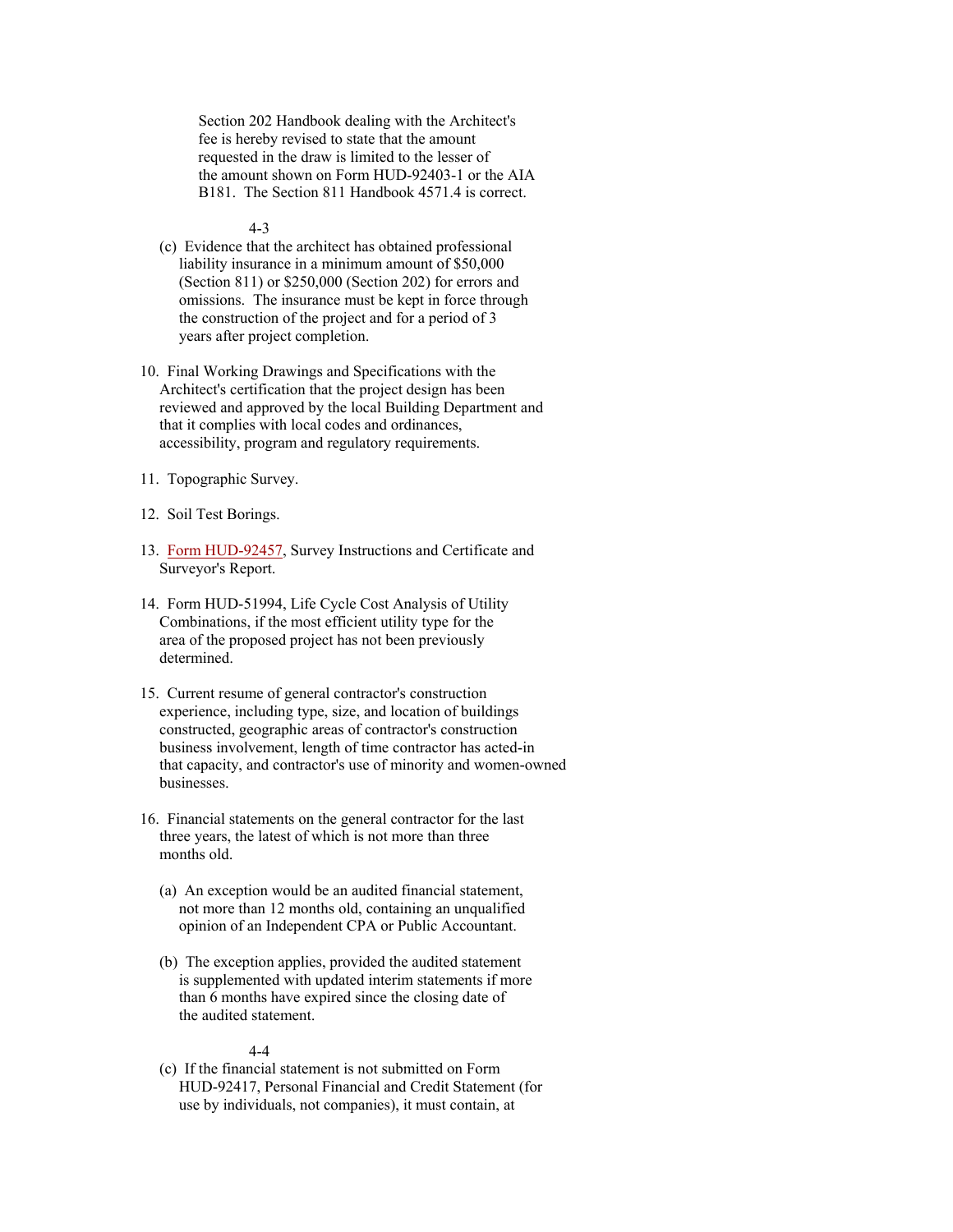a minimum, the information contained on Form HUD-92417, original signatures, and the following certification and criminal warning:

 I HEREBY CERTIFY that the foregoing figures and statements contained herein submitted by me as agent of the owner for the purpose of obtaining a Section 202 capital advance under Section 202 of the Housing Act of 1959, as amended, or a Section 811 capital advance under Section 811 of the National Affordable Housing Act of 1990, as amended, [whichever applies], are true and give a correct showing of

 \_\_\_\_\_\_\_\_\_\_\_\_\_\_\_\_\_\_\_\_\_\_'s (insert name of owner) financial position as of (date of financial statement). Signed this \_\_\_\_ day of  $, 19$ 

 (Signature of authorized agent with name printed or typed under signature.)

 Warning -- HUD will prosecute false claims and statements. Conviction may result in criminal and/or civil penalties. (18 U.S.C. 1001, 1010, 1012; 31 U.S.C. 3729, 3802)

- 17. Form HUD-92328, Contractor's and/or Mortgagor's Cost Breakdown.
- 18. Contractor's Certification regarding compliance with MBE/WBE objectives.
- 19. Construction Cost Analysis (prepared by owner's hired professional).
- 20. Owner's List Showing Intended Use of Developer's Fee.
- 21. Form HUD-935.2, Affirmative Fair Housing Marketing Plan.
- 22. Form HUD-9832, Management Entity Profile, for management agents new to the State/Area Office in which the proposed project will be located.

### 4-5

23. Form HUD-9839-A, Project Owner's Certification for Owner-Managed Multifamily Housing Projects,

--- OR ---

 Form HUD-9839-B, Project Owner's and Management Agent's Certification for Multifamily Housing Projects for Identity-of- Interest or Independent Management Agents,

--- OR ---

 Form HUD-9839-C, Project Owner's/Borrower's Certification for Elderly Housing Projects Managed by Administrators.

24. Resume on the Resident Manager or Management Agent which includes qualifications and experience.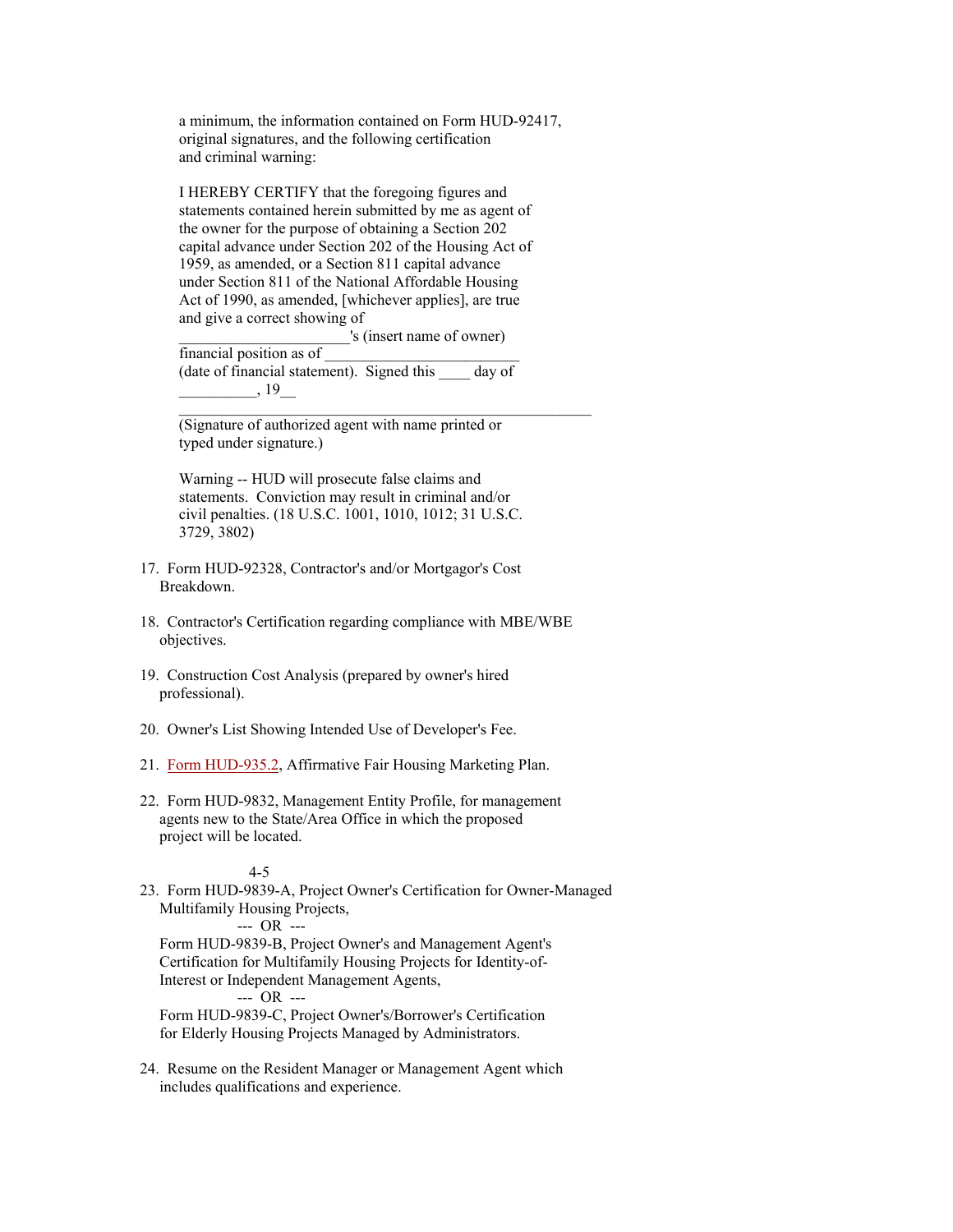# 25. Model Form of Lease.

- 26. Evidence of state/local exemption from real and/or personal property taxes, tax abatement, Payment in Lieu of Taxes (PILOT), OR ineligibility from any tax relief.
- 27. Any amendments to relocation plan, if site occupants are to be displaced.
- 28. Schedule of Capital Expenditures (e.g., furniture, supplies, equipment, and other items necessary to the basic operation of the project) that will not be covered by proceeds from the capital advance. The schedule should include the owner's plan on how it will meet these costs -- through donations, cash outlays, etc.
	- NOTE: The capital advance will include a developer's fee which may be used to cover the costs of capital expenditures. The owner is required to submit a list showing the intended use of the developer's fee (see item 20. above).
- 29. For Section 811 projects, evidence of supportive services funding. Submit written evidence from the appropriate agency(s) indicating its continued firm commitment to fund or provide the supportive services for the proposed project to at least the same degree as what was originally committed in the letter of intent included in the Application for a Fund Reservation. The letter

#### 4-6

 must describe the terms of the commitment and indicate the number of disabled persons/units for which the commitment is being made.

- NOTE: If the agency(s) has reduced or withdrawn its original commitment, the owner must submit evidence of funding for the supportive services from other sources or the fund reservation will be cancelled.
- 30. For Section 811 Group Homes to be Licensed as Intermediate Care Facilities, a Certificate of Need.
- 31. Individual Conflict of Interest and Disclosures Certifications on all officers, directors, board members, trustees, stockholders and authorized agents of the sponsor and owner. See Appendix 2 and paragraph 1-11.D. of Section 202 Handbook 4571.3 REV-1, and Appendix 3 and Paragraph 1-11.C. of Section 811 Handbook 4571.2.
	- NOTE: Certifications from any Executive Boards of the sponsor and owner are NOT acceptable. The fund reservation is subject to cancellation if the certifications are not provided for ALL of these individuals. Once the fund reservation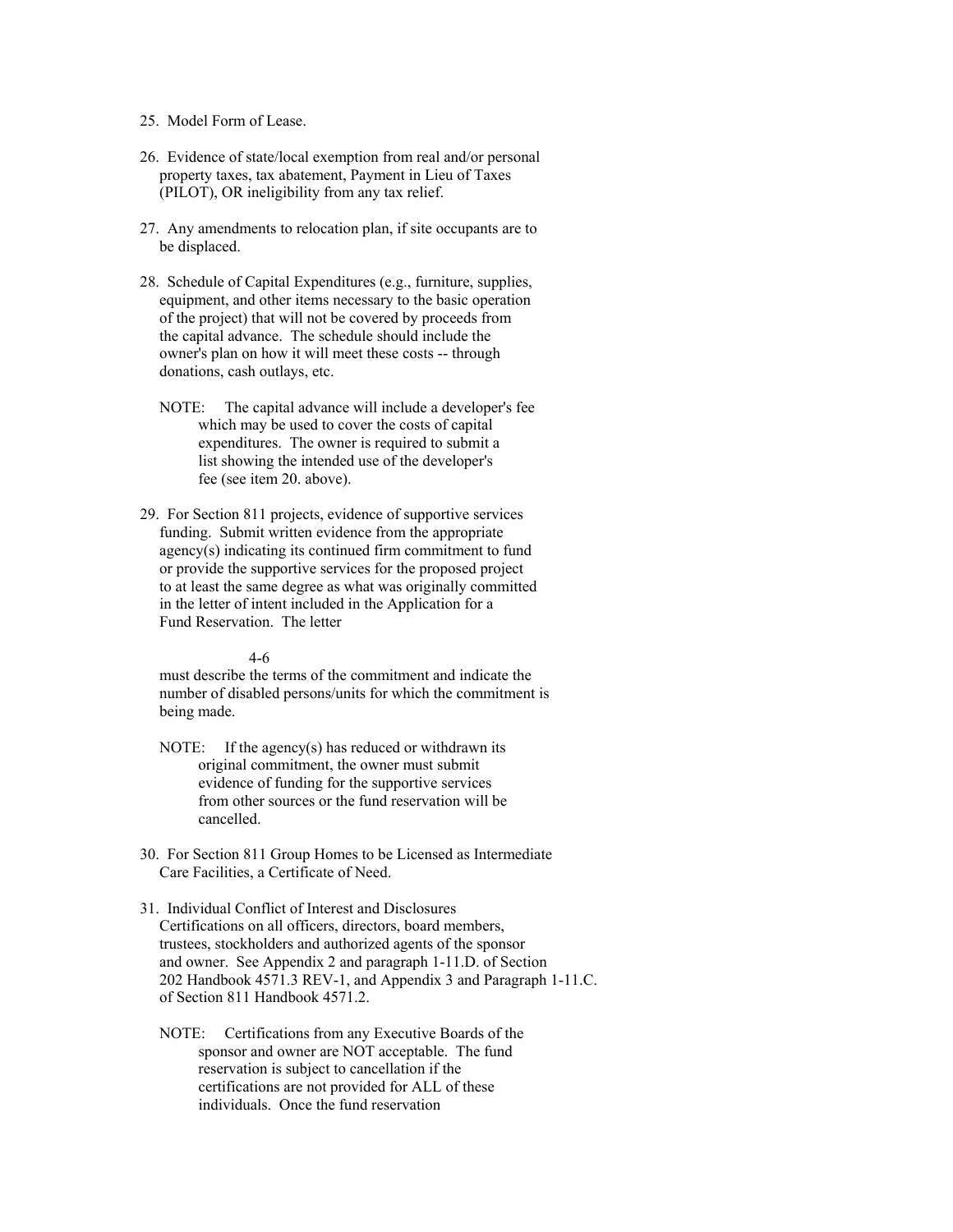application has been filed, the conflict of interest provisions apply to these individuals for two years after resignation or final closing, whichever is later.

- 32. Individual Identity of Interest and Disclosures Certifications for all development team members. This includes the consultant, attorney, architect, general contractor, management and seller of the land. See Appendix 3 and Paragraph 1-11.D. of Section 202 Handbook 4571.3 REV-1, and Appendix 4 and Paragraph 1-11.C. of Section 811 Handbook 4571.2.
- 33. Owner Certification/Disclosure of Lobbying Activities, Standard Form-LLL.
- 34. Applicant/Recipient Disclosure/Update Report, Form HUD-2886 from the owner.

- 35. Consolidated Owner Certifications -- See Attachments D and E of this Notice for a consolidated certification format, which includes:
	- (a) Certification required by OMB Circular A-129. OMB Circular A-129, managing Federal Credit Programs, requires all owners to certify that they have been unable to obtain the necessary funds to develop the project from private sources upon terms and conditions equally favorable as the terms and conditions available under Section 202 or Section 811.
	- (b) Form HUD-92010, Equal Employment Opportunity Certification.
	- (c) Certification of Drug-Free Workplace.
	- (d) Certification in Connection with the Development and Operation of a Section 202 or Section 811 Supportive Housing Project.
	- (e) Certification of Compliance with Design and Cost Standards, the Uniform Federal Accessibility Standards and HUD's implementing regulations at 24 CFR part 40, Section 504 of the Rehabilitation Act of 1973, and HUD's implementing regulations at 24 CFR Part 8, and for covered multifamily dwellings designed and constructed for first occupancy after March 13, 1991, the design and construction requirements of the Fair Housing Act and HUD's implementing regulations at 24 CFR Part 100, and the Americans with Disabilities Act of 1990.
	- (f) Certification regarding Compliance with the Requirements of the Uniform Relocation Assistance and Real Property Acquisition Policies Act.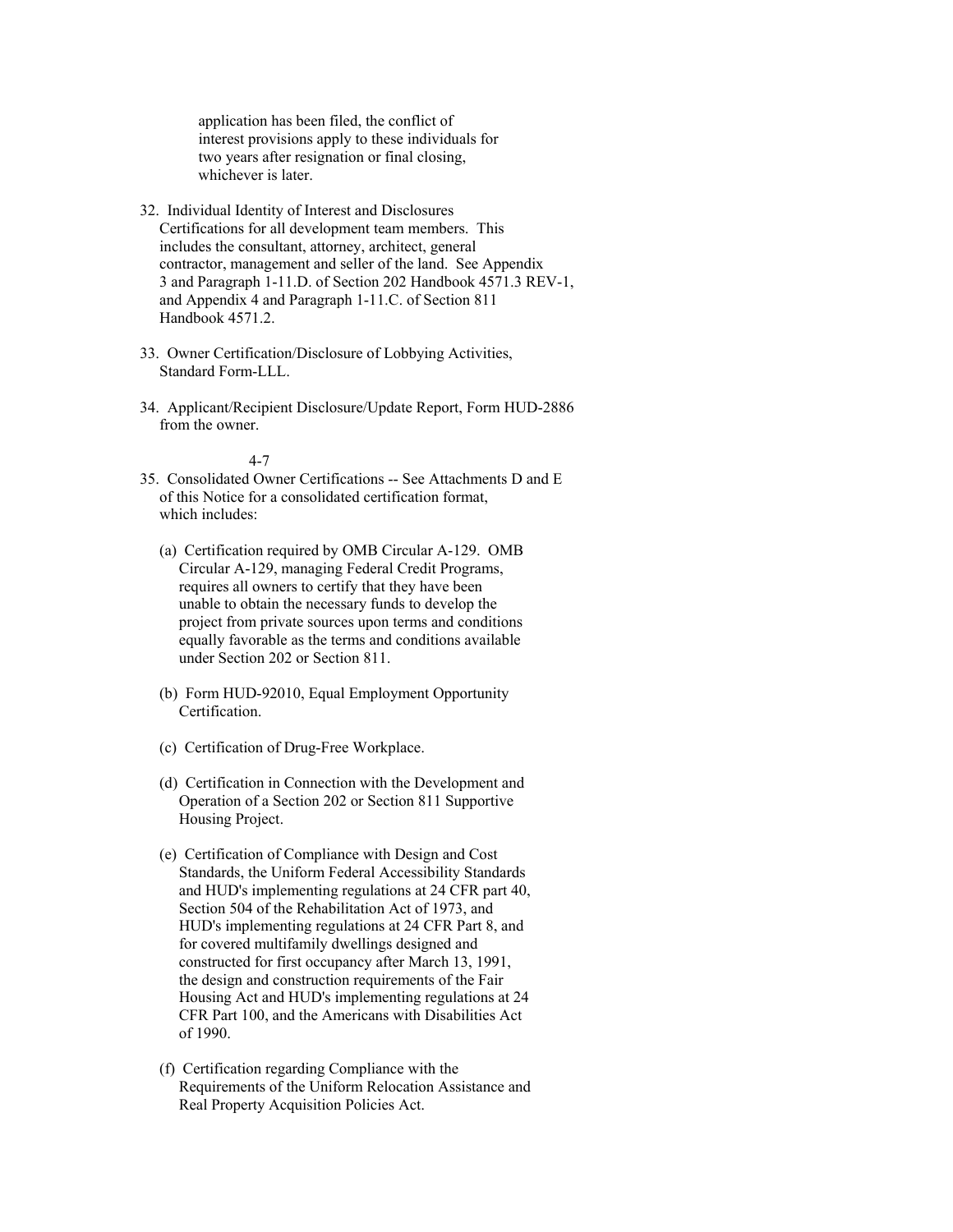- (g) Certification of Compliance with Davis-Bacon Act.
	- NOTE: Section 811 Group Homes and other small-size project with fewer than 12 units are exempt from the requirements of the Davis-Bacon Act.

4-8

- (h) For Section 811 projects, certification that owner will not require residents to accept any supportive services as a condition of occupancy.
- (i) Flood Disaster Protection Act of 1973 Certification.
- (j) Certification of Compliance with the National Environmental Policy Act.
- (k) Certification for Contracts, Grants, Loans and Cooperative Agreements.
- (l) Certification that the information in the Firm commitment Application is True and Accurate.
	- NOTE: Form HUD-92013-E, Supplemental Application and Processing Form-Housing for the Elderly/Disabled has been eliminated. Owners shall show any proposed services and the funding for such services in the "remarks" section of Form HUD92013, Application for Multifamily Housing Project.

C. Rehabilitation or Acquisition Without Rehabilitation. In addition to the exhibits described in Paragraph B. above, the owner must submit the following exhibits if the proposal involves rehabilitation or acquisition without rehabilitation.

- 1. Projects Involving Rehabilitation.
	- (a) Authorization to inspect the project.
	- (b) Narrative description of rehabilitation proposed.
	- (c) Final working drawings and specifications of units as proposed to be rehabilitated.
	- (d) Final working drawings and specifications of any structural changes or changes in floor plans or other significant alterations.
	- (e) Survey/site plan drawing, as built.
	- (f) Drawings and specifications of existing facilities, if obtainable.

4-9

2. Acquisition Without Rehabilitation.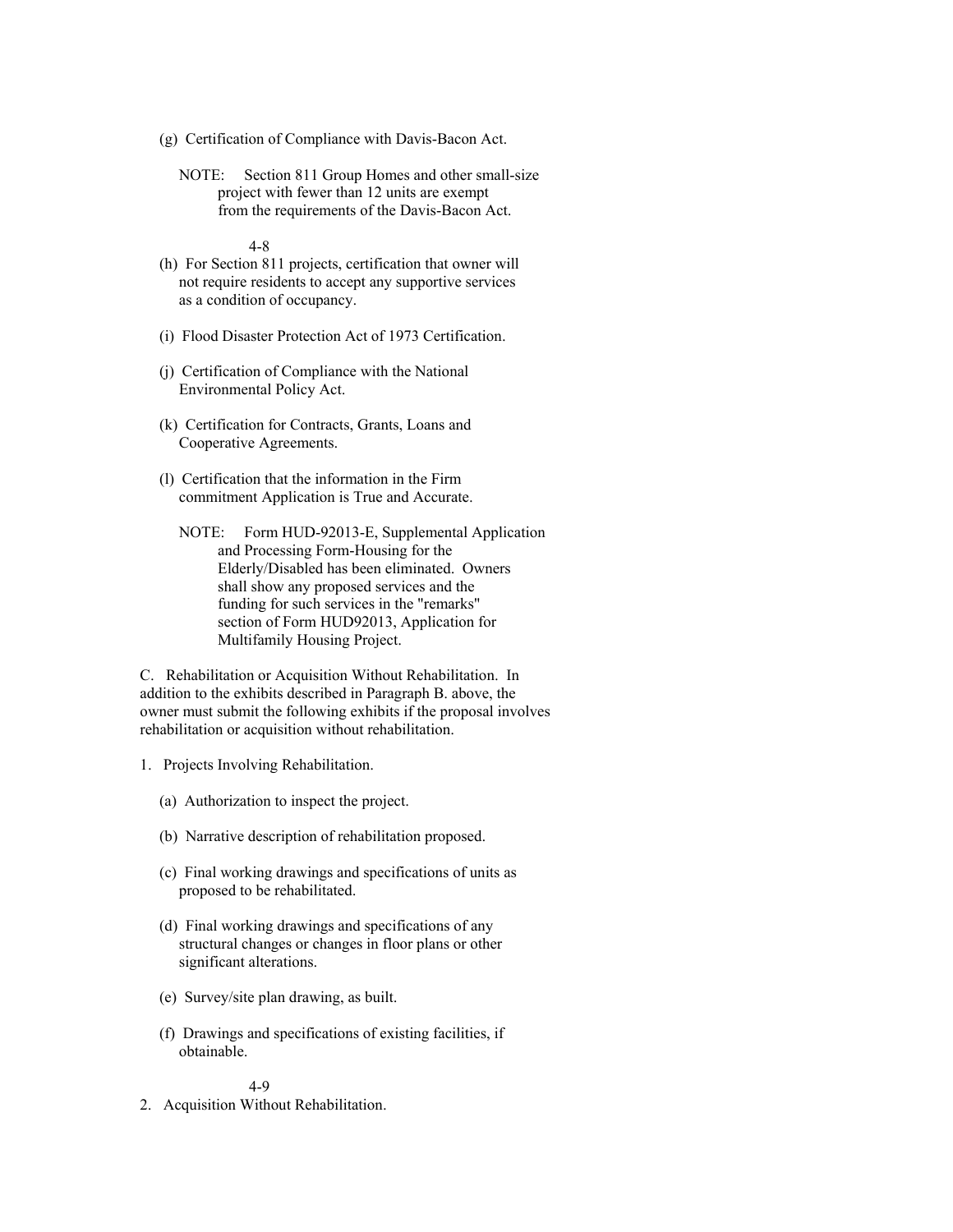- (a) Authorization to inspect the project.
- (b) Narrative description of any repair work proposed, including how the project will provide program accessibility to people with disabilities.
- (c) Survey/site plan drawing, as built.
- (d) Drawings and specifications of existing facilities, if available.
- 3. Lead-Based Paint Certification. For Section 811 projects, certification of compliance with the Lead-Based Paint Poisoning Prevention Act. The requirements of the Lead-Based Paint Poisoning Prevention Act apply to the dwellings (except zero-bedroom dwellings units) in housing:
	- (a) Which were constructed or substantially rehabilitated before 1978, and
	- (b) In which any child under seven years of age resides or is expected to reside.

D. Receipt of Firm Commitment Applications. The outstanding procedures for logging-in, date-stamping, and screening firm commitment applications for completeness remain unchanged.

- E. Eligibility for Technical Processing.
- 1. Acceptable Applications for a Firm Commitment of Capital Advance Financing.
	- (a) The MHR shall determine whether the firm commitment application is complete and acceptable for technical processing based on a review of the comments received from the technical and program staffs.
	- (b) The MHR shall advise the Program Assistant that the firm commitment application is acceptable for technical processing.
	- (c) The Program Assistant staff notifies the technical and program staffs to begin processing of the application.

- 2. Incomplete Applications for a Firm Commitment of Capital Advance Financing.
	- (a) The MHR prepares a letter for the signature of the Chief, Production Branch, which:
		- (1) Lists the deficiencies;
		- (2) Invites the owner to correct the deficiencies by a specified date (generally within 15 working days);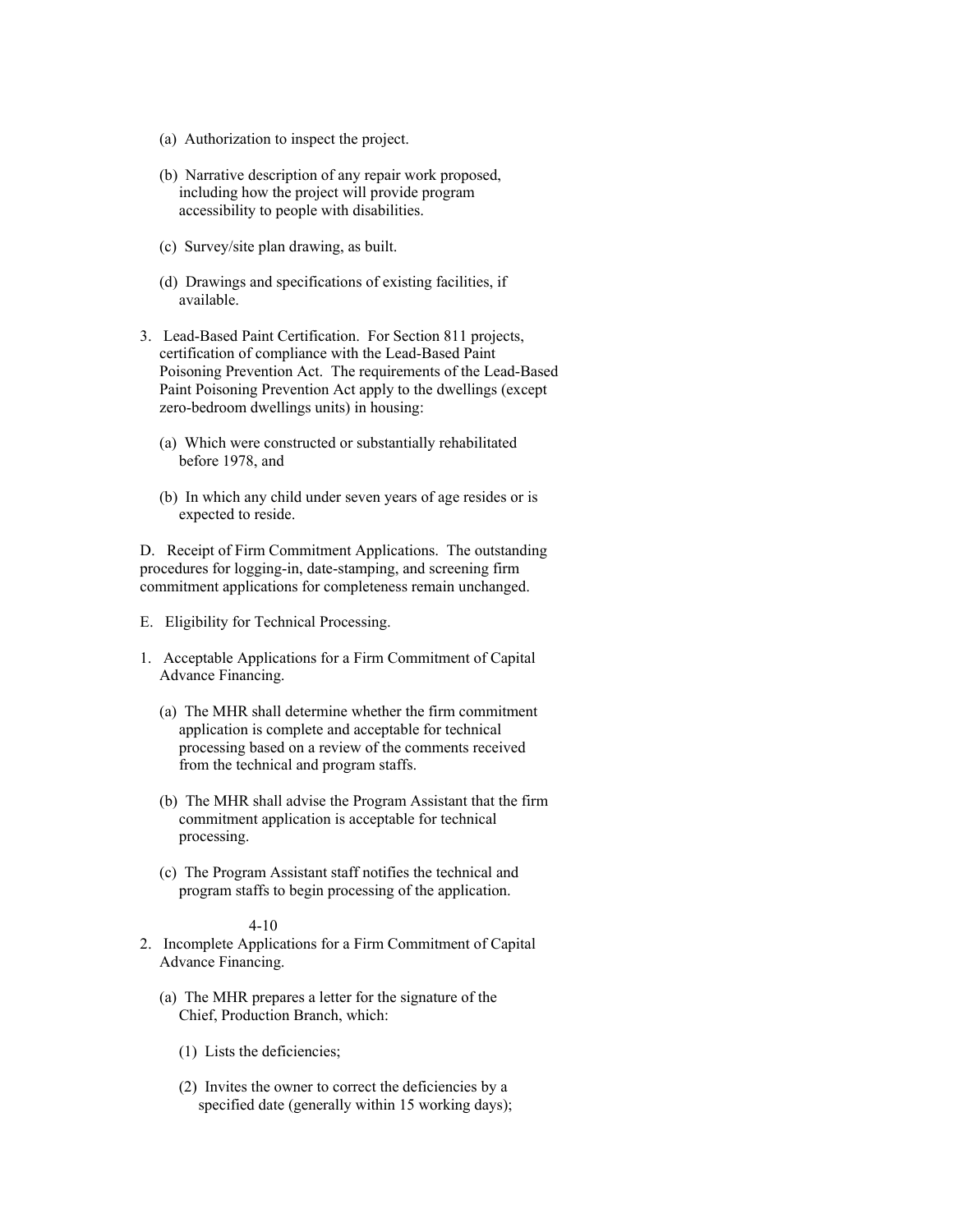- (3) States that if additional information is not received by the specified date, the firm commitment application will be returned and may be resubmitted when it is complete.
- (b) Receipt of Additional Information.
	- (1) The Program Assistant logs-in the additional information and forwards it to the MHR for review for acceptability.
	- (2) For additional information which is complete, the MHR shall follow the procedures outlined in Paragraph C.l. above.
	- (3) For incomplete information, the MHR prepares a letter to the owner and;
		- o Returns the application,
		- o Lists the deficiencies, and
		- o Invites a prompt resubmission of the application upon correction.

F. Coordination of Technical and Program Reviews. The Program Assistant and MHR have a shared responsibility for tracking and-monitoring the progress of the technical reviews. These responsibilities are described in Paragraph 2-8 of Section 202 Handbook 4571.5 and Section 811 Handbook 4571.4.

G. Target Date for Issuance of Firm Commitment for Capital Advance Financing. The target date for issuing a firm commitment for capital advance financing is 30 days after receipt of a firm commitment application that is complete and acceptable for technical processing.

# 4-11

# SECTION V. TECHNICAL REVIEW OF FIRM COMMITMENT APPLICATION

Make all Technical reviews following Chapters 1 and 2 of Section 202 Handbook 4571.5 and Section 811 Handbook 4571.4, except as modified herein:

A. Office Counsel.

- 1. If the owner's application includes provisions for tax abatement, payment in lieu of taxes (PILOT) or exemption of real property taxes, the office Counsel must review this information in accordance with Paragraph 1-12 of the above referenced handbooks.
- 2. If the MHR's review of the individual Conflict/Identity of Interest and Disclosure Certifications reveals questionable conflict or identity of interest relationships/activities,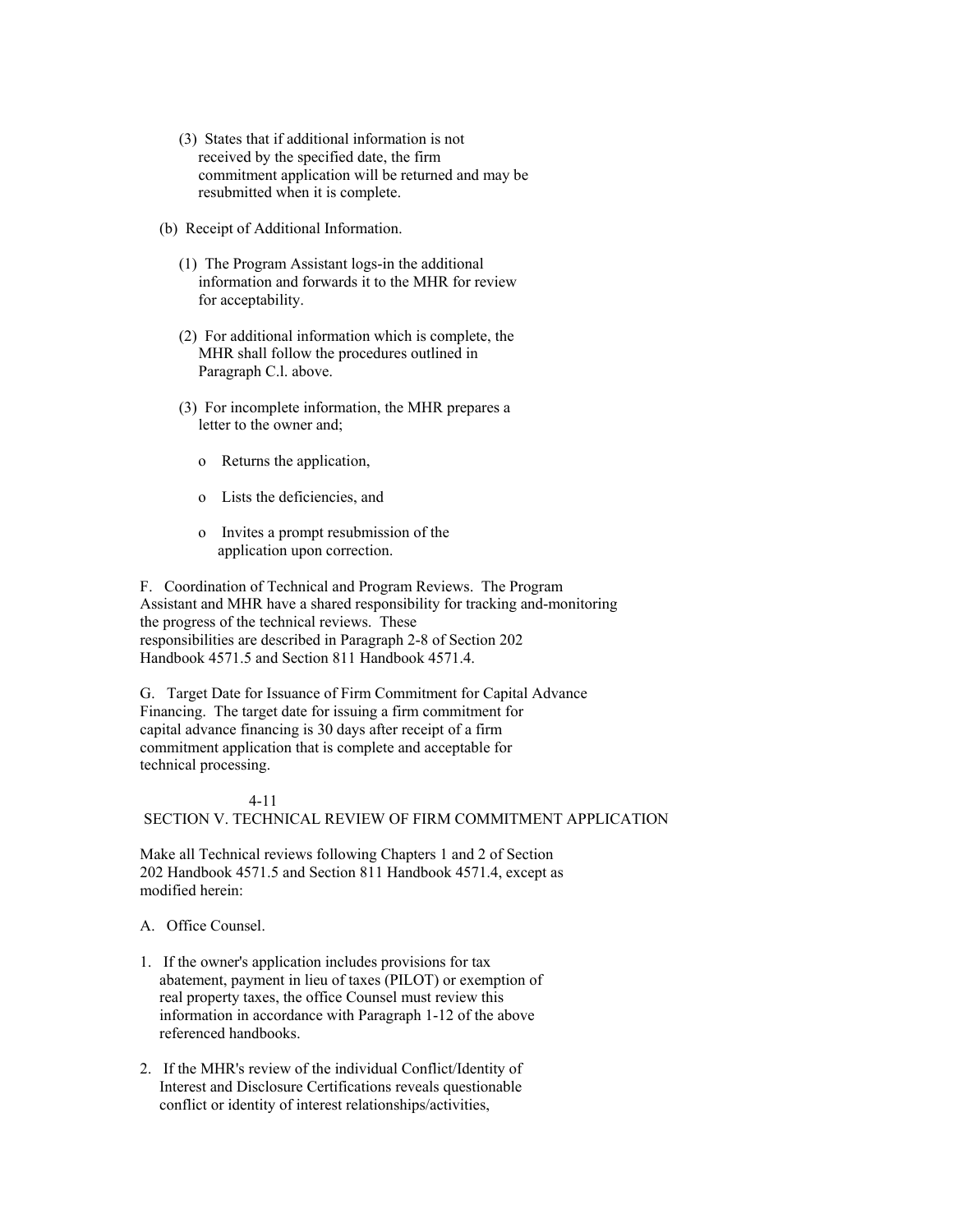the Office Counsel shall review the application and make a determination regarding its acceptability.

B. Architectural and Engineering Analysis (A/E). Paragraphs 1-15 through 1-22 and 2-9 of the above handbooks are no longer applicable because HUD accepts the final plans and specifications without a review. The exception to this policy is a review for handicapped accessibility. HUD will review the final plans and specifications pursuant to the Fair Housing Accessibility Guidelines and Section 504. HUD relies on the owner's architect's certification as discussed below:

1. Architect's Certification. The HUD representative:

- (a) Accepts the owner's Architect's Certification (see Attachment C of this Notice) that the project design is in compliance with local codes and ordinances, accessibility, program and regulatory requirements.
- (b) Requires the owner's architect to identify and attach to the certification any ineligible items or excessive features, such as individual unit balconies and decks, atriums, bowling alleys, swimming pools, saunas, jacuzzis, etc. Forwards copies of this attachment to the HUD Cost Analyst, HUD appraiser and MCE.

 NOTE: Owners may include these items but they must pay for them from sources other than the Section 202 or Section 811 capital advance. They must also pay for the continuing operating costs associated

5-1

 with any excess amenities from sources other than the Section 202 or Section 811 Project Rental Assistance Contract.

 Exception: An exception to this requirement may be granted if the proposed project involves rehabilitation or acquisition from the Resolution Trust Corporation, the additional amenities or design features were incorporated into the existing structure before the submission of the application, and the total development cost of the project does not exceed the development costs limits published in the annual Notice of Fund Availability for the Sections 202 and 811 programs (unless the owner is willing to pay the excess costs from other than capital advance proceeds.

- 2. The HUD representative receives and retains copies of the final plans and specifications.
- 3. The HUD representative accepts the final plans and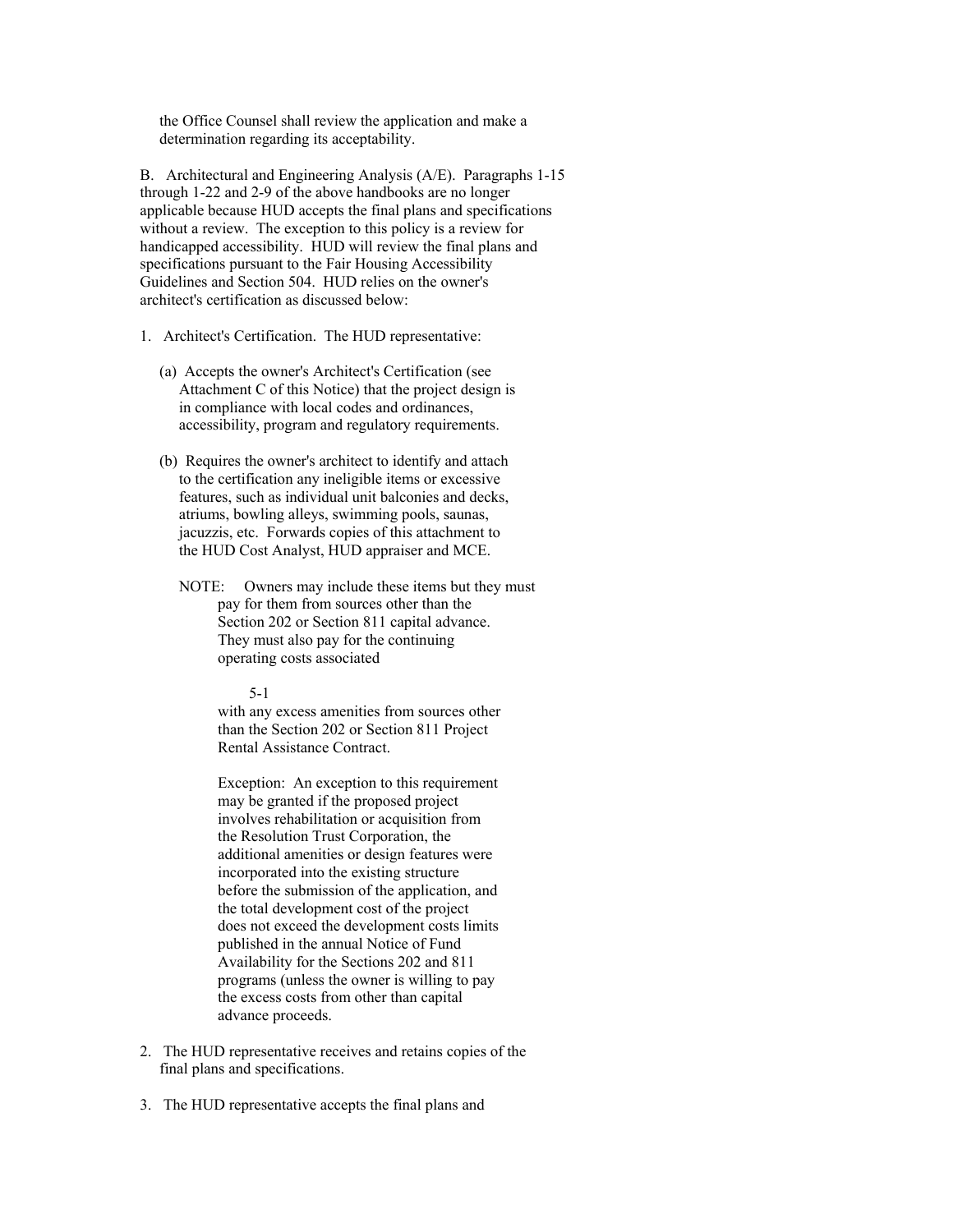specifications as submitted with only a review for handicapped accessibility.

- NOTE: HUD relies on the owner's architect's certification that the project design complies with all local codes, program and regulatory requirements.
- 4. Form HUD-51994, Life-Cycle Cost Analysis of Utility Combinations. The HUD representative reviews this form to determine the most efficient utilities, fuels, related mechanical equipment and methods of purchase ONLY if such a determination has not been previously made for similar projects in the area of the proposed project.
- 5. The HUD representative makes sure that the owner's architect has obtained professional liability insurance for errors and omissions. This insurance must be:
	- (a) In a minimum amount of \$50,000 (Section 811) or \$250,000 (Section 202) projects.

5-2

 (b) Kept in force through the construction of the project and for a period of 3 years after project completion.

C. Cost. This Notice replaces Paragraphs 1-23 through 1-30 and 2-10 of the above handbooks with the following instructions:

- 1. Architect's Certification. The HUD Cost Analyst accepts the owner's Architect's Certification with attachment identifying any ineligible or excessive amenities (see Attachment C of the Notice) that:
	- (a) The costs of construction of community spaces do not exceed 10 percent of the total cost of construction, OR
	- (b) The costs of construction of community spaces exceed 10 percent of the total cost of construction and the owner is willing to contribute these incremental development costs and the continuing incremental operating costs.
- 2. Review of Construction Cost Analysis and Form HUD-92328, Contractor's and/or Mortgagor's Cost Breakdown.
	- (a) The Cost Analyst compares the construction cost analysis and Form HUD-92328 with the owner's application (Form HUD-92013) for consistency.
		- NOTE: The owner is responsible for resolving any inconsistencies noted among these documents.
	- (b) If there is a general agreement between the contractor's estimate and the construction cost analysis, accept the contractor's estimate as the Commissioner's estimate.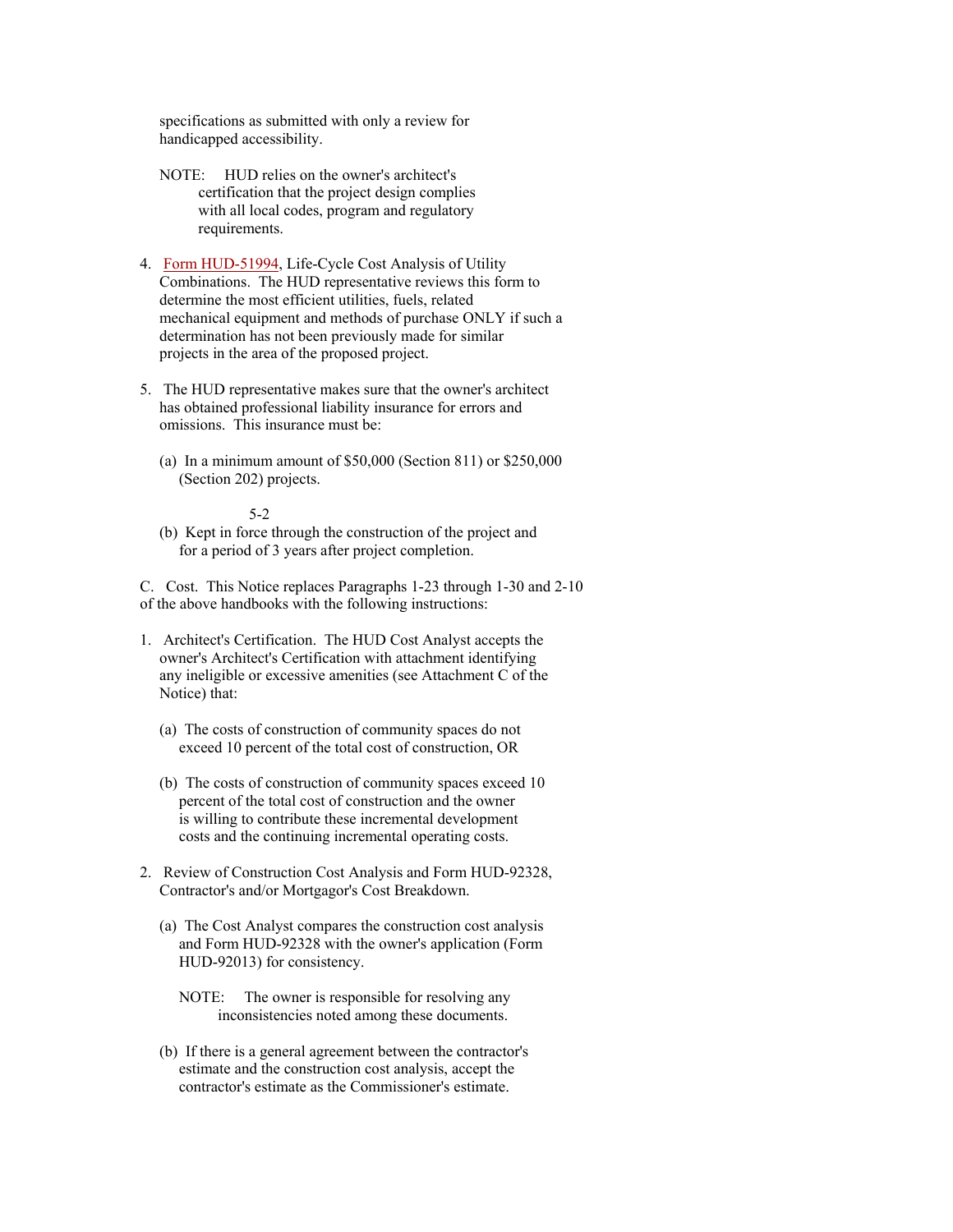- (c) Cost review of land improvement trade items is limited to the bottom line total per square foot in all cases with the following exceptions:
	- (1) The bottom line total per square foot grossly exceeds available data without documentation from the contractor. In this instance, isolate the inflated trade items(s), request documentation and check against available data.

- (2) Contractor identifies and provides documentation for unusual land improvements. In this instance, check against available data.
- (3) Note that site contamination testing and remediation should be completed before the start of construction and should not be included in the construction contract. In the case of site contamination eluding standard testing procedures and only becoming evident after the start of construction, further testing and remediation should be included in the construction contract by use of change orders and categorized under "unusual site conditions."
- (d) Cost review of structure trade items will vary in detail based on the complexity of the project:
	- (1) For group homes, review only the bottom line structures totals. Calculate costs per square foot and also per occupant.
	- (2) For garden apartments and similar non-elevator structures comprising 25 or fewer dwelling units, where the owner's cost estimator has broken the costs into building components or trade item groupings (see III.G.4. above for examples), review the components or trade item groupings based on available data. Calculate bottom-line costs per square foot and also per occupant.
		- NOTE: In cases where an ordinarily non-elevator structure contains an elevator either by local requirement or at the request of the sponsor, the above non-elevator cost review guidelines will still apply.
	- (3) For garden apartments and similar non-elevator structures comprising greater than 25 dwelling units, and for high-rise elevator structures (4 stories and higher) with masonry, steel and/or concrete construction, a detailed review will be made on individual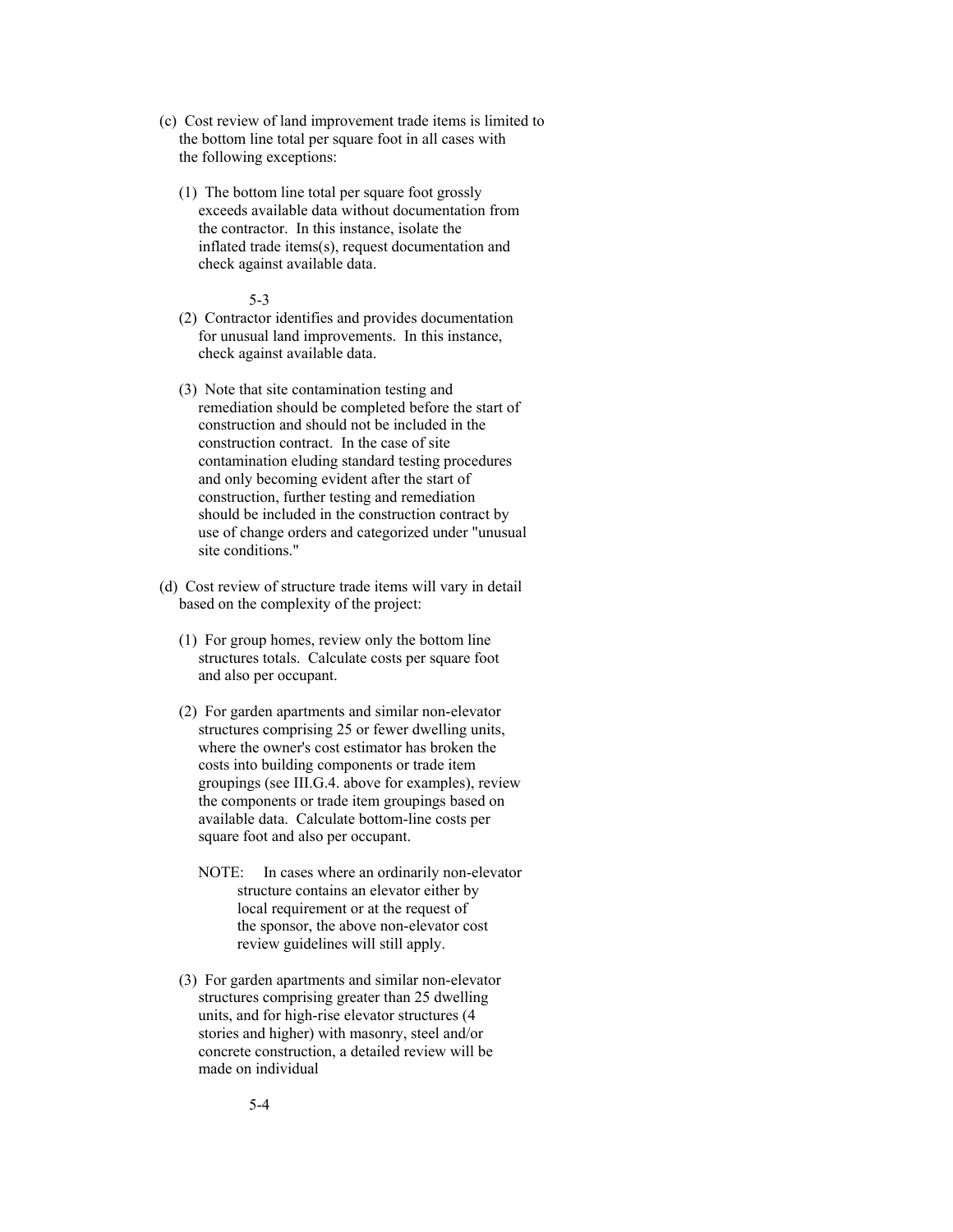trade items prepared in accordance with HUD's line item format as shown on Form HUD-92328, Contractor's and/or Mortgagor's Cost Breakdown. Front-end loading will be checked only when reviewing construction cost analyses done in HUD's line item format.

- (e) If evidence of front-end loading exists, contact the owner to bring this to resolution. To expedite resolution, you may contact the contractor directly. However, you must keep the owner informed of any discussions.
- 3. Cost Not Attributable to Dwelling Use (CNA). Do not calculate the CNA. It will be calculated by the person or firm hired by the owner to perform the construction cost analysis.
- 4. Cost Estimation. The Cost Analyst will not provide an independent estimate.

D. Valuation. Paragraphs 1-31 through 1-43 and 2-11 of the above handbooks describe Valuation processing which will remain the same, except as noted below:

- 1. Form HUD-92013-E, Supplemental Application and Processing Form-Housing for the Elderly/Disabled. Form HUD-92013-E is eliminated for these programs. Check the "remarks" section of the owner's application (Form HUD-92013, Application for Multifamily Housing Project) to determine if any services are proposed and the funding sources for such services.
- 2. Operating Expense Analysis.
	- a) Do not conduct an operating expense analysis. Accordingly, Form HUD-92274, Operating Expense Analysis Worksheet, is eliminated for these programs.
	- (b) The owner is responsible for providing HUD the project's estimate of operating expenses which will be used in HUD's processing.
		- NOTE: Any adjustments in the project rental assistance contract authority reserved for the project will be made after one full year of project operation, if necessary.

- 3. Estimate of "Soft" Costs. Do not estimate the "soft" costs. Accept and include in processing the owner's estimate of such costs as shown in the owner's firm commitment application, Form HUD-92013, Application for Multifamily Housing Project.
- 4. Construction Cost Analysis. Make a checklist review to determine consistency with owner's firm commitment application, Form HUD-92013.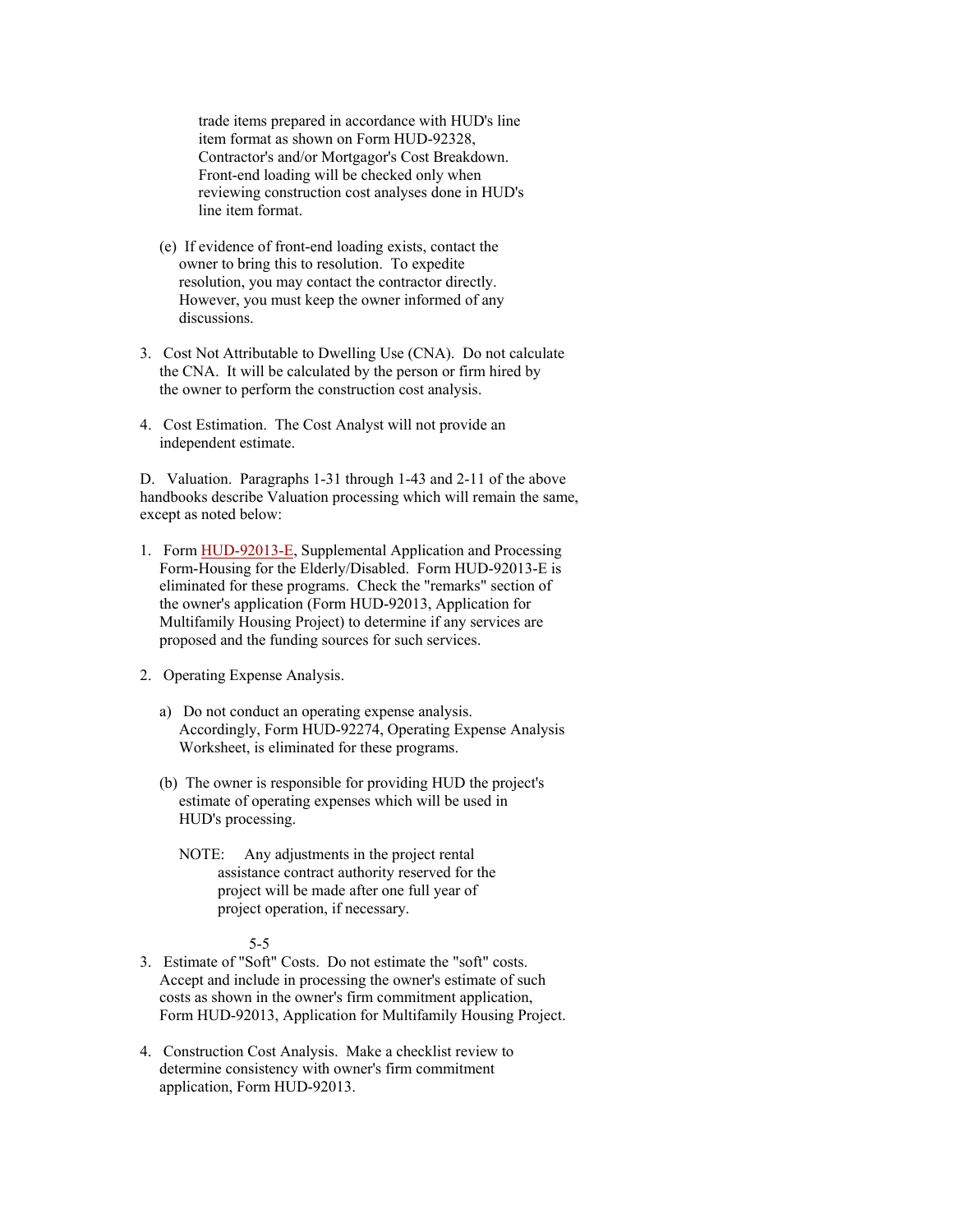- NOTE: The owner is responsible for resolving any inconsistencies noted between the construction cost analysis and the Form HUD-92013.
- 5. Developer's Fee. In lieu of a project contingency allowance and amounts for consultant services and organizational fees, include a developer's fee of 8 percent of the total replacement cost of the project. However, the minimum developer's fee for inclusion in the capital advance amount is \$30,000 and the maximum is \$400,000 plus 2 percent of any replacement cost amount over \$5,000,000.
	- (a) Eligible Uses of Developer's Fee. The developer's fee may be used to pay for costs associated with developing the project including but not limited to:
		- o Cost of necessary change orders approved prior to final closing.
		- o Housing consultant services.
		- o Organizational expenses.
		- o Owner's cash requirement at initial closing, except as noted in the following paragraph entitled "Ineligible Uses of Developer's Fee."
		- o Increased taxes and insurance caused by unavoidable delays in construction.
		- o Increases in otherwise eligible non-construction line items.
		- o Environmental studies.

5-6

 NOTE: These studies do not replace the HUD environmental review but may supplement it. HUD staff must still conduct an environmental assessment.

- o Appraisal costs.
- o Capital expenditures, such as major moveable furnishings and equipment (e.g., computers and lawn mowers), including, but not limited to, office and maintenance equipment and furnishings for the public areas.
- o Costs directly related to the rent-up of the project, such as advertisement.
- o Accruals for taxes and insurance after completion of construction if current income from the project is insufficient to meet such accruals. This includes the period after the cut-off date.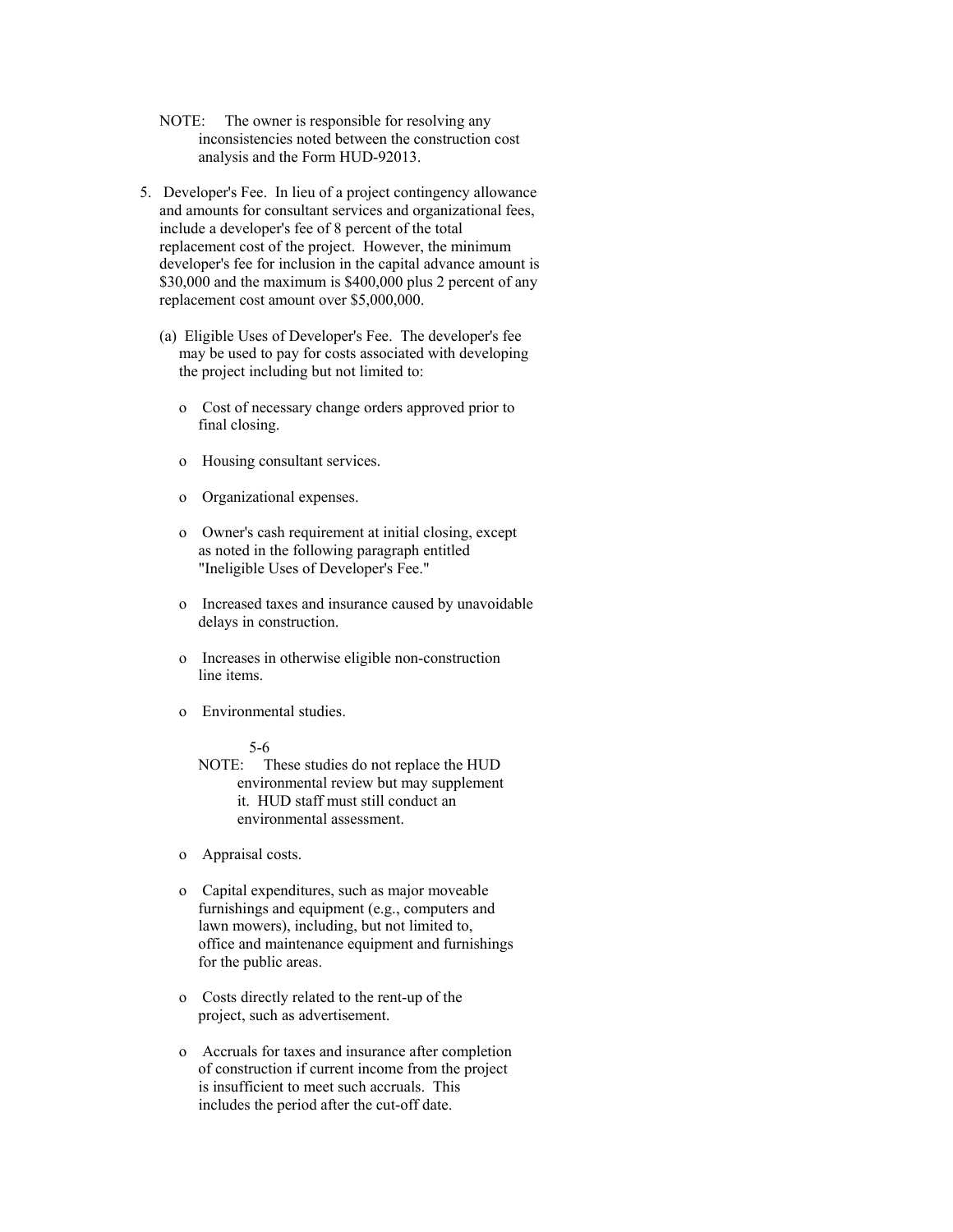- (b) Ineligible Uses of the Developer's Fee.
	- o Excessive design features and ineligible amenities, such as individual unit balconies and decks, atriums, bowling alleys, swimming pools, saunas, jacuzzis, etc.
	- o Additional fees to the architect and attorney (i.e., over and above the contractual amount).
	- o Non-major equipment and furnishings, such as dishes and eating utensils.
	- o Items with short-term life cycle, such as office and maintenance supplies.
	- o Furnishings within the residential units.
	- o Motor vehicles.
- (c) The developer's fee is in addition to the legal, audit and other fees, such as impact fees.
- (d) Unused funds, if any, are deposited in the project's Reserve for Replacement Account at final closing.

5-7

 (e) Two percent of the developer's fee is withheld (by the MCE) at initial closing to cover project contingency items, furnishings and equipment.

6. If a site change has been approved:

- (a) Owner is required to complete a Transaction Screening Questionnaire and/or Phase I Environmental Study, and a Phase II study, if applicable.
- (b) Valuation staff will complete an environmental assessment on Form HUD-4128, Environmental Assessment, for a new construction proposal and Form HUD-4128.1, Compliance and LAC Conditions Record (short form) for a proposal involving rehabilitation of an existing structure in accordance with Paragraph 1-32 of Section 202 Handbook 4571.5 and Section 811 Handbook 4571.4.
- (c) Land appraisals are to be conducted in accordance with Section III.F. of this Notice.

E. Mortgage Credit. Follow the instructions in Paragraphs 1-44 through 1-52 and 2-12 of the above handbooks, except as noted below:

1. In analyzing the owner's capability, review the owner's balance sheet and Form HUD-92004F, Request for Verification of Deposit (VOD) for each bank reference with Part I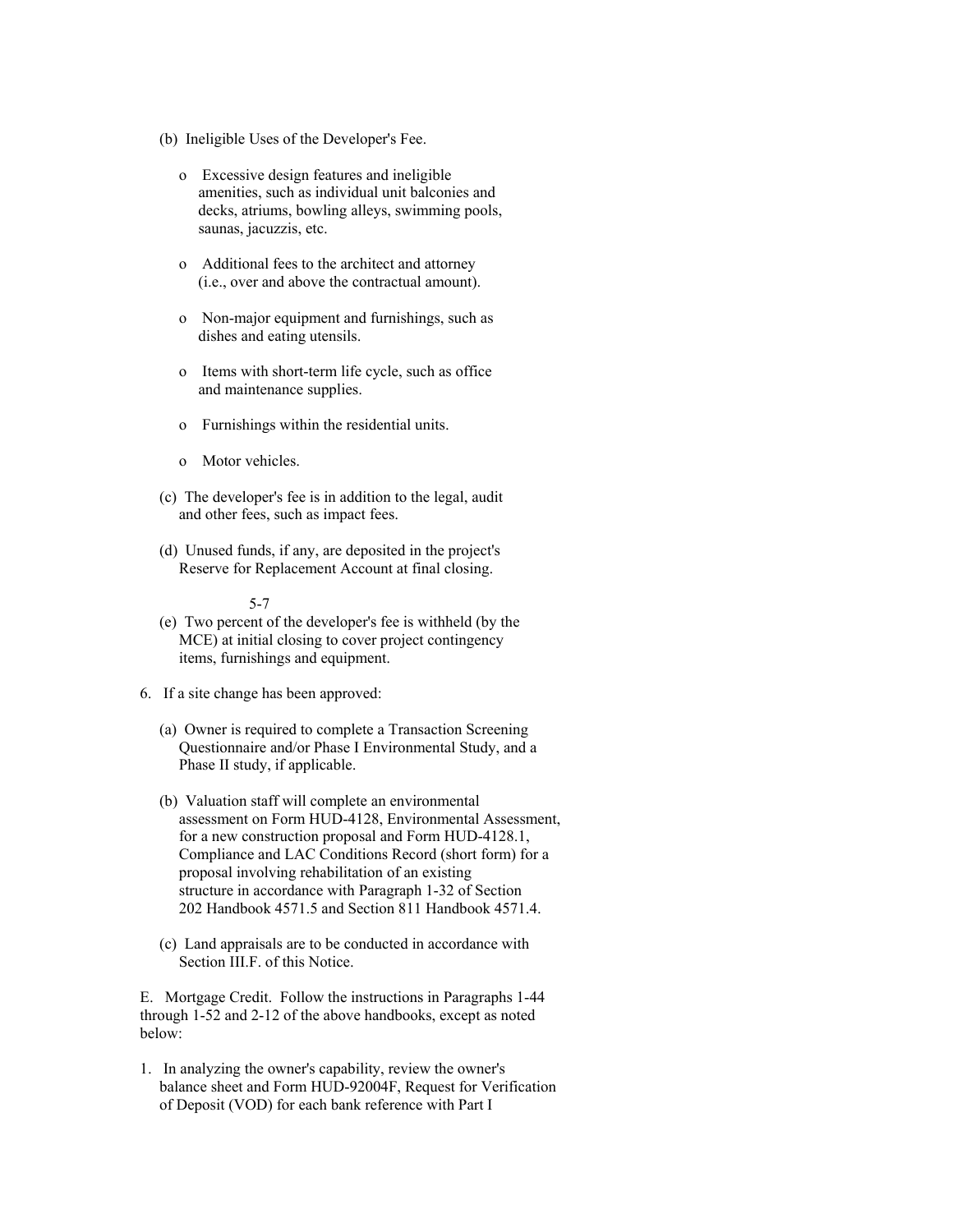completed to determine whether the owner has been capitalized by the sponsor in an amount adequate to close the transaction and operate the project. Be sure to consider all funds committed by the sponsor.

2. VOD.

 (a) Instruct owner to complete Part I of the VOD form and send it along with a covering letter to the financial institution requesting the financial institution to complete the bottom portion and transmit the completed VOD directly to HUD. This should be done before submission of the firm commitment application.

- (b) Require owner to include in the firm commitment application, at least, a copy of the VOD and covering letter forwarded to the financial institution.
- 3. Credit Reports.
	- (a) On behalf of the Asset Manager:
		- o Order credit reports of the proposed management firms and resident managers.
		- o Make a recommendation to the Asset Manager regarding the creditworthiness of the management firm/resident manager.
		- NOTE: The responsibility for determining the acceptability of the management firm or resident manager rests with the Asset Manager.
	- (b) Order "in-file" credit reports only on the sponsor entity, owner corporation and operating officers of the owner, consultant, general contractor, management firm or resident manager.
	- (c) Order credit reports on new officers of the owner corporation whenever there is a change in officers.
- 4. The MCE is still responsible for determining whether the owner has adequate funds to defray the cost of placing the project into operation, including the cost of capital expenditures. However, consider the developer's fee in reaching this determination.
- 5. Developer's Fee.
	- (a) See above Paragraph D.5. for a detailed description of eligible and ineligible uses of the developer's fee.
	- (b) Review owner's listing of the intended use of the developer's fee.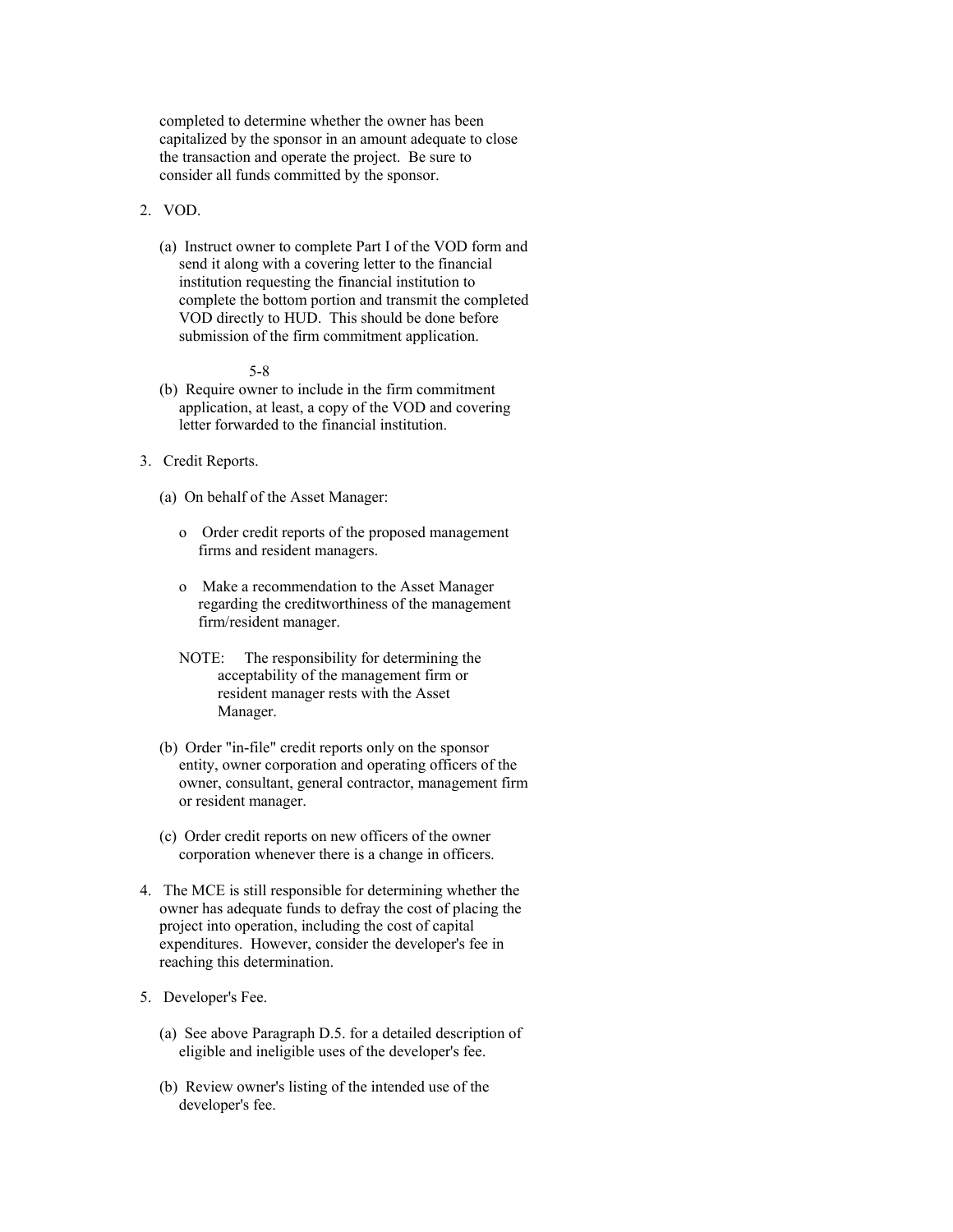(c) Holdback 2 percent at initial closing to cover project contingency items, furnishings and equipment.

5-9

- (d) At cost certification, the full amount of the developer's fee should be recognized as an allowance.
- (e) At final closing, deposit any unused funds in the project's Reserve for Replacement Account.
- 6. Housing Consultant. The determination regarding the acceptability of the housing consultant is made prior to submission of the firm commitment application. If there is a change in consultants, refer to Section III.E. of this Notice for the MCE's responsibilities in reviewing the resume, Form HUD-2530, Previous Participation Certificate, and credit report on the consultant.
- 7. Consult with the A/E and Cost staff to determine if the owner is proposing any ineligible or excessive amenities which will have to be paid for from sources other than the Section 202 or Section 811 capital advance.

F. Asset Management. Asset Management staff shall follow the instructions in Paragraphs 1-53 through 1-57 of Section 202 Handbook 4571.5 and Section 811 Handbook 4571.4. The exceptions are:

- 1. The submission and review of the Management Entity Profile, Form HUD-9832, is limited to management agents and resident managers who are new to the applicable local HUD office.
- 2. The ordering of credit reports on the management agents and resident managers is now required.
	- (a) The MCE orders the credit reports.
	- (b) The Asset Manager will coordinate the review and analysis of the credit report with the MCE.
	- NOTE: The Asset Manager is responsible for determining the acceptability of the proposed management agent and management services.

### 5-10 SECTION VI. AWARD OF CONSTRUCTION CONTRACT

Paragraphs 2-25 of Section 202 Handbook 4571.5 and Section 811 Handbook 4571.4 are hereby revised to encourage the use of Form HUD-92442-CA, Construction Contract - Lump Sum, for all Section 202 and Section 811 projects regardless of the type of construction or rehabilitation contract awarded. If an owner has limited Section 202/811 program experience/knowledge and/or the general contractor has limited construction experience, the local office may require the use of a cost plus construction contract.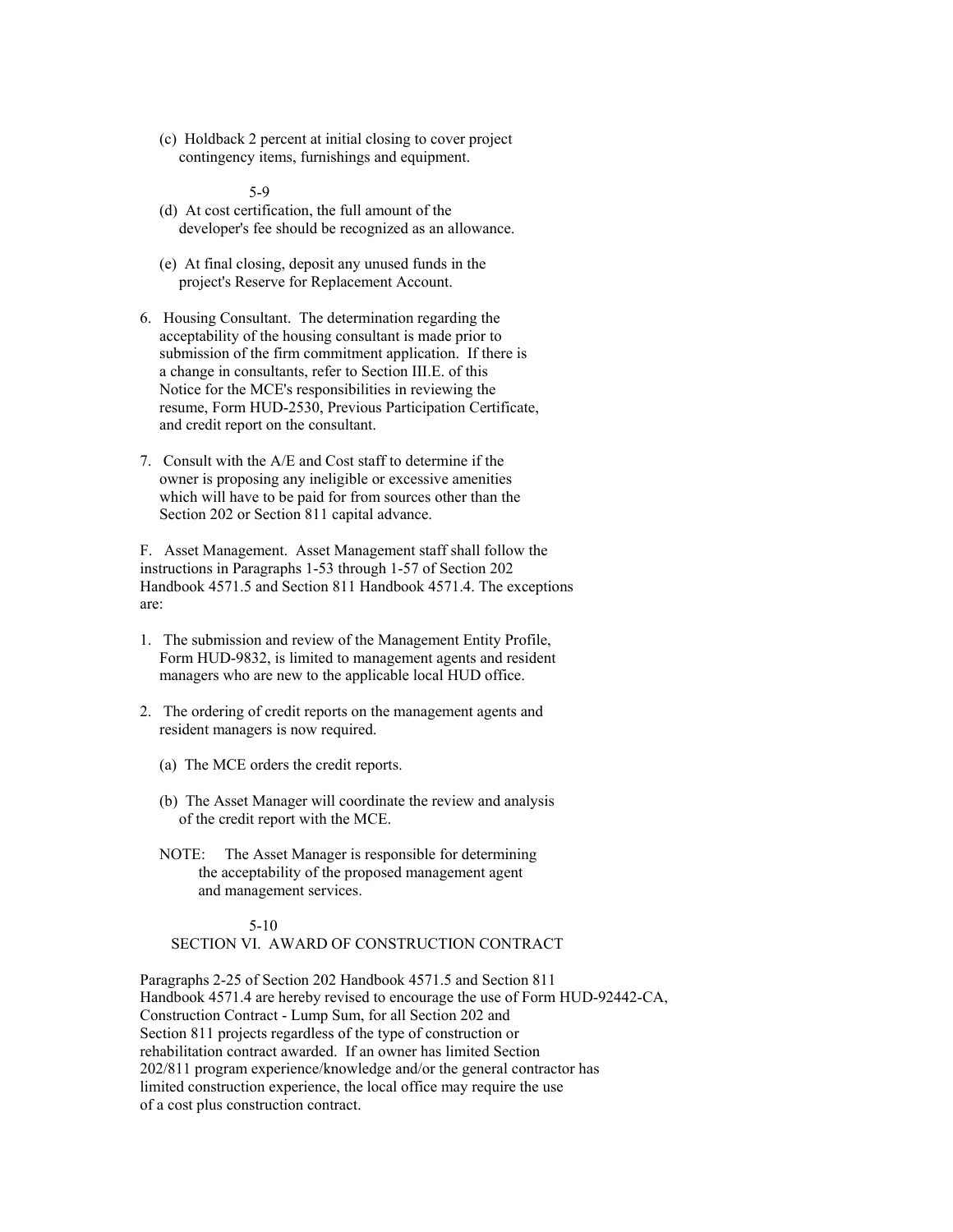An identity of interest between the sponsor/owner and the general contractor is prohibited. If, at any time, the local office becomes aware of a prohibited relationship between the sponsor/owner and general contractor, the local office will take appropriate sanctions, including requiring cost certification by the general contractor.

# 6-1

# SECTION VII. REQUESTS FOR INCREASES IN CAPITAL ADVANCE AND PROJECT RENTAL ASSISTANCE CONTRACT FUNDS

Upon completion of firm commitment application processing,, if it is determined that increases in the capital advance and PRAC reservations are needed, the following shall be followed.

- A. Section 202/811 Projects Funded in FY 1995 and Earlier.
	- 1. Capital Advance Increases. State/Area offices may continue to approve capital advance increases in accordance with Paragraphs 1-72 and 2-15 of Section 202 Handbook 4571.5 and Section 811 Handbook 4571.4.
	- 2. PRAC Increases. State/Area Offices may continue to approve PRAC increases subject to outstanding instructions.
- B. Section 202/811 Projects Funded in FY 1996 and Later.
	- 1. Capital Advance Increases. The provision for permitting amendments to the fund reservation before initial closing for these projects has been eliminated.
		- (a) Fund reservations may be amended only after initial closing for approved change order items, subject to the availability of amendment funds.
		- (b) Increases resulting from change orders approved during construction may be approved, but will be funded first out of the developer's fee. In cases where the developer's fee has been depleted for approved change order items, HUD will consider a mortgage increase on a case-by-case basis.
		- (c) All requests for mortgage increases (after initial closing) shall be processed as usual based on handbook instructions.
	- 2. No increases in the PRAC reservation are to be made until after one full year of project operation. This revises the instructions in Paragraphs 1-72 and 4-13 of the aforementioned handbooks.

# 7-1

SECTION VIII. INITIAL CLOSING TO FINAL CLOSING

A. Initial Closing.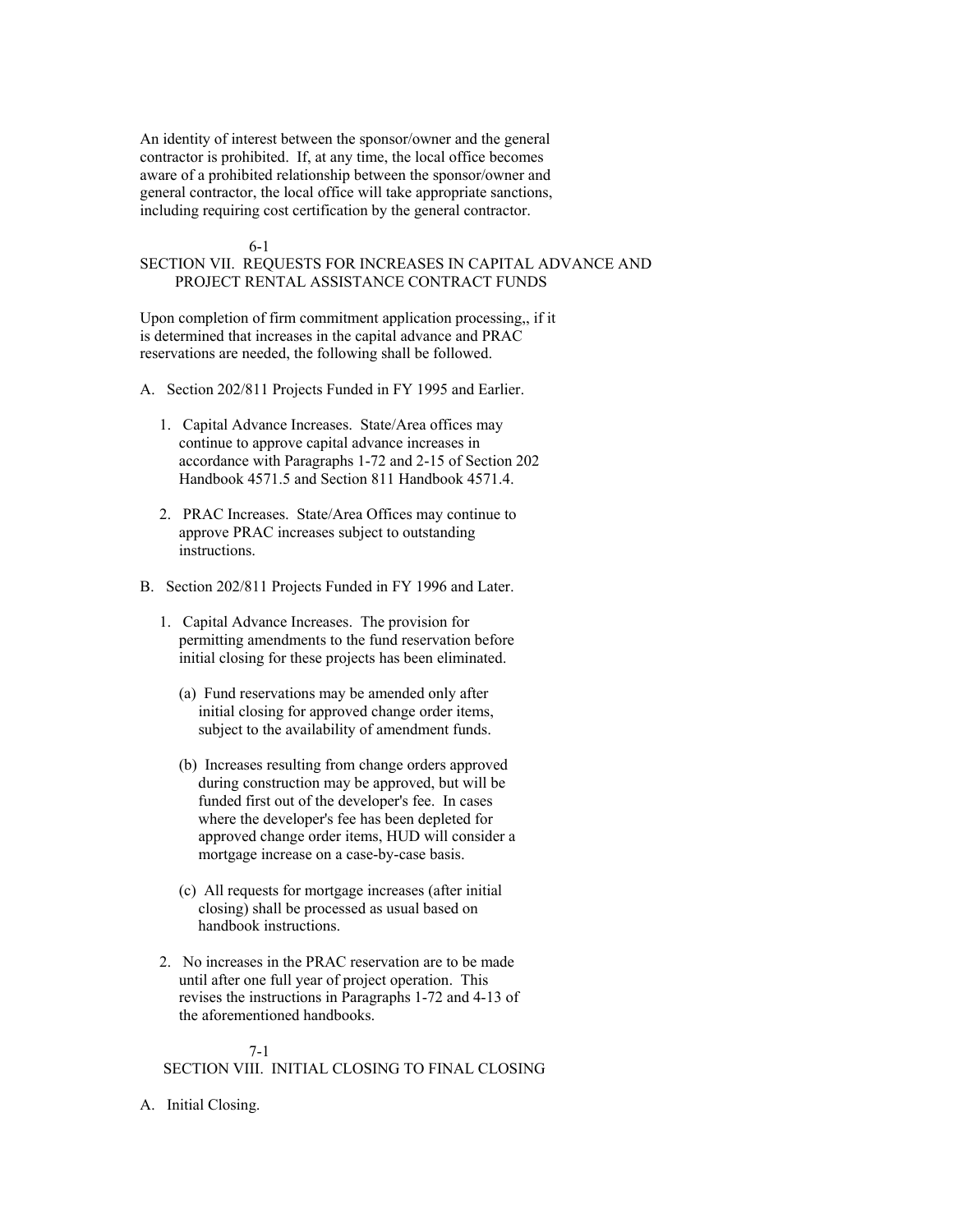Initial Closings are to be conducted following Chapter 3 of Section 202 Handbook 4571.5 and Section 811 Handbook 4571.4. A change, however, has been made to the documents required to be submitted by the owner at initial closing. Refer to Attachment F to this Notice for the list of the revised initial closing documents. In addition, a copy of Form HUD-290, Closing Memorandum, is to be submitted to Jane E. Luton, Director, New Products Division, HMDN, Room 6142, for goals reporting purposes.

B. Construction Period.

The instructions outlined in Chapter 4 of the aforementioned handbooks apply, except as follows:

- 1. Processing Change Orders. Paragraph 4-5 of the above handbooks is revised to limit HUD review of change orders, Form HUD-92437, Request for Construction Changes on Project Mortgages, to a cursory review; i.e., an acknowledgment of the change order for the record.
	- (a) The Cost Analyst's review is limited to informing the HUD appraiser which change orders are necessities, equivalents, or betterments.
	- (b) The owner's architect is responsible for making sure that the project is being constructed in compliance with applicable local codes and HUD program requirements.
	- NOTE: PROCESSING CHANGE ORDERS INVOLVING REQUESTS FOR MORTGAGE INCREASES AND EXTENSIONS OF CONSTRUCTION TIME SHALL BE HANDLED AS USUAL BASED ON HANDBOOK INSTRUCTIONS.
- 2. HUD Inspections. The HUD inspections during construction are to be made in accordance with HUD Handbook 4460.1 REV-2.

# 8-1

C. Final closing.

There are no changes to the final closing procedures as stated in Chapter 6 of the above handbooks, except to note that any unused developer's fee is to be deposited in the project's Reserve for Replacement Account at final closing. Attached to this Notice (Attachment G) is a list of final closing documents.

> Nicolas P. Retsinas Assistant Secretary for Housing- Federal Housing Commissioner

Attachments

8-2

Attachment A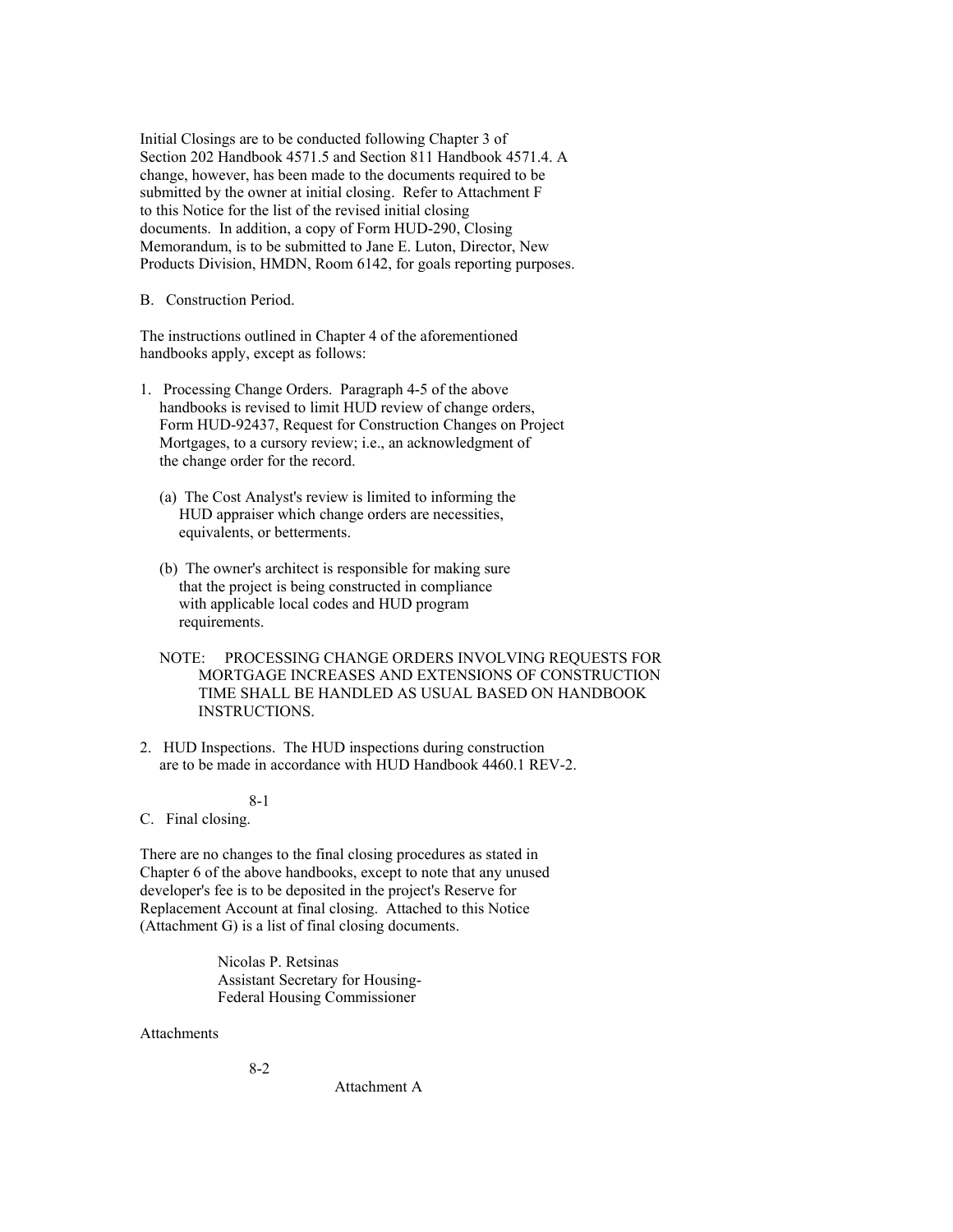# LAND APPRAISAL CHECKLIST FOR GROUP HOMES UNDER THE SECTION 811 CAPITAL ADVANCE PROGRAM

# INSTRUCTIONS:

1. Use 3 to 5 comparables.

2. Make sure comparables are recent sales.

3. Make sure each comparable is adjusted from the sale comparable to the subject site.

4. Use comparables with the same or similar zoning.

5. The location of the comparables should be in reasonable proximity to the subject site.

6. Determine whether a desk or field review is necessary.

SECTION I

| Project No.                                                              |
|--------------------------------------------------------------------------|
| Project Sponsor/Owner                                                    |
| Project Location                                                         |
| (Street Address)                                                         |
| (City, State, Zip Code)                                                  |
| <b>SECTION II</b>                                                        |
| Dimensions                                                               |
| Site Area<br>Corner Lot Yes<br>N <sub>0</sub>                            |
| Specific Zoning Classification and Description                           |
| Zoning Compliance __ Legal __ Legal Nonconforming<br>(Grandfathered Use) |

Attachment A - Page

\_\_ Illegal \_\_ No Zoning

Market Value of Land Present Use  $\overline{\text{Untended Use (Group Home)}}$ \_\_ Other Use (Explain)

SECTION III

Topography \_\_\_\_\_\_\_\_\_\_\_\_\_\_\_\_\_\_\_\_\_\_\_\_\_\_\_\_\_\_\_\_\_\_\_\_\_\_\_\_\_\_\_\_\_\_\_\_\_\_\_\_\_\_

 $Size$ 

2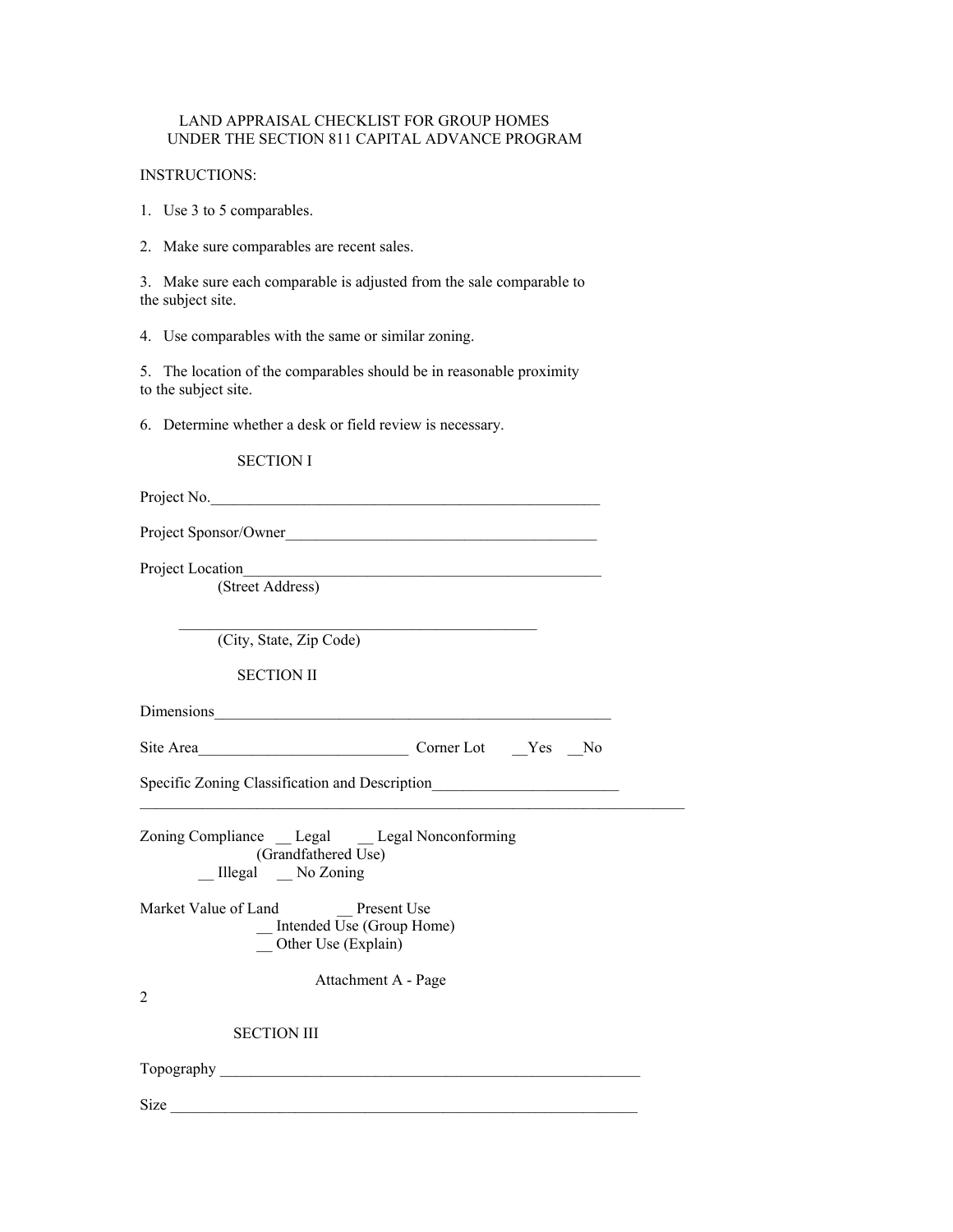|                         | Drainage                                                                                                                  |
|-------------------------|---------------------------------------------------------------------------------------------------------------------------|
|                         |                                                                                                                           |
|                         |                                                                                                                           |
|                         | Driveway Surface<br>Apparent Easements                                                                                    |
|                         | FEMA Special Flood Hazard Area __ Yes __ No                                                                               |
|                         |                                                                                                                           |
|                         |                                                                                                                           |
|                         | <b>SECTION IV</b>                                                                                                         |
| Utilities               | Public<br>Other                                                                                                           |
| Electricity             | <u> 2002 - John Stone, Amerikaansk politiker (</u>                                                                        |
| Gas                     |                                                                                                                           |
| Water                   | the control of the control of the control of the control of the control of                                                |
| <b>Sanitary Sewer</b>   | <u> 2002 - Johann John Stein, mars an deutscher Stein und der Stein und der Stein und der Stein und der Stein und</u>     |
| <b>Storm Sewer</b>      |                                                                                                                           |
|                         | <b>SECTION V</b>                                                                                                          |
| Off-Site Improvements   |                                                                                                                           |
|                         | Type<br>Public Private                                                                                                    |
|                         |                                                                                                                           |
| <b>Street</b>           | <u> 1990 - John Harry Harry Harry Harry</u>                                                                               |
| Curb/gutter<br>Sidewalk |                                                                                                                           |
| <b>Street Lights</b>    |                                                                                                                           |
| Alley                   |                                                                                                                           |
|                         |                                                                                                                           |
|                         | Attachment A - Page                                                                                                       |
|                         |                                                                                                                           |
| 3                       |                                                                                                                           |
|                         |                                                                                                                           |
|                         | <b>SECTION VI</b>                                                                                                         |
| zoning use, etc.)       | Comments: (apparent adverse easements, encroachments, special<br>assessments, slide areas, illegal or legal nonconforming |
|                         |                                                                                                                           |
|                         |                                                                                                                           |
|                         |                                                                                                                           |
|                         |                                                                                                                           |
|                         | <b>SECTION VII</b>                                                                                                        |
|                         | <b>Environmental Considerations:</b>                                                                                      |
| Flood Hazards:          | Are the property improvements in a Special Flood Hazard Area?                                                             |
|                         | $Yes$ No                                                                                                                  |
|                         | (If "yes", a Letter of Map Amendment (LOMA) or Letter of Map<br>Revision (LOMR) is attached.)<br>Yes No                   |
|                         | The flood insurance Map (FIRM) Number and Date:                                                                           |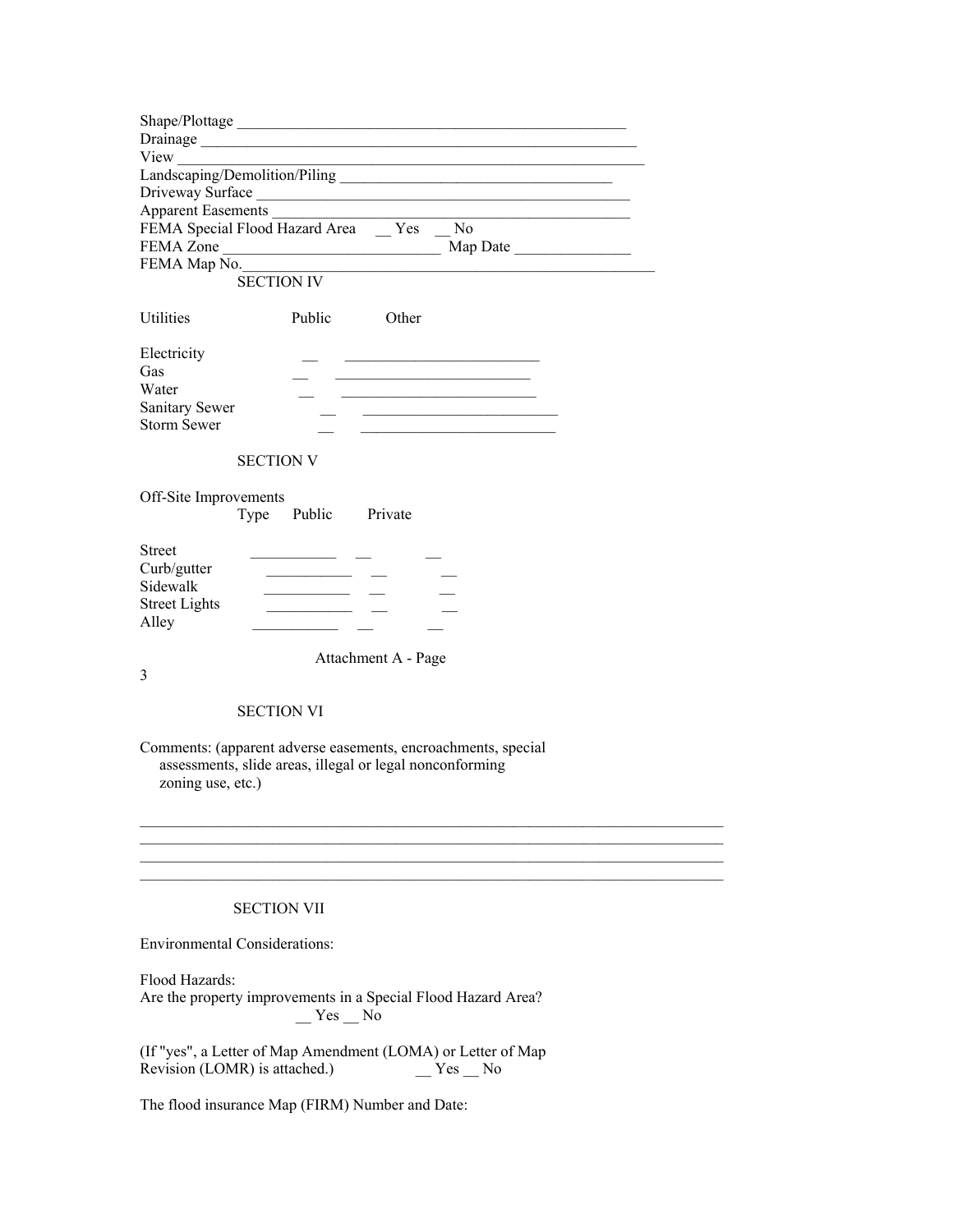Noise: Is the property located within 1,000 feet of a highway, freeway, or heavily traveled road?

Within 3,000 feet of a railroad? \_\_ Yes \_ No

Within one mile of a civil airfield or 5 miles of a military airfield? \_\_ Yes \_\_ No

Runway Clear Zones/Clear Zones: Is the property within 3,000 feet of a civil or military airfield?

 $Yes$  No

If "yes", is the property in a Runway Clear Zone/Clear Zone?  $Y$ es  $N$ o

Explosive/Flammable Materials Storage Hazard: Does the property have an unobstructed view, or is it located within 2,000 feet of any facility handling or storing explosive or fire prone materials?

4

# Attachment A - Page

Toxic Waste Hazards: Is property within 3,000 feet of a dump or landfill, or a site on an EPA Superfund (NPL) list or equivalent State list?  $Y$ es  $N$ o

Foreseeable Hazards or Adverse Conditions: Does the site have any rock formations, high ground water levels, inadequate surface drainage, springs, sinkholes, etc?  $Yes$ <sup>No</sup>

Does the site have unstable soils (expansive, collapsible, or erodible)? \_\_ Yes \_\_ No

Does the site have any excessive slopes?\_\_ Yes \_\_ No

Does the site have any earthfill? \_\_ Yes \_ No If "yes", will foundations, slabs, or flatwork rest on the fill?  $Y$ es  $\_\,$  No

### SECTION VIII

Recommendation:

\_\_ Approve

\_\_ Approve with Conditions

Disapprove

Comments/Conditions: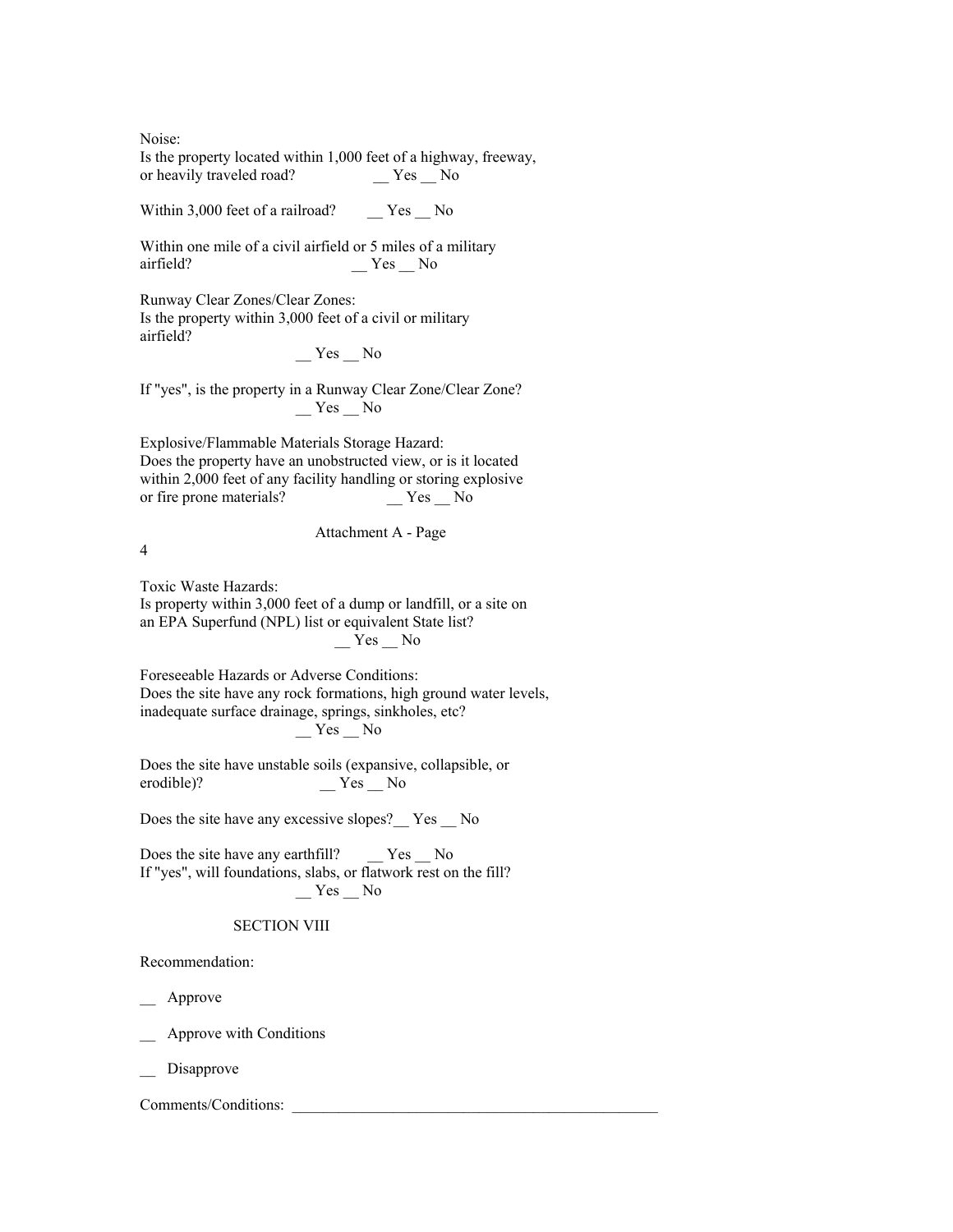| (Signature)                                                                                                                                                                               | Date: $\frac{1}{\sqrt{1-\frac{1}{2}} \cdot \frac{1}{2}}$                           |
|-------------------------------------------------------------------------------------------------------------------------------------------------------------------------------------------|------------------------------------------------------------------------------------|
| Supervisor:<br>(Signature)                                                                                                                                                                | Date: $\qquad \qquad$                                                              |
| B                                                                                                                                                                                         | Attachment                                                                         |
|                                                                                                                                                                                           | REQUIRED EXHIBITS FOR REQUEST FOR FIRM COMMITMENT FOR<br>CAPITAL ADVANCE FINANCING |
| accompanied by the exhibits listed below.                                                                                                                                                 | All requests for Section 202 or Section 811 Firm Commitments must be               |
| tabbed and indexed accordingly.                                                                                                                                                           | The submission must contain the number of copies indicated and must be             |
| Exhibit                                                                                                                                                                                   | Document<br>No. of Copies                                                          |
| 1.<br>Form HUD-92013, Application for                                                                                                                                                     | Multifamily Housing Project Original & 2 Copies                                    |
| 2.<br>Form HUD-92013.Supp, Supplement<br>to Application for a Multifamily<br>Housing Project (for Sponsor, Owner,<br>including owner's Operating Officers<br>and General Contractor)      | Original $& 2$ Copies                                                              |
| 3 <sub>1</sub><br>Form HUD-91732A-CA, Certificate<br>of Incorporation, for Owner with<br>Incumbency Certificate on Officers<br>and Directors and Evidence of<br>Owner's IRS Tax Exemption | (if not previously submitted) Original $& 2$ Copies                                |
| NOTE:<br>Certificate on Sponsor if<br>there has been any change<br>in its officers and directors.                                                                                         | Include updated Incumbency                                                         |
| Certified Balance Sheet with<br>4.<br>Request for Verification of Deposit<br>(Form HUD-92004F) on Owner                                                                                   | Original & 2 Copies                                                                |
| Evidence (or Updated Evidence)<br>5.<br>of Site Control                                                                                                                                   | 3 Copies                                                                           |
| 6.<br>Evidence (or Confirmation) of<br>Permissive Zoning                                                                                                                                  | 3 Copies                                                                           |

 $\_$  , and the set of the set of the set of the set of the set of the set of the set of the set of the set of the set of the set of the set of the set of the set of the set of the set of the set of the set of the set of th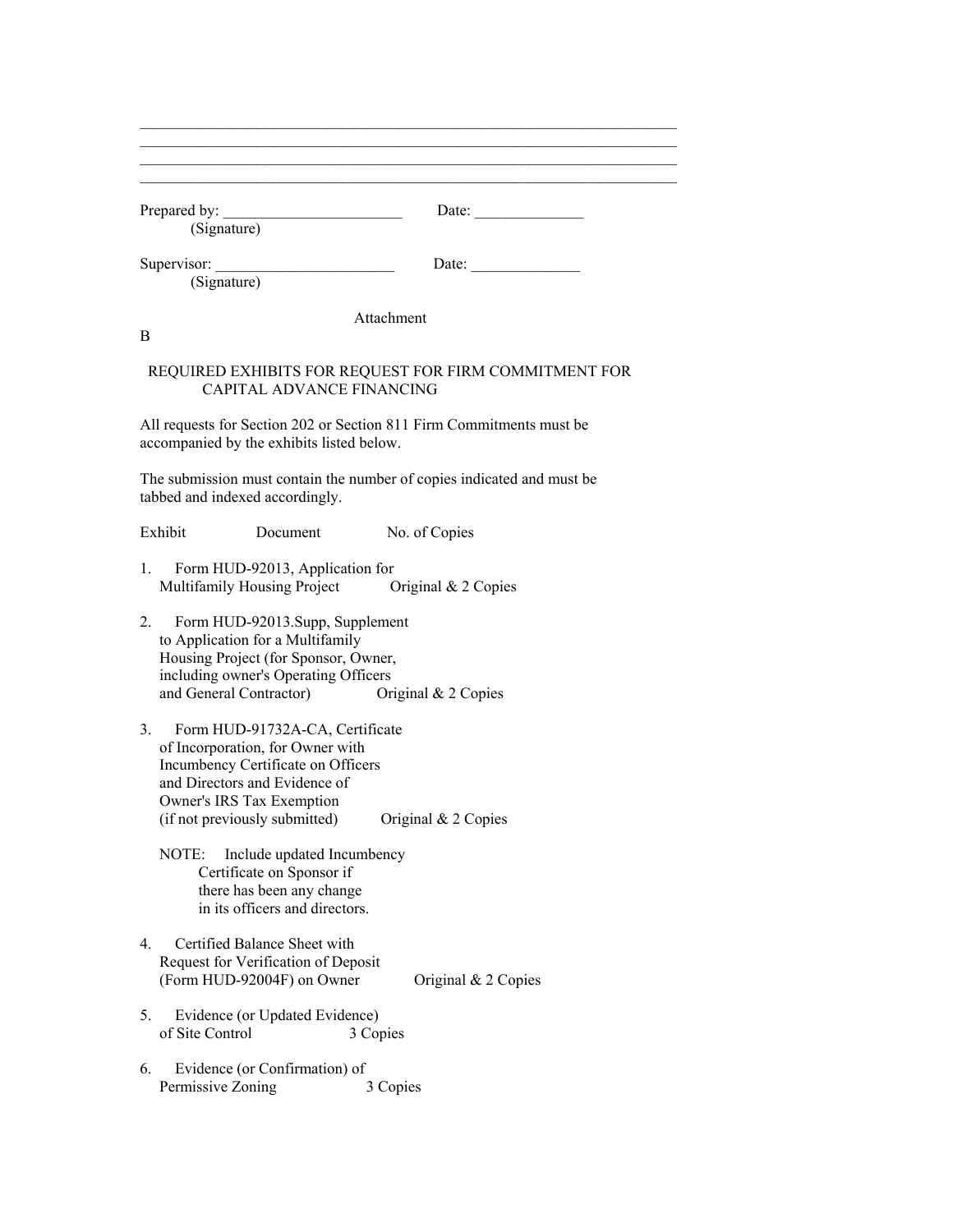| 7.  | Information on Housing Consultant<br>(if applicable and not previously<br>submitted): Resume and Form<br>HUD-2530, Previous Participation<br>Certificate<br>$\overline{2}$                                                                         | Original<br>Attachment B - Page                            |
|-----|----------------------------------------------------------------------------------------------------------------------------------------------------------------------------------------------------------------------------------------------------|------------------------------------------------------------|
| 8.  | Form HUD-2530, Previous<br>Participation Certificate<br>(for Officers and Directors<br>of Sponsor and Owner, General<br>Contractor and Management Agent)                                                                                           | Original                                                   |
|     | 9. Owner-Architect Agreement (AIA<br>Document B181), with Amendment -<br>Form HUD-90169-CA, Architect<br>Certification that includes a<br>List of Any Ineligible or<br>Excessive Amenities, and<br>Evidence of Professional<br>Liability Insurance | Original & 2 Copies                                        |
|     | Final Working Drawings and<br>10.<br>Specifications                                                                                                                                                                                                | 3 Sets                                                     |
| 11. | Topographic Survey                                                                                                                                                                                                                                 | 3 Copies                                                   |
|     | 12.<br>Soil Test Borings                                                                                                                                                                                                                           | 3 Copies                                                   |
| 13. | Form HUD-92457, Survey<br><b>Instructions and Certificate</b><br>and Surveyor's Report                                                                                                                                                             | 3 Copies                                                   |
|     | 14. Form HUD-51994, Life Cycle<br>Cost Analysis of Utility<br>Combinations (if applicable)                                                                                                                                                         | Original & 2 Copies                                        |
|     | 15. Resume on General Contractor's<br><b>Construction Experience</b>                                                                                                                                                                               | 3 Copies                                                   |
|     | Financial Statements on<br>16.<br>General Contractor (for Last<br>Three Years)                                                                                                                                                                     | Original & 2 Copies                                        |
|     | 17.<br>Form HUD-92328, Contractor's<br>and/or Mortgagor's Cost Breakdown                                                                                                                                                                           | Original & 2 Copies                                        |
|     | Contractor's Certification<br>18.<br>Regarding Compliance with<br>MBE/WBE Objectives                                                                                                                                                               | Original & 2 Copies                                        |
| 19. | <b>Construction Cost Analysis</b>                                                                                                                                                                                                                  | prepared by Owner's Hired Professional Original & 2 Copies |

20. Owner's List Showing the Intended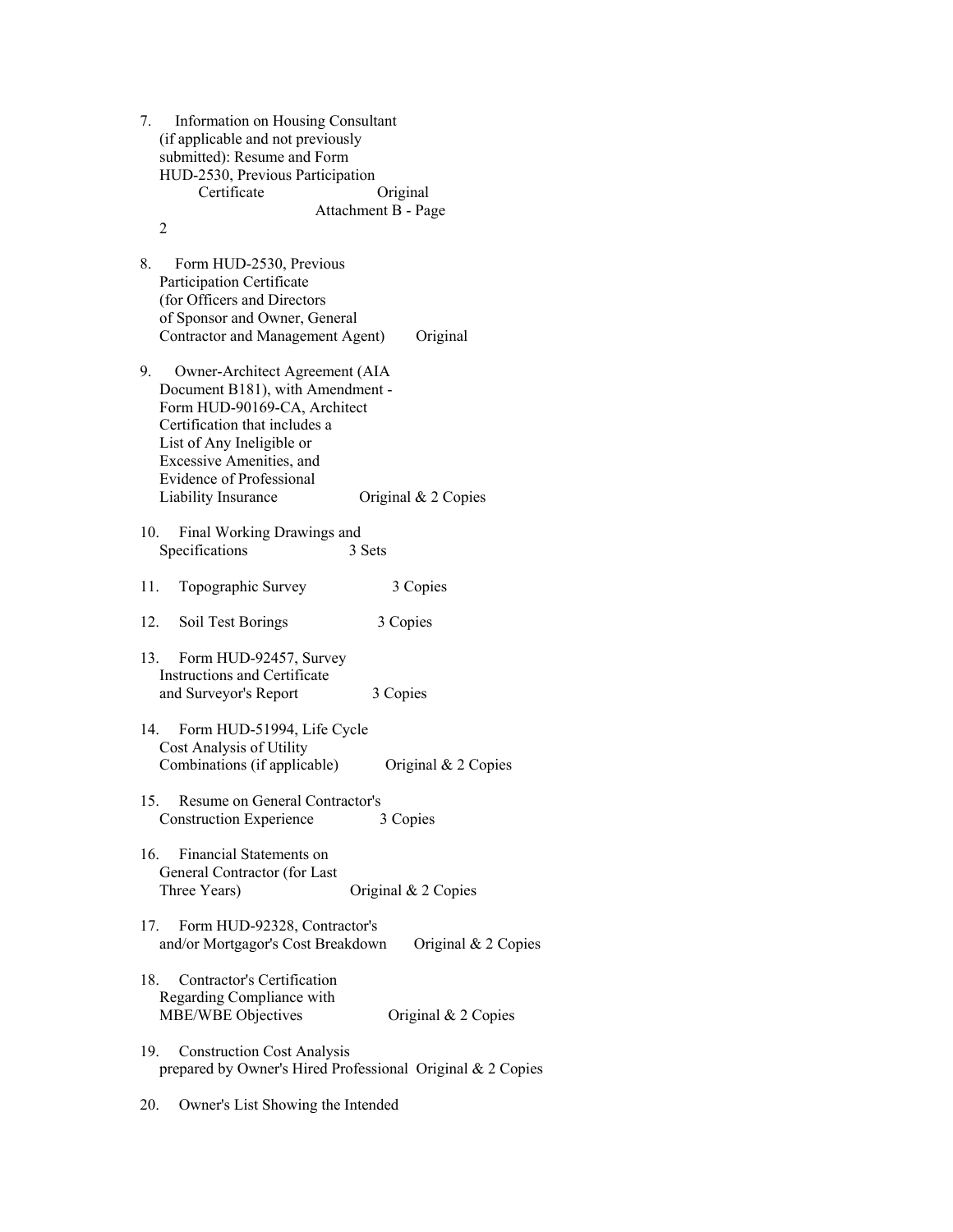| Original & 2 Copies<br>Use of the Developer's Fee                                     |
|---------------------------------------------------------------------------------------|
| Attachment B - Page<br>3                                                              |
|                                                                                       |
| 21.<br>Form HUD-935.2, Affirmative Fair                                               |
| Housing Marketing Plan<br>Original & 1 Copy                                           |
| Form HUD-9832, Management Entity<br>22.                                               |
| Profile (if Management Entity is                                                      |
| New to the Field Office having<br>Jurisdiction over the Project)<br>Original & 1 Copy |
|                                                                                       |
| Form HUD-9839-A, Project Owner's<br>23.                                               |
| Certification for Owner-Managed<br>Multifamily Housing Projects<br>Original & 1 Copy  |
| $-OR -$                                                                               |
| Form HUD-9839-B, Project Owner's                                                      |
| and Management Agent's Certification<br>for Multifamily Housing Projects              |
| for Identity-of-Interest or                                                           |
| <b>Independent Management Agents</b><br>Original $& 1$ Copy                           |
| $-OR -$<br>Form HUD-9839-C, Project Owner's/                                          |
| Borrower's Certification for Elderly                                                  |
| Housing Projects Managed by                                                           |
| Original & 1 Copy<br>Administrators                                                   |
| Resume on Management Agent or<br>24.                                                  |
| <b>Resident Manager</b><br>Original & 1 Copy                                          |
| 25. Model Form of Lease (in accordance                                                |
| with HUD requirements)<br>Original & 1 Copy                                           |
|                                                                                       |
| 26. Evidence of State/Local Exemption<br>from Real and/or Personal Property           |
| Taxes, Tax Abatement, Payment in                                                      |
| Lieu of Taxes (PILOT), OR                                                             |
| Ineligibility from Any Tax Relief<br>3 Copies                                         |
| 27.<br>Amendments to Relocation, if any                                               |
| (if Site Occupants are to be Displaced) 3 Copies                                      |
| Schedule of Capital Expenditures<br>28.<br>3 Copies                                   |
|                                                                                       |
| Individual Conflict of Interest and<br>29.                                            |
| Disclosure Certification for Sponsor<br>and Owner<br>Original $& 2$ Copies            |
|                                                                                       |
| 30.<br>Identity of Interest and Disclosure                                            |
| Certifications for Development Team<br>Original & 2 Copies<br>Members                 |
| Attachment B - Page                                                                   |
| 4                                                                                     |
| 31.<br>Standard Form-LLL, Owner                                                       |
| Certification/Disclosure of                                                           |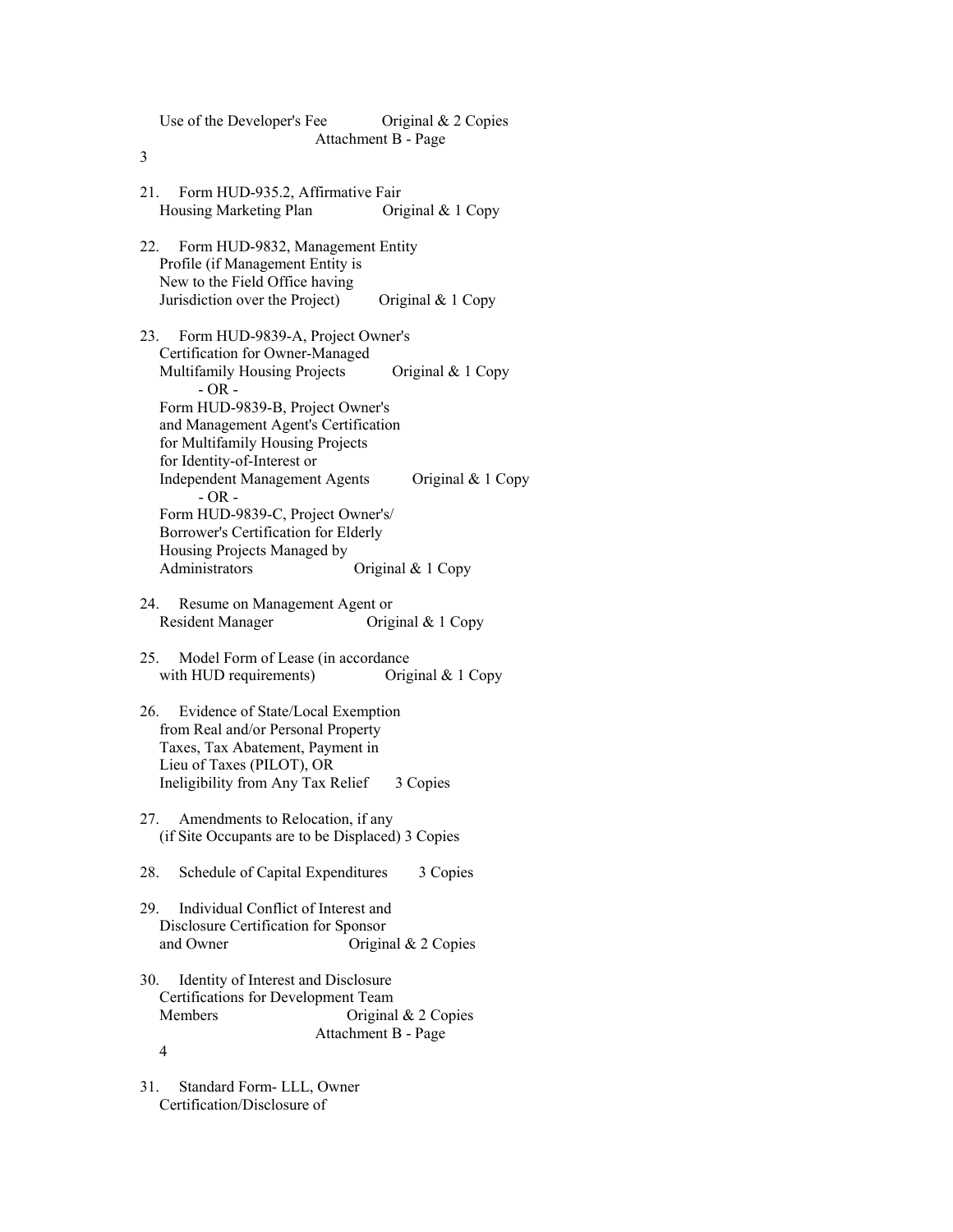# Lobbying Activities Original & 2 Copies

- 32. Form HUD-2880, Applicant/Recipient Disclosure/Update Report, from Owner Original & 2 Copies
- 33. Owner Certifications -- A Original & 2 Copies Consolidated Certification Regarding:
	- o Owner's Inability to Obtain Financing from Private Sources as Equally Favorable as under the Section 202 or Section 811 Program pursuant to OMB Circular A-129
	- o Form HUD-92010, Equal Employment **Opportunity**
	- o Drug-Free Workplace
	- o Development and Operation of a Section 202 or Section 811 Project
	- o Compliance with Design and Cost Standards and Accessibility Requirements
	- o Compliance with Uniform Relocation Assistance and Real Property Acquisition Policies Act
	- o Compliance with Davis-Bacon Act
	- o Flood Disaster Protection Act of 1973
	- o National Environmental Policy Act
	- o Contracts, Grants, Loans and Cooperative Agreements
	- o Truth and Accuracy of the Submitted Information
	- o Compliance with the Lead-Based Paint Poisoning Prevention Act (for Section 811 projects proposing Rehabilitation or Acquisition without Rehabilitation only)

Attachment B - Page

5

# <<< ADDITIONAL EXHIBITS >>>

# FOR SECTION 811 APPLICATIONS ONLY:

- 34. Evidence of Supportive Services Funding Original & 2 Copies
- 35. Certificate of Need (for Group Homes Proposed as Intermediate Care Facilities) Original & 2 Copies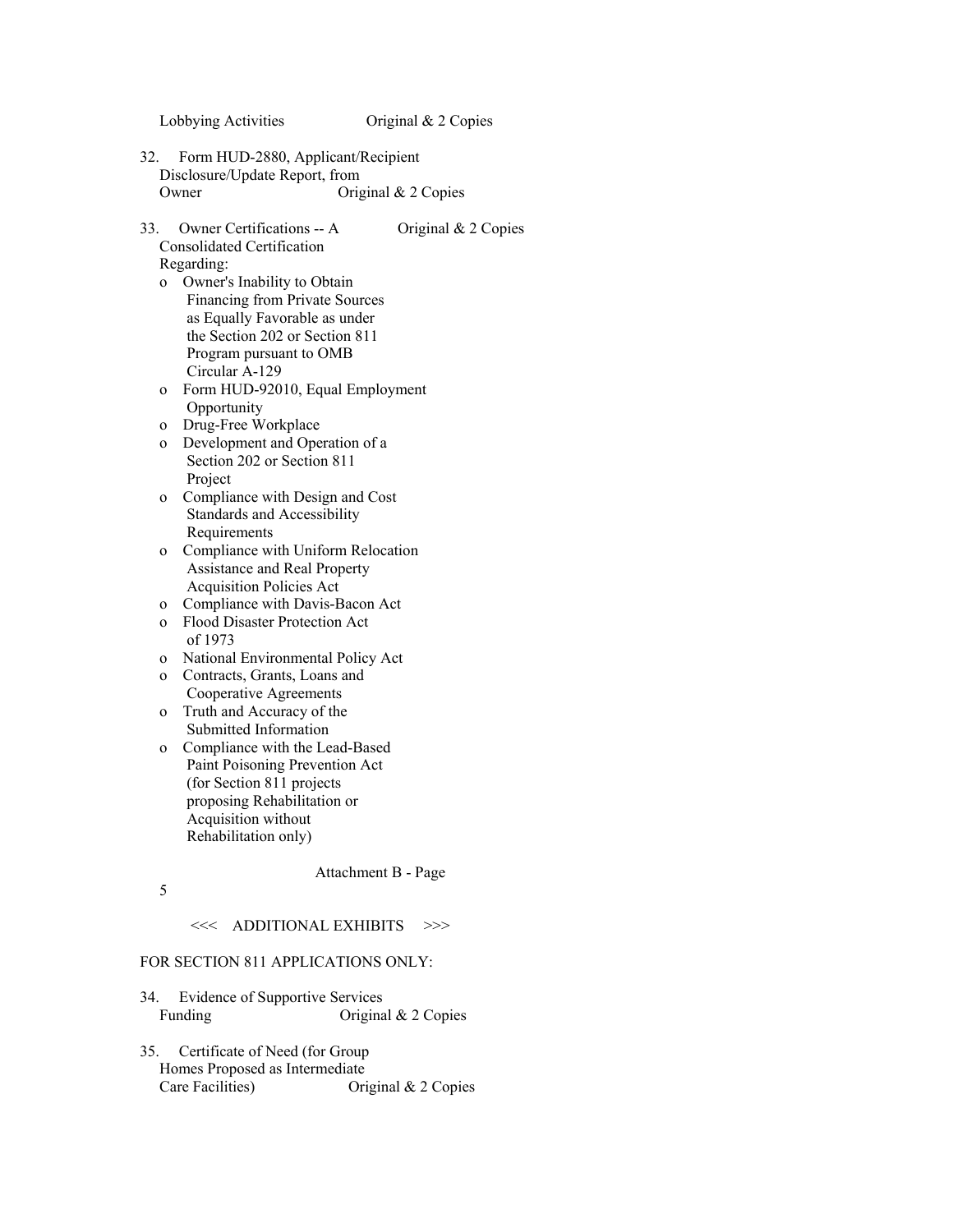### FOR PROJECTS PROPOSING REHABILITATION ONLY:

- 36. Authorization to Inspect Project 3 Copies
- 37. Narrative Description of Rehabilitation Proposed 3 Copies
- 38. Final Working Drawings and Specifications of Units as Proposed to be Rehabilitated 3 Copies
- 39. Final Working Drawings and Specifications of any Structural Changes or Changes in Floor Plans or Other Significant Alterations 3 Copies
- 40. Survey/Site Plan Drawing, as Built 3 Copies
- 41. Drawings and Specifications of Existing Facilities, if Obtainable 3 Copies

# FOR PROJECTS PROPOSING ACQUISITION WITHOUT REHABILITATION ONLY:

- 42. Authorization to Inspect Project 3 Copies
- 43. Narrative Description of Any Repair Work Proposed 3 Copies
- 44. Survey/Site Plan Drawing, as Built 3 Copies
- 45. Drawings and Specifications of Existing Facilities, if Available 3 Copies

Attachment C

#### DESIGN ARCHITECT'S CERTIFICATION

For use in HUD's Section 202 Supportive Housing for the Elderly and Section 811 Supportive Housing for Persons with Disabilities Programs

The following certification shall be submitted at the Firm Commitment Application stage of processing and shall be completed by the licensed professional executing the Owner-Architect Agreement (AIA Document B-181) with HUD Amendment (Form HUD 90169-CA).

Owner: \_\_\_\_\_\_\_\_\_\_\_\_\_\_\_\_\_\_\_\_\_\_\_\_\_\_\_\_\_\_\_\_\_\_\_\_\_\_\_\_\_\_\_\_

| HUD Project No.: |  |
|------------------|--|
|------------------|--|

Project Name: \_\_\_\_\_\_\_\_\_\_\_\_\_\_\_\_\_\_\_\_\_\_\_\_\_\_\_\_\_\_\_\_\_\_\_\_\_

Project Address: \_\_\_\_\_\_\_\_\_\_\_\_\_\_\_\_\_\_\_\_\_\_\_\_\_\_\_\_\_\_\_\_\_\_

 $\mathcal{L}_\text{max} = \frac{1}{2} \sum_{i=1}^{n} \frac{1}{2} \sum_{i=1}^{n} \frac{1}{2} \sum_{i=1}^{n} \frac{1}{2} \sum_{i=1}^{n} \frac{1}{2} \sum_{i=1}^{n} \frac{1}{2} \sum_{i=1}^{n} \frac{1}{2} \sum_{i=1}^{n} \frac{1}{2} \sum_{i=1}^{n} \frac{1}{2} \sum_{i=1}^{n} \frac{1}{2} \sum_{i=1}^{n} \frac{1}{2} \sum_{i=1}^{n} \frac{1}{2} \sum_{i=1}^{n} \frac{1$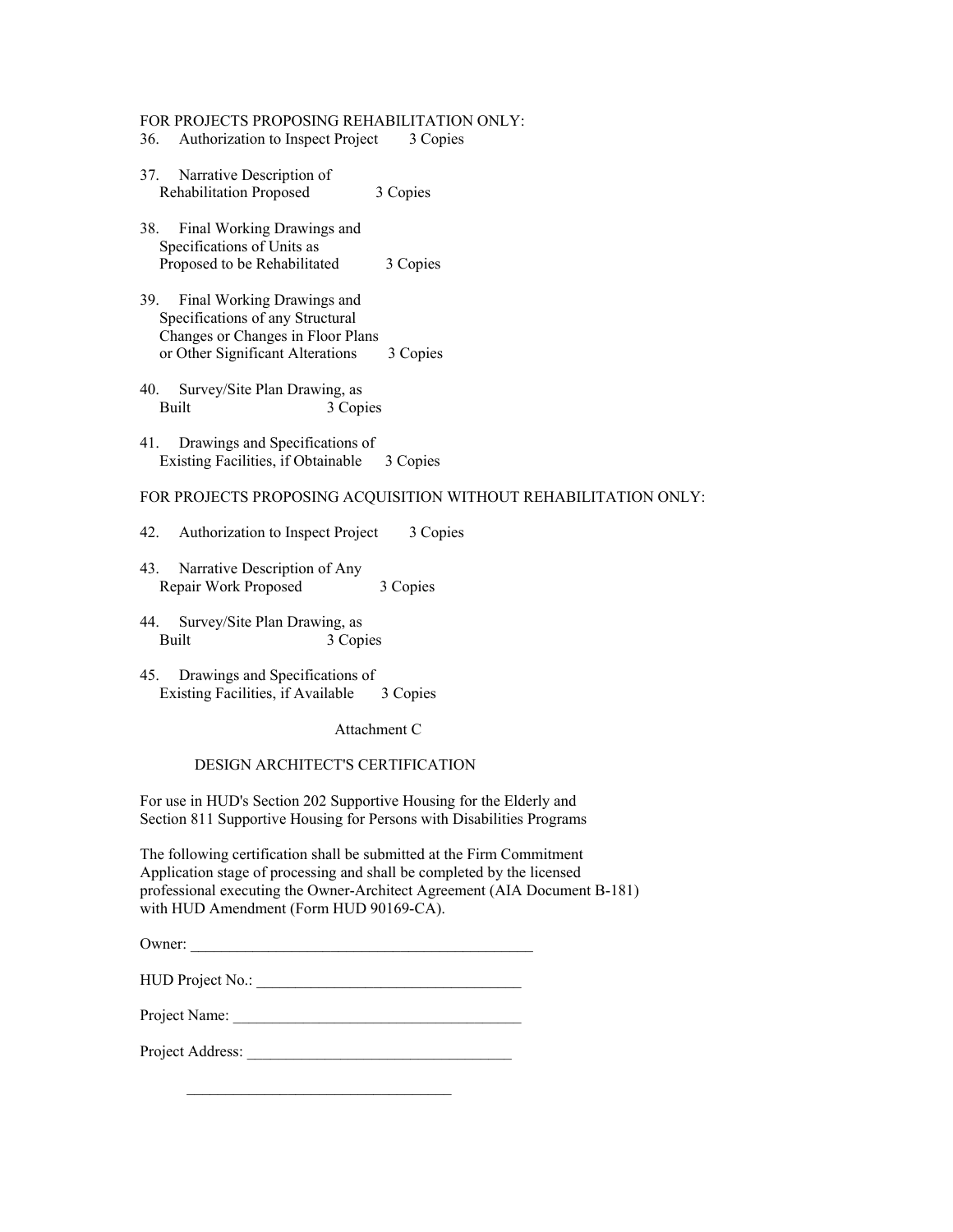| I, | Registered                                                                                                                                                                                                                                                                                                                                                                                                                                                                                                                                                                  |
|----|-----------------------------------------------------------------------------------------------------------------------------------------------------------------------------------------------------------------------------------------------------------------------------------------------------------------------------------------------------------------------------------------------------------------------------------------------------------------------------------------------------------------------------------------------------------------------------|
|    | Architect, do hereby certify that I have personally prepared, reviewed<br>and/or supervised the preparation of the Working Drawings and<br>Specifications for this project. I further certify that, to the best<br>of my knowledge, the Working Drawings and Specifications comply with<br>the applicable building codes specified below and have been prepared<br>in accordance with HUD regulations, Handbook requirements and<br>guidelines as identified below.                                                                                                         |
|    | A. The attached Working Drawings and Specifications are:                                                                                                                                                                                                                                                                                                                                                                                                                                                                                                                    |
|    | 1. For the project identified above, which is described as<br>follows: (Describe project by indicating number and types of<br>units, etc.)                                                                                                                                                                                                                                                                                                                                                                                                                                  |
|    |                                                                                                                                                                                                                                                                                                                                                                                                                                                                                                                                                                             |
| 2  | Attachment C - Page                                                                                                                                                                                                                                                                                                                                                                                                                                                                                                                                                         |
|    | 2. Identified as                                                                                                                                                                                                                                                                                                                                                                                                                                                                                                                                                            |
|    | (Identify Working Drawings and Specifications by inserting<br>information normally found in the Title Block of drawings.)                                                                                                                                                                                                                                                                                                                                                                                                                                                   |
|    | 3. In compliance with Local, State or Model Building Code:<br>(Specify name and year.)                                                                                                                                                                                                                                                                                                                                                                                                                                                                                      |
|    | 4. In compliance with other Laws, Ordinances, Exceptions,<br>Deletions, Waivers, Additions, etc., required or granted by<br>the appropriate Local, State, and/or Federal authority<br>(attached herewith).                                                                                                                                                                                                                                                                                                                                                                  |
|    | 5. In compliance with the (1) Uniform Federal Accessibility<br>Standards and HUD's implementing regulations at 24 CFR Part<br>40; (2) Section 504 of the Rehabilitation Act of 1973 and<br>HUD's implementing regulations at 24 CFR Part 8; (3) Fair<br>Housing Act of 1988 and HUD's implementing regulations at 24<br>CFR Part 100 for covered multifamily dwellings designed and<br>constructed for first occupancy after March 13, 1991; and<br>(4) the Americans Disabilities Act of 1990.                                                                             |
|    | 6. In compliance with HUD's (1) current Minimum Property<br>Standards (Handbook 4910.1); (2) design and cost standards<br>as contained in 24 CFR, Sections 891-120 (applicable to both<br>Section 202 and Section 811 projects), 891.210 and 891.220<br>(Section 202 projects only), 891.310 and 891.315 (Section<br>811 projects only); and (3) current Handbooks 4571.5 Section<br>202 Supportive Housing for the Elderly, 4571.4 Section 811<br>Supportive Housing for Persons with Disabilities and 4460.1<br>REV-1, Architectural Analysis and Inspections for Project |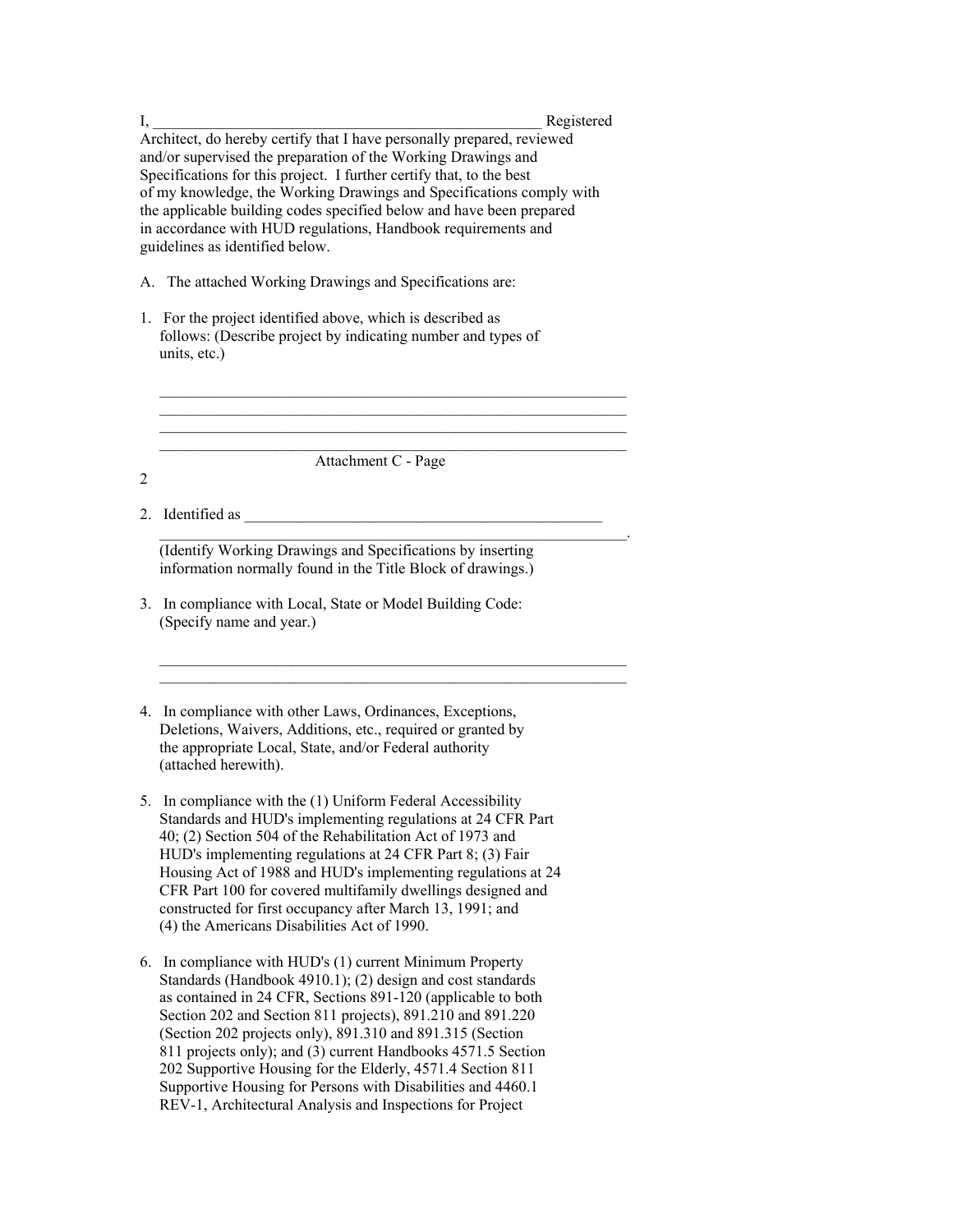Mortgage Insurance.

B. Professional liability insurance in a minimum amount of \$50,000 (Section 811) or \$250,000 (Section 202) for the signatory/firm below covering errors and omissions is in force and will remain in force through the construction of the project and for a period of 3 years after project completion.

Attachment C - Page 3

C. Three sets of the Working Drawings and Specifications which are properly and legally dated, sealed and signed by the Design Architect and professional Engineer responsible for each design component, i.e., consultant's seal and signature for engineering divisions such as civil, structural, electrical, mechanical, plumbing, etc., are attached.

|                                                                                                                                                                                                                                                                                                                                                                                                                                                                                                                     | Date: |
|---------------------------------------------------------------------------------------------------------------------------------------------------------------------------------------------------------------------------------------------------------------------------------------------------------------------------------------------------------------------------------------------------------------------------------------------------------------------------------------------------------------------|-------|
|                                                                                                                                                                                                                                                                                                                                                                                                                                                                                                                     |       |
| (Print or Type Name)                                                                                                                                                                                                                                                                                                                                                                                                                                                                                                |       |
|                                                                                                                                                                                                                                                                                                                                                                                                                                                                                                                     |       |
| Business Address:                                                                                                                                                                                                                                                                                                                                                                                                                                                                                                   |       |
|                                                                                                                                                                                                                                                                                                                                                                                                                                                                                                                     |       |
|                                                                                                                                                                                                                                                                                                                                                                                                                                                                                                                     |       |
|                                                                                                                                                                                                                                                                                                                                                                                                                                                                                                                     |       |
| License Number:                                                                                                                                                                                                                                                                                                                                                                                                                                                                                                     |       |
| (SEAL)                                                                                                                                                                                                                                                                                                                                                                                                                                                                                                              |       |
| WARNING: Title 18 U.S.C., Sections 1001 and 1010, provides in part<br>that whoever knowingly and willfully makes or uses a<br>document containing any false, fictitious, or fraudulent<br>statement or entry, in any matter in the jurisdiction of any<br>Department or agency of the United States, shall be fined<br>not more than \$10,000 or imprisoned for not more than five<br>years or both. A false statement shall constitute a<br>violation of Sections 1001 and 1010 of Title 18 U.S.C.<br>Attachment D |       |

OWNER CERTIFICATIONS - SECTION 202 PROGRAM

The Owner, to the best of its knowledge and belief, hereby assures and certifies that it will comply with respect to the following:

1. CERTIFICATION IN CONNECTION WITH THE DEVELOPMENT AND OPERATION OF A SECTION 202 SUPPORTIVE HOUSING FOR THE ELDERLY PROJECT:

Section 504 of the Rehabilitation Act of 1973 (29 U.S.C. 794) and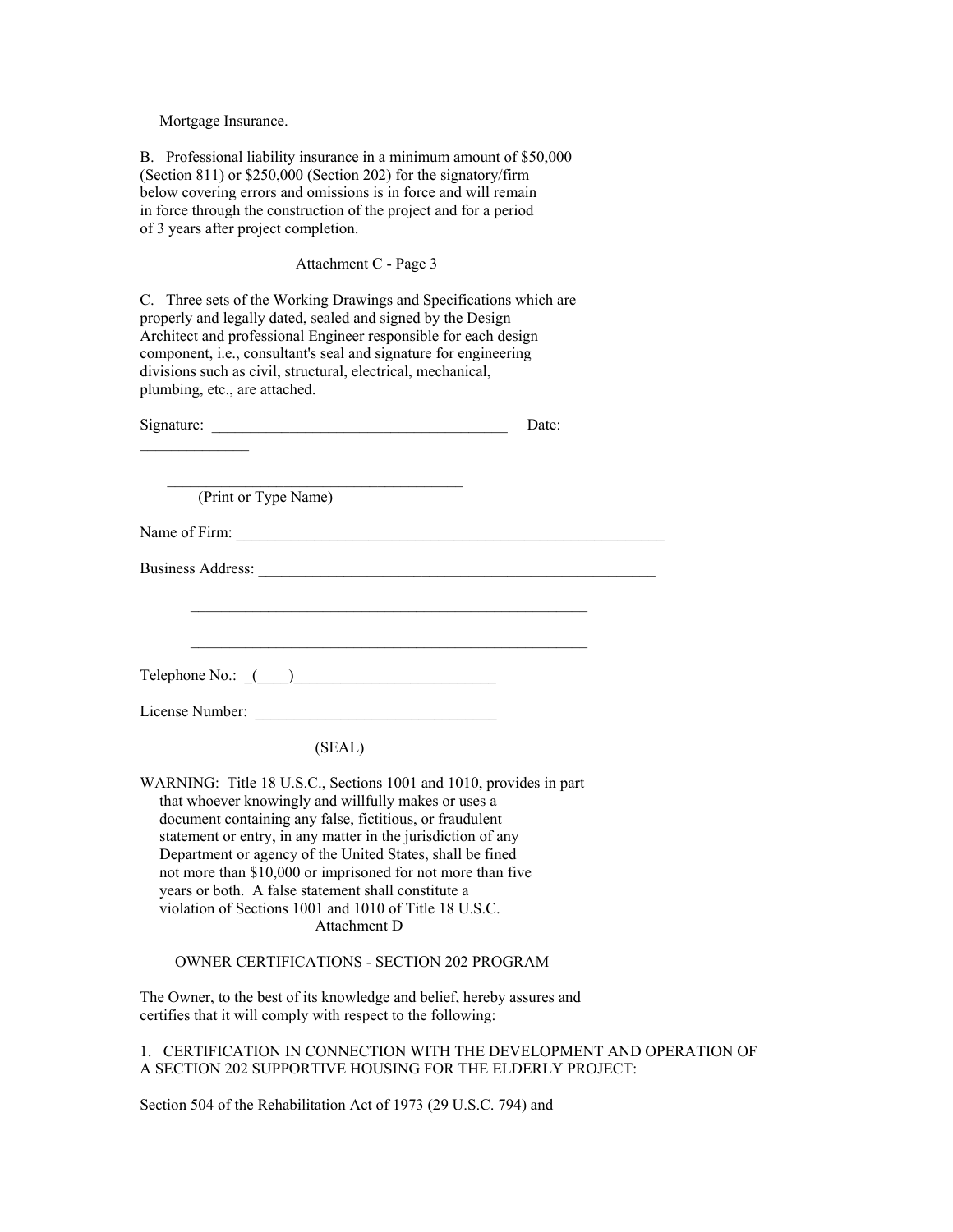the implementing regulations at 24 CFR Part 8; the Fair Housing Act (42 U.S.C. 3600-3619) and the implementing regulations at 24 CFR Part 100, 108, 109, 110; Title VI of the Civil Rights Act of 1964 (42 U.S.C. 2000d) and the implementing regulations at 24 CFR part 1; section 3 of the Housing and Urban Development Act of 1968 (12 U.S.C. 1701u) and the implementing regulations at 24 CFR Part 135; the Age Discrimination Act of 1975 (42 U.S.C. 6101-6107) and the implementing regulations at 24 CFR Part 146; Executive Order 11246 (as amended) and the implementing regulations at 41 CFR Chapter 60; the regulations implementing Executive Order 11063 (Equal Opportunity in Housing) at 24 CFR Part 107; the Americans with Disabilities Act (42 U.S.C. 12101 et seq.) to the extent applicable; the affirmative fair housing marketing requirements of 24 CFR part 200; subpart M and the implementing regulations at 24 CFR part 108; and other applicable Federal, State and local laws prohibiting discrimination and promoting equal opportunity.

# 2. DRUG-FREE WORKPLACE ACT

Provide drug-free workplaces in accordance with the Drug-Free Workplace Act of 1988 (41 U.S.C. 701) by:

- a. publishing a statement notifying employees that the unlawful manufactures, distribution, dispensing, possession, or use of a controlled substance is prohibited in the sponsor's workplace and specifying the actions that will be taken against employees for violation of such prohibition; Attachment D - page 2
- b. establishing an ongoing drug-free awareness program to inform employees about -
	- (1) the dangers of drug abuse in the workplace;

 (2) the sponsor's policy of maintaining a drug-free workplace;

- (3) any available drug counseling, rehabilitation, and employee assistance programs; and
- (4) the penalties that may be imposed upon employees for drug abuse violations occurring in the workplace;
- c. making it a requirement that each employee to be engaged in the performance of the capital advance be given a copy of the statement required by paragraph (a);
- d. notifying the employee in the statement required by paragraph (a) that, as a condition of employment under the capital advance, the employee will -
	- (1) abide by the terms of the statement; and
	- (2) notify the employer in writing of his or her conviction for a violation of a criminal drug statute occurring in the workplace no later than five calendar days after such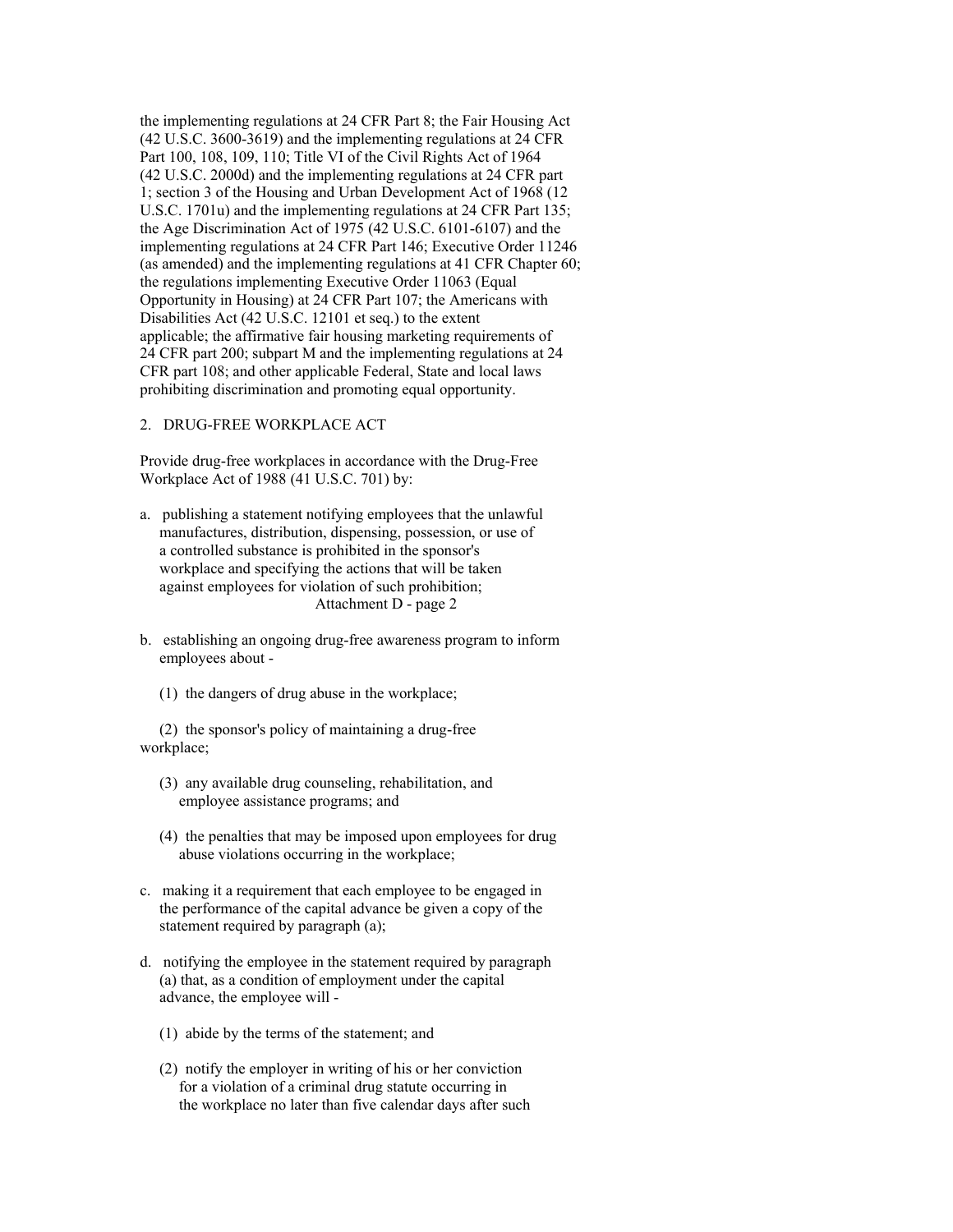conviction;

- e. notifying the HUD in writing, within ten calendar days after receiving notice under subparagraph (d)(2) from an employee or otherwise receiving actual notice of such conviction.
- f. taking one of the following actions, within 30 calendar days of receiving notice under subparagraph (d) (2), with respect to any employee who is so convicted -
	- (1) taking appropriate personnel action against such an employee, up to and including termination, consistent with the requirements of the Rehabilitation Act of 1973, as amended; or
	- (2) requiring such employee to participate satisfactorily in a drug abuse assistance or rehabilitation program approved for such purposes by a Federal, State or local health, law enforcement, or other appropriate agency; Attachment D - Page 3
- g. making a good faith effort to continue to maintain a drug-free workplace through implementation of paragraphs (a), (b), (c),  $(d)$ ,  $(e)$  and  $(f)$ ;
- h. providing the street address, city, county, state, and zip code for the site or sites where the performance of work in connection with the grant will take place.

### 3. DESIGN AND COST STANDARDS:

It will comply with HUD's design and cost standards, the Uniform Federal Accessibility Standards and HUD's implementing regulations at 24 CFR part 40, Section 504 of the Rehabilitation Act of 1973 and HUD's implementing regulations at 24 CFR part 8, and for covered multifamily dwellings designed and constructed for first occupancy after March 13, 1991, the design and construction requirements of the Fair Housing Act of 1988 and HUD's implementing regulations at 24 CFR part 100, and the Americans with Disabilities Act of 1990.

### 4. ACQUISITION AND RELOCATION

It will comply (or has complied) with the acquisition and relocation requirements of the Uniform Relocation Assistance and Real Property Acquisition Policies Act of 1970, as amended (URA), implemented by regulations at 49 CFR part 24, and 24 CFR S 891.155(e).

### 5. DAVIS-BACON

The Davis-Bacon Requirements and the Contract Work Hours and Safety Standards Act.

6. FLOOD DISASTER PROTECTION ACT OF 1973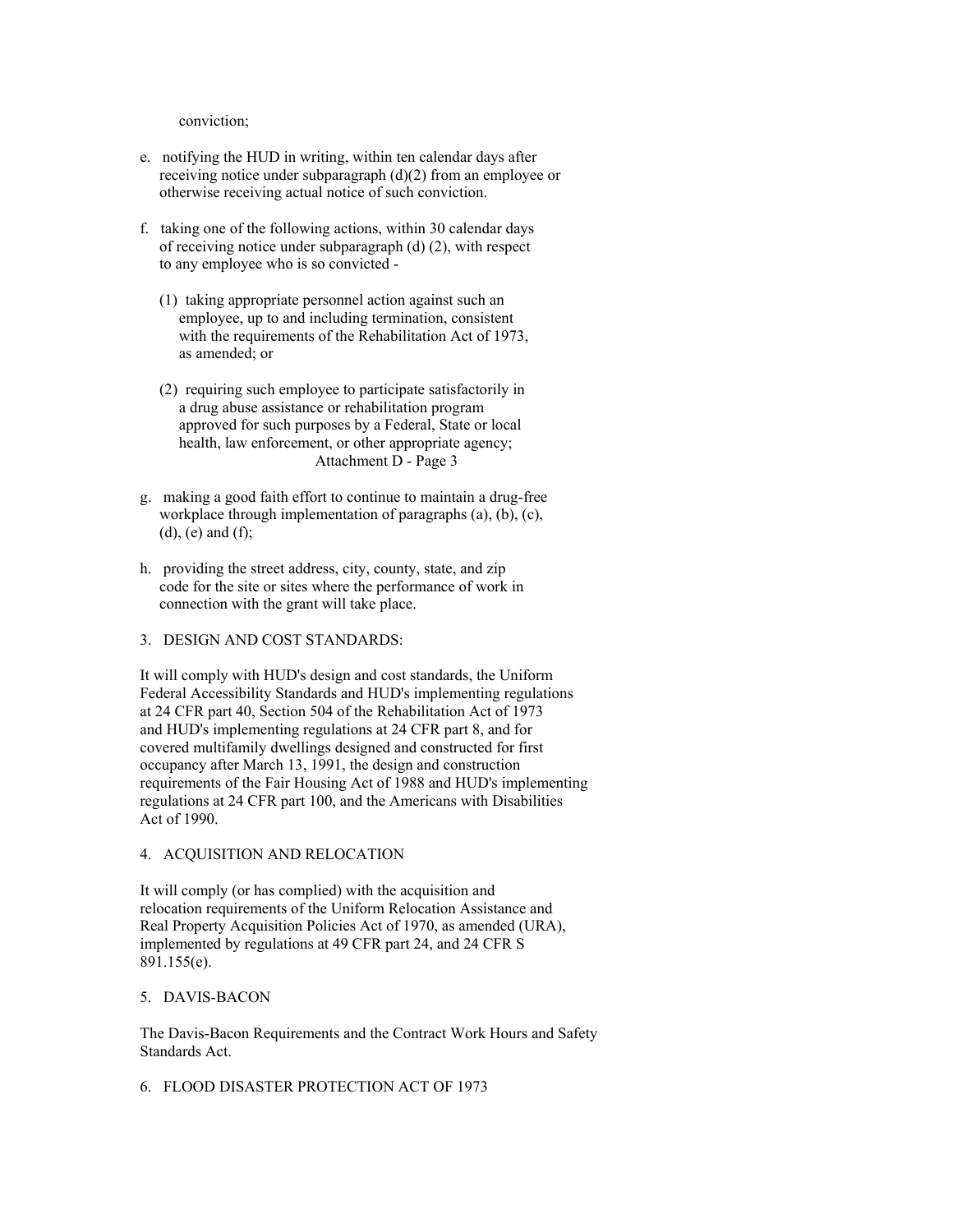The requirements under the Flood Disaster Protection Act of 1973 (42 U.S.C. 4001-4128) and the Coastal Barrier Resources Act (16 U.S.C. 3601).

#### 7. NATIONAL ENVIRONMENTAL POLICY ACT

The National Environmental Policy Act of 1969 (NEPA) (42 U.S.C. 4321) and applicable related environmental authorities at 24 CFR Part 50.4 and HUD's implementing regulations at 24 CFR Part 50.

Attachment D - Page 4

# 8. CERTIFICATION FOR CONTRACTS, GRANTS, LOANS AND COOPERATIVE AGREEMENTS

No Federal appropriated funds have been paid or will be paid, by or on behalf of the undersigned, to any person for influencing or attempting to influence an officer or employee of an agency, a Member of Congress, an officer or employee of Congress, or an employee of a Member of Congress in connection with the awarding of any Federal contract, the making of any Federal grant, the making of any Federal loan, the entering into of any cooperative agreement, and the extension, continuation, renewal, amendment or modification of any Federal contract, grant, loan, or cooperative agreement.

If any funds other than Federal appropriated funds have been paid or will be paid to any person for influencing or attempting to influence an officer or employee of any agency, a Member of Congress, an officer or employee of Congress, or an employee of a Member of Congress in connection with this Federal contract, grant, loan, or cooperative agreement, the undersigned shall complete and submit Standard Form-LLL, "Disclosure Form to Report Lobbying," in accordance with its instructions.

The undersigned shall require that the language of this certification be included in the award documents for all subawards at all tiers (including subcontracts, subgrants, and contracts under grants, loans, and cooperative agreements) and that all subrecipients shall certify and disclose accordingly.

This certification is a material representation of fact upon which reliance was placed when this transaction was made or entered into. Submission of this certification is a prerequisite for making or entering into this transaction imposed by Section 1352, title 31, U.S. Code. Any person who fails to file the required certification shall be subject to a civil penalty of not less than \$10,000 and not more than \$100,000 for each such failure. Attachment D - Page 5

### 9. COMPLIANCE WITH OMB CIRCULAR A-129

It has complied with OMB Circular A-129, Managing Federal Credit Programs and that it has been unable to obtain the necessary funds to develop the project from private sources upon terms and conditions equally favorable as the terms and conditions available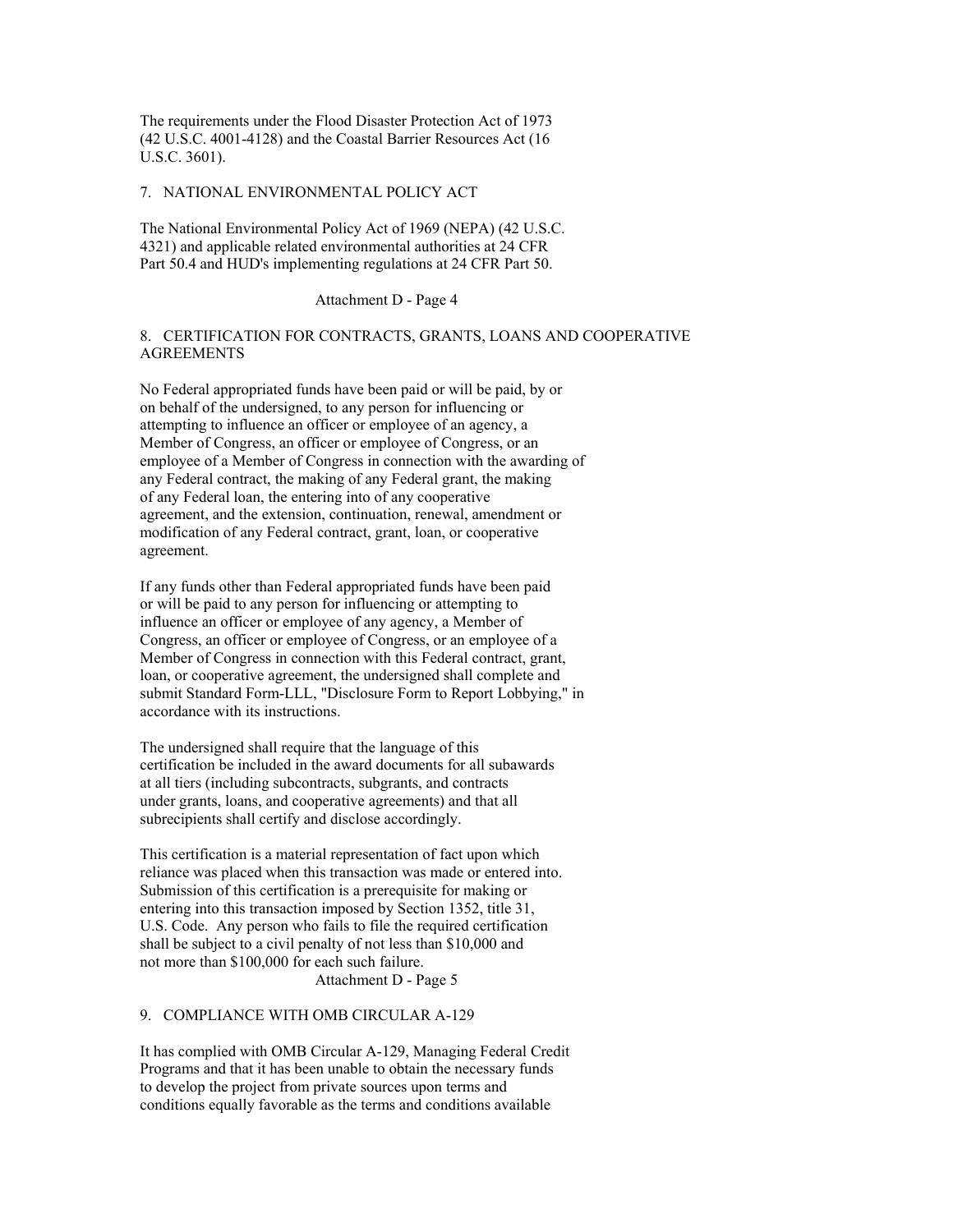under the Section 202 program.

10. TRUTH AND ACCURACY

The information provided to HUD in its application under the Section 202 Supportive Housing for the Elderly is true and accurate, to the best of its knowledge.

| Signature of Authorized | Title |  |
|-------------------------|-------|--|
| Certifying Official     |       |  |
|                         |       |  |

\_\_\_\_\_\_\_\_\_\_\_\_\_\_\_\_\_\_\_\_\_\_\_\_\_\_\_\_\_\_\_\_ \_\_\_\_\_\_\_\_\_\_\_\_\_\_\_\_\_\_\_\_\_\_\_\_\_\_\_\_\_\_

Applicant Organization Date

### WARNING

HUD will prosecute false claims and statements. Convictions may result in criminal and/or civil penalties (18 U.S.C. 1001,1010,1012; 31 U.S.C. 3729 /FS3802).

Attachment E

# OWNER CERTIFICATIONS - SECTION 811 PROGRAM

The Owner, to the best of its knowledge and belief, hereby assures and certifies that it will comply with respect to the following:

1. CERTIFICATION IN CONNECTION WITH THE DEVELOPMENT AND OPERATION OF A SECTION 811 SUPPORTIVE HOUSING FOR PERSONS WITH DISABILITIES PROJECT:

Section 504 of the Rehabilitation Act of 1973 (29 U.S.C. 794) and the implementing regulations at 24 CFR Part 8; the Fair Housing Act (42 U.S.C. 3600-3619) and the implementing regulations at 24 CFR Part 100, 108, 109, and 110; Title VI of the Civil Rights Act of 1964 (42 U.S.C. 2000d) and the implementing regulations at 24 CFR Part 1; section 3 of the Housing and Urban Development Act of 1968 (12 U.S.C. 1701u) and the implementing regulations at 24 CFR Part 135; the Age Discrimination Act of 1975 (42 U.S.C. 6101-6107) and the implementing regulations at 24 CFR Part 146; Executive Order 11246 (as amended) and the implementing regulations at 41 CFR Chapter 60; the regulations implementing Executive Order 11063 (Equal Opportunity in Housing) at 24 CFR Part 107; the Americans with Disabilities Act (42 U.S.C. 12101 et seq.) to the extent applicable; the affirmative fair housing marketing requirements of 24 CFR part 200, subpart M and the implementing regulations at 24 CFR part 108; and other applicable Federal, State and local laws prohibiting discrimination and promoting equal opportunity.

### 2. DRUG-FREE WORKPLACE ACT

Provide drug-free workplaces in accordance with the Drug-Free Workplace Act of 1988 (41 U.S.C. 701) by:

a. publishing a statement notifying employees that the unlawful manufacture, distribution, dispensing, possession, or use of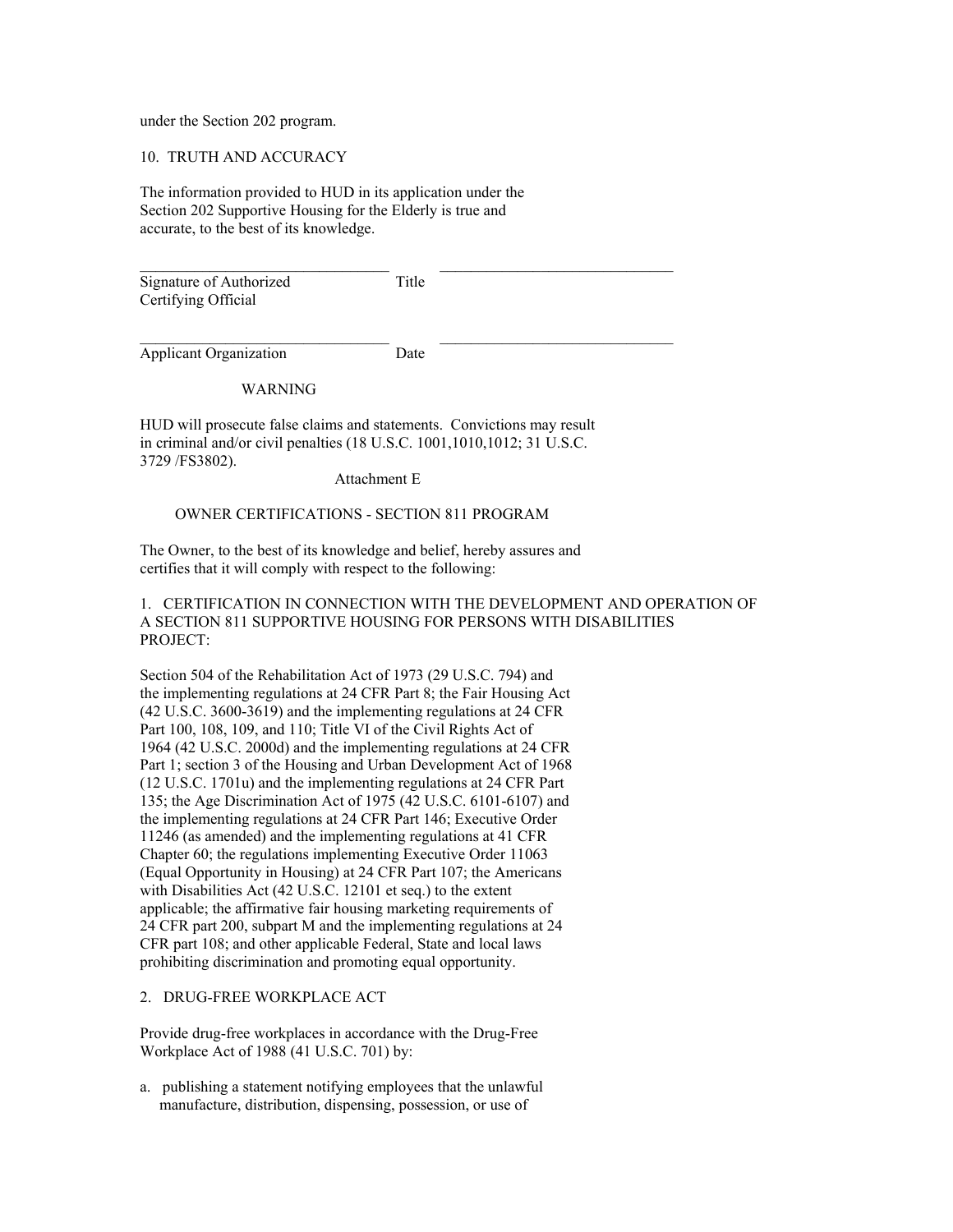a controlled substance is prohibited in the sponsor's workplace and specifying the actions that will be taken against employees for violation of such prohibition; Attachment E - Page 2

- b. establishing an ongoing drug-free awareness program to inform employees about -
	- (1) the dangers of drug abuse in the workplace;

 (2) the sponsor's policy of maintaining a drug-free workplace;

- (3) any available drug counseling, rehabilitation, and employee assistance programs; and
- (4) the penalties that may be imposed upon employees for drug abuse violations occurring in the workplace;
- c. making it a requirement that each employee to be engaged in the performance of the capital advance be given a copy of the statement required by paragraph (a);
- d. notifying the employee in the statement required by paragraph (a) that, as a condition of employment under the capital advance, the employee will -
	- (1) abide by the terms of the statement; and
	- (2) notify the employer in writing of his or her conviction for a violation of a criminal drug statute occurring in the workplace no later than five calendar days after such conviction;
- e. notifying the HUD in writing, within ten calendar days after receiving notice under subparagraph (d)(2) from an employee or otherwise receiving actual notice of such conviction.
- f. taking one of the following actions, within 30 calendar days of receiving notice under subparagraph (d) (2), with respect to any employee who is so convicted -
	- (1) taking appropriate personnel action against such an employee, up to and including termination, consistent with the requirements of the Rehabilitation Act of 1973, as amended; or

Attachment E - Page 3

- (2) requiring such employee to participate satisfactorily in a drug abuse assistance or rehabilitation program approved for such purposes by a Federal, State, or local health, law enforcement, or other appropriate agency;
- g. making a good faith effort to continue to maintain a drug-free workplace through implementation of paragraphs (a), (b), (c),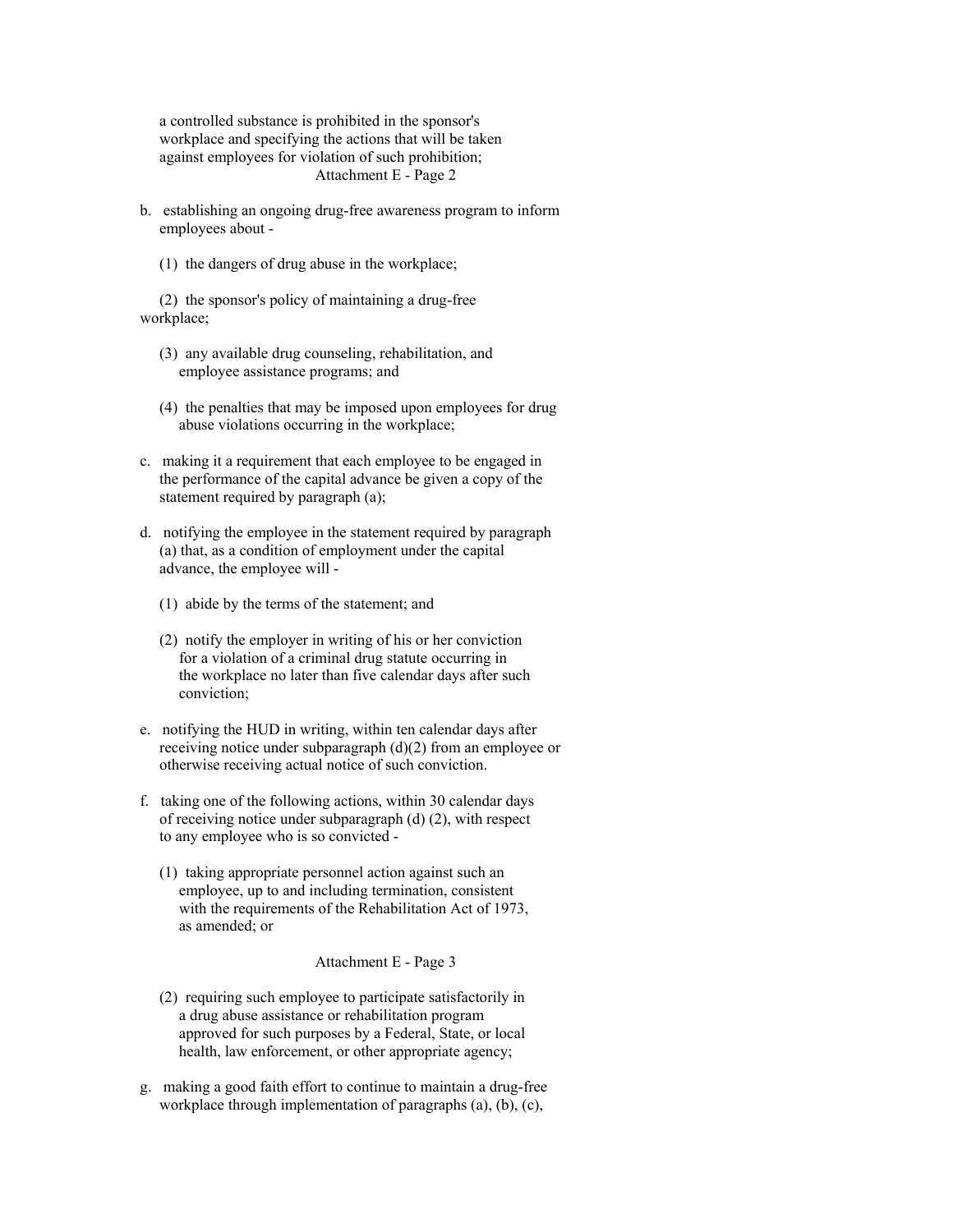$(d)$ ,  $(e)$  and  $(f)$ ;

h. providing the street address, city, county, state, and zip code for the site or sites where the performance of work in connection with the grant will take place.

# 3. DESIGN AND COST STANDARDS

It will comply with HUD's design and cost standards, the Uniform Federal Accessibility Standards and HUD's implementing regulations at 24 CFR part 40, Section 504 of the Rehabilitation Act of 1973 and HUD's implementing regulations at 24 CFR part 8, and for covered multifamily dwellings designed and constructed for first occupancy after March 13, 1991, the design and construction requirements of

the Fair Housing Act of 1988 and HUD's implementing regulations at 24 CFR part 100, and the Americans with Disabilities Act of 1990.

4. ACQUISITION AND RELOCATION

A certification by the Sponsor(s) that it will comply (or has complied) with the acquisition and relocation requirements of the Uniform Relocation Assistance and Real Property Acquisition Policies Act of 1970, as amended (URA), implemented by regulations at 49 CFR part 24, and 24 CFR S 891.155(e).

# 5. LEAD-BASED PAINT POISONING PREVENTION ACT

A certification that the Sponsor will comply with the requirements of the Lead-Based Paint Poisoning Prevention Act (42 U.S.C. 4821-4846) and implementing regulations at 24 CFR part 35 (except as superseded in Sec. 891.325(b).

### 6. DAVIS-BACON

It will comply with the Davis-Bacon Requirements and the Contract Work Hours and Safety Standards Act. Attachment E - Page 4

7. FLOOD DISASTER PROTECTION ACT OF 1973

It will comply with the requirements under the Flood Disaster Protection Act of 1973 (42 U.S.C. 4001-4128) and the Coastal Barrier Resources Act (16 U.S.C. 3601).

8. NATIONAL ENVIRONMENTAL POLICY ACT

It will comply with the National Environmental Policy Act of 1969 (NEPA) (42 U.S.C. 4321) and applicable related environmental authorities at 24 CFR Part 50.4 and HUD's implementing regulations at 24 CFR Part 50.

9. CERTIFICATION FOR CONTRACTS, GRANTS, LOANS AND COOPERATIVE **AGREEMENTS** 

No Federal appropriated funds have been paid or will be paid, by or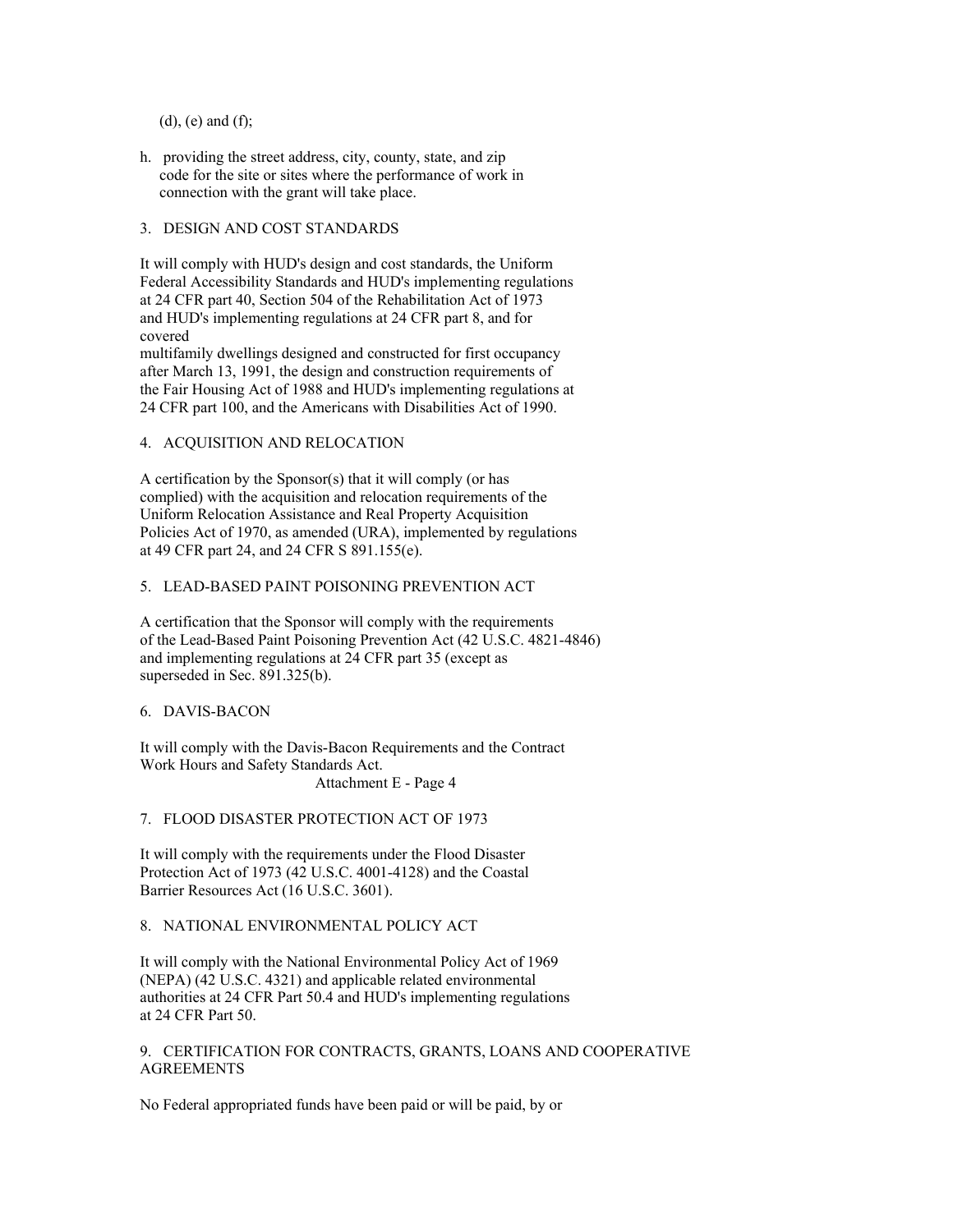on behalf of the undersigned, to any person for influencing or attempting to influence an officer or employee of an agency, a Member of Congress, an officer or employee of Congress, or an employee of a Member of Congress in connection with the awarding of any Federal contract, the making of any Federal grant, the making of any Federal loan, the entering into of any cooperative agreement, and the extension, continuation, renewal, amendment or modification of any Federal contract, grant, loan, or cooperative agreement.

If any funds other than Federal appropriated funds have been paid or will be paid to any person for influencing or attempting to influence an officer or employee of any agency, a Member of Congress, an officer or employee of Congress, or an employee of a Member of Congress in connection with this Federal contract, grant, loan, or cooperative agreement, the undersigned shall complete and submit Standard Form-LLL, "Disclosure Form to Report Lobbying," in accordance with its instructions.

The undersigned shall require that the language of this certification be included in the award documents for all subawards at all tiers (including subcontracts, subgrants, and contracts under grants, loans, and cooperative agreements) and that all subrecipients shall certify and disclose accordingly. Attachment E - Page 5

This certification is a material representation of fact upon which reliance was placed when this transaction was made or entered into. Submission of this certification is a prerequisite for making or entering into this transaction imposed by section 1352, title 31, U.S. Code. Any person who fails to file the required certification shall be subject to a civil penalty of not less than \$10,000 and not more than \$100,000 for each such failure.

# 10. COMPLIANCE WITH OMB CIRCULAR A-129

It has complied with OMB Circular A-129, Managing Federal Credit Programs, and that it has been unable to obtain the necessary funds to develop the project from private sources upon terms and conditions equally favorable as the terms and conditions available under the Section 811 program.

# 11. CERTIFICATION REGARDING RESIDENTS' ACCEPTANCE OF SUPPORTIVE SERVICES

The owner certifies that it will not require residents to accept any supportive services as a condition of occupancy.

# 12. TRUTH AND ACCURACY

It certifies that the information provided to HUD in its application under the Section 811 Supportive Housing for Persons with Disabilities is true and accurate, to the best of its knowledge.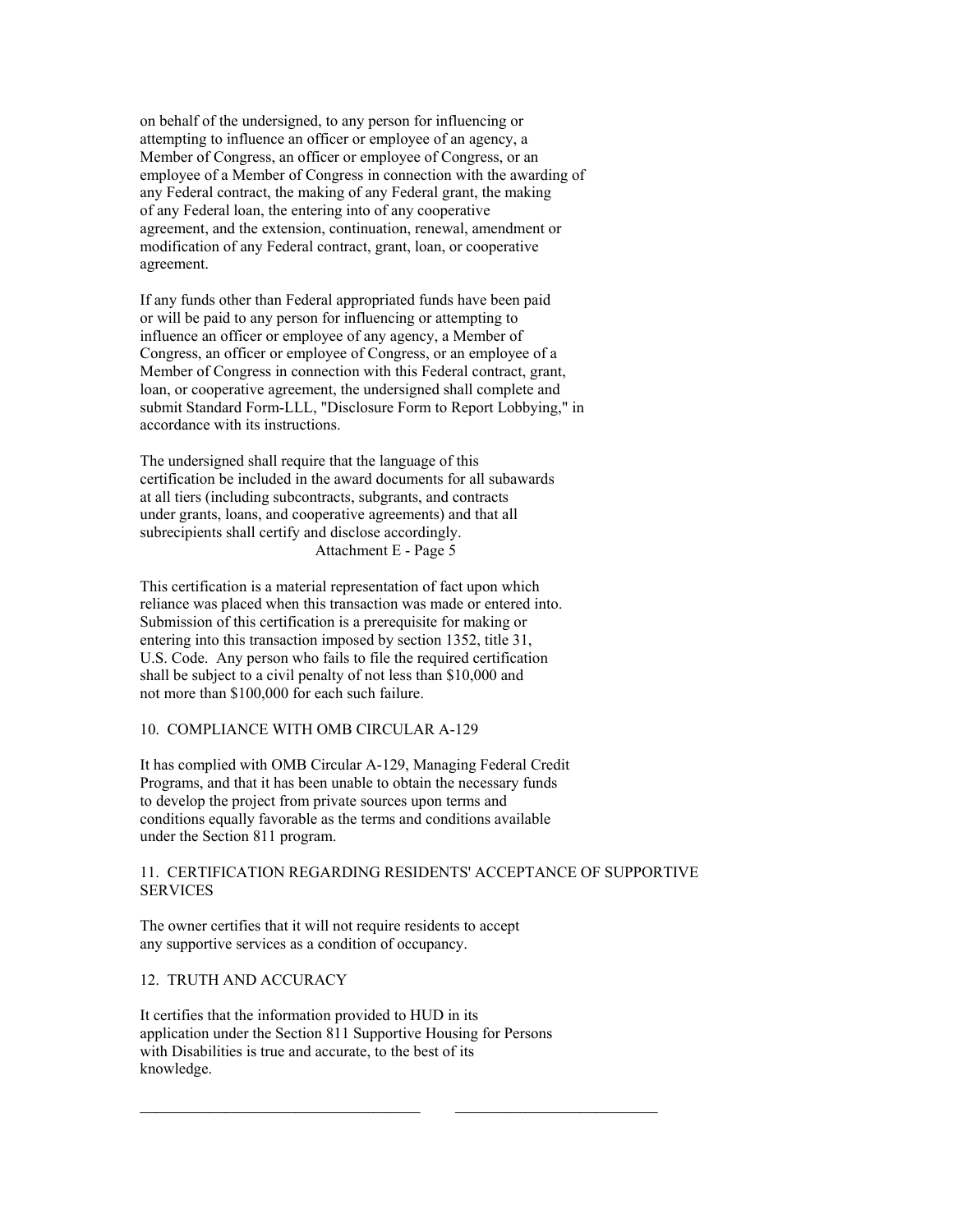Signature of Authorized Title Certifying Official

 $\_$  , and the set of the set of the set of the set of the set of the set of the set of the set of the set of the set of the set of the set of the set of the set of the set of the set of the set of the set of the set of th

| <b>Applicant Organization</b> | Date |
|-------------------------------|------|
|-------------------------------|------|

#### WARNING

HUD will prosecute false claims and statements. Convictions may result in criminal and/or civil penalties (18 U.S.C. 1001,1010,1012; 31 U.S.C. 3729/FS3802).

# Attachment F

### DEPARTMENT OF HOUSING AND URBAN DEVELOPMENT LEGAL REQUIREMENTS FOR INITIAL CLOSING

Section 202/Section 811

Project Name: \_\_\_\_\_\_\_\_\_\_\_\_\_\_\_\_\_\_\_\_\_\_\_\_\_\_\_\_\_\_\_\_\_\_\_\_\_\_\_\_\_\_\_\_\_\_\_

Project Number:

Name of owner: \_\_\_\_\_\_\_\_\_\_\_\_\_\_\_\_\_\_\_\_\_\_\_\_\_\_\_\_\_\_\_\_\_\_\_\_\_\_\_\_\_\_\_\_\_\_

Name of Sponsor: \_\_\_\_\_\_\_\_\_\_\_\_\_\_\_\_\_\_\_\_\_\_\_\_\_\_\_\_\_\_\_\_\_\_\_\_\_\_\_\_\_\_\_\_

The HUD Attorney will obtain three copies of all of the following documents unless otherwise indicated below. These will be Originals (Or), Executed (E), Certified (C), or Conformed (Ant) as indicated after each document below. N/F means no form. Photocopies of fully executed documents may be submitted for conformed copies.

### INITIAL CLOSING

1. Capital Advance Agreement (HUD 90167-CA) (HUD will have copies of this)

2. Firm Commitment for Capital Advance Financing (using Form HUD-92432-CA until revised) including reissued, revised or amended firm commitment (8/92) (3Cn)

3. Certificate of Incorporation (Form HUD-91732A-CA) (4/92) (C, 2Cn)

- 4. Bylaws (C, 2Cn)
- 5. Incumbency Certificate (N/F Or, 2Cn)

6. Certificate of Existence (N/F Or, 2Cn) (must be within 30 days of closing)

- 7. Regulatory Agreement (HUD-92466-CA)(4/92) (E, 2Cn)
- B. Corporate Resolution (authorizing mortgage transaction) (C, 2Cn)
- 9. Lease (if mortgage is on leasehold) (C, 2Cn)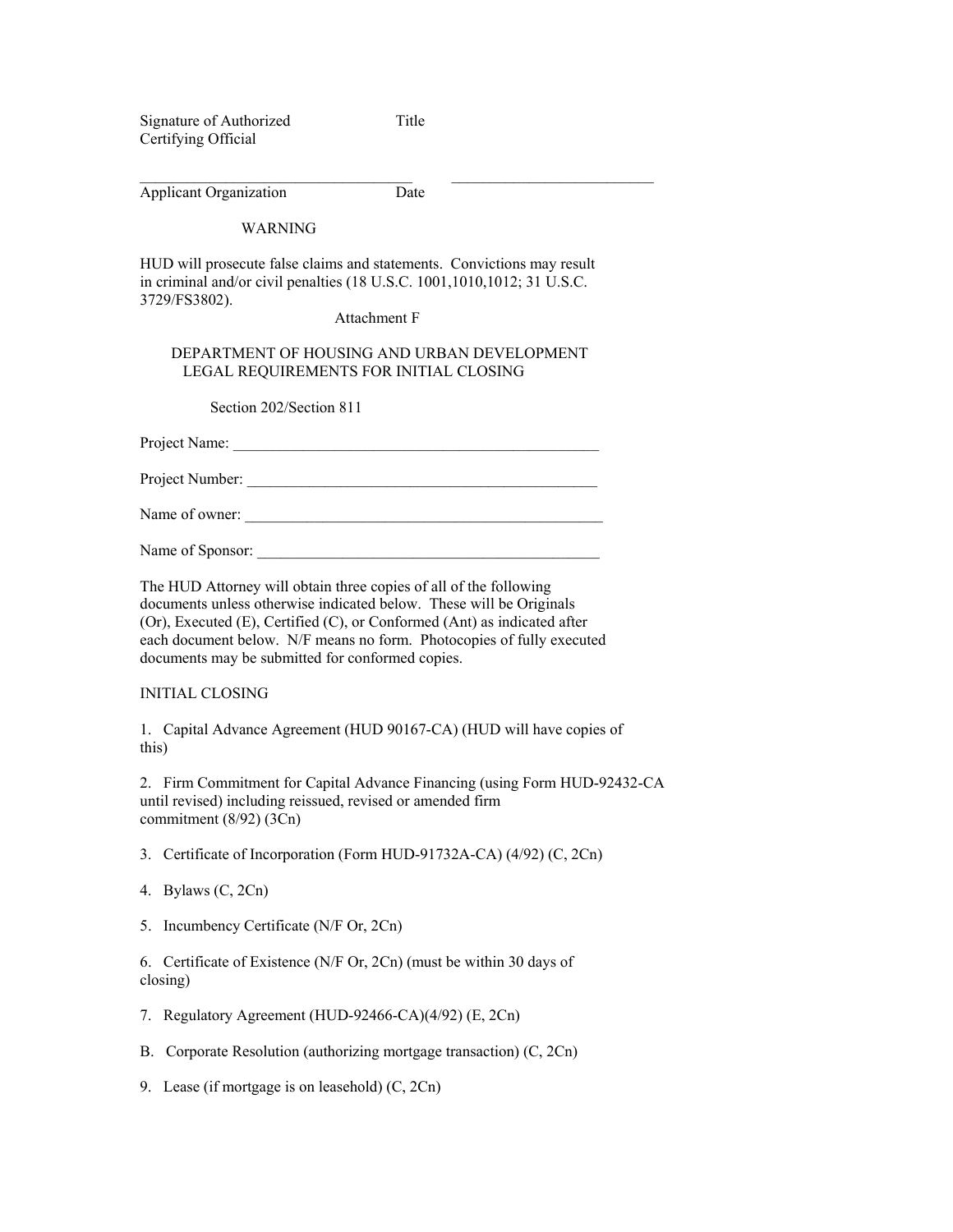10. Land-Disposition Contract and Deed (required only for projects in urban renewal areas) (E, 2Cn)

11. Title Policy (1992 ALTA loan Policy with 8.1 endorsement) (Or, 2Cn)

Attachment F Page 2

- 12. Evidence of Zoning Compliance (3Cn)
- 13. Building Permits (3Cn)
- 14. Surveyor's Report (HUD-92457) (Or, 2Cn)
- 15. Survey (3Cn)

16. Mortgage, Deed of Trust or Security Deed (HUD 90165-CA) (Or, 3Cn) (Use HUD'S typed form)

- 17. Mortgage Note (HUD-93432-CA)(4/92) (Or, 3Cn)
- 18. a. Construction Contract, Lump Sum (HUD 92442-CA)(3/94) (E, 2Cn) and Contractor's Requisition (HUD 92448) (E, 2Cn)

OR

b. Construction Contract, Cost Plus (HUD 92442A-CA)(3/94) (E, 2Cn) and Contractor's Requisition (HUD 92448) (E, 2Cn)

AND (If Applicable)

- c. Construction Contract, Incentive Payment (HUD-92443-CA) (3/94) (E, 2Cn)
- 19. Contractor's and/or Mortgagor's Cost Breakdown (HUD 2328) (3Cn) (HUD will have copies of this for closing)
- 20. Assurance of Completion:
- a. Performance Bond (Dual-Obligee) (FHA 2452) (E, 2Cn); Payment Bond (HUD 92452A)(5/89) (E, 2Cn) and Surety Company's Telegram or Facsimile (Or, 2Cn)

OR

b. Performance/Payment Bond (Dual Obligee) (HUD-92452-CA) (4/92) (E, 2Cn)

OR

c. Completion Assurance Agreement (HUD 92450-CA)(8/92) (E, 2Cn)

21. Owner-Architect Agreement (AIA Document B181) (see attached to Capital Advance Agreement; HUD 90167-CA); HUD Amendment (HUD 90169-CA) (4/92); and Architect's Certification (E, 2Cn)

Attachment F - Page 3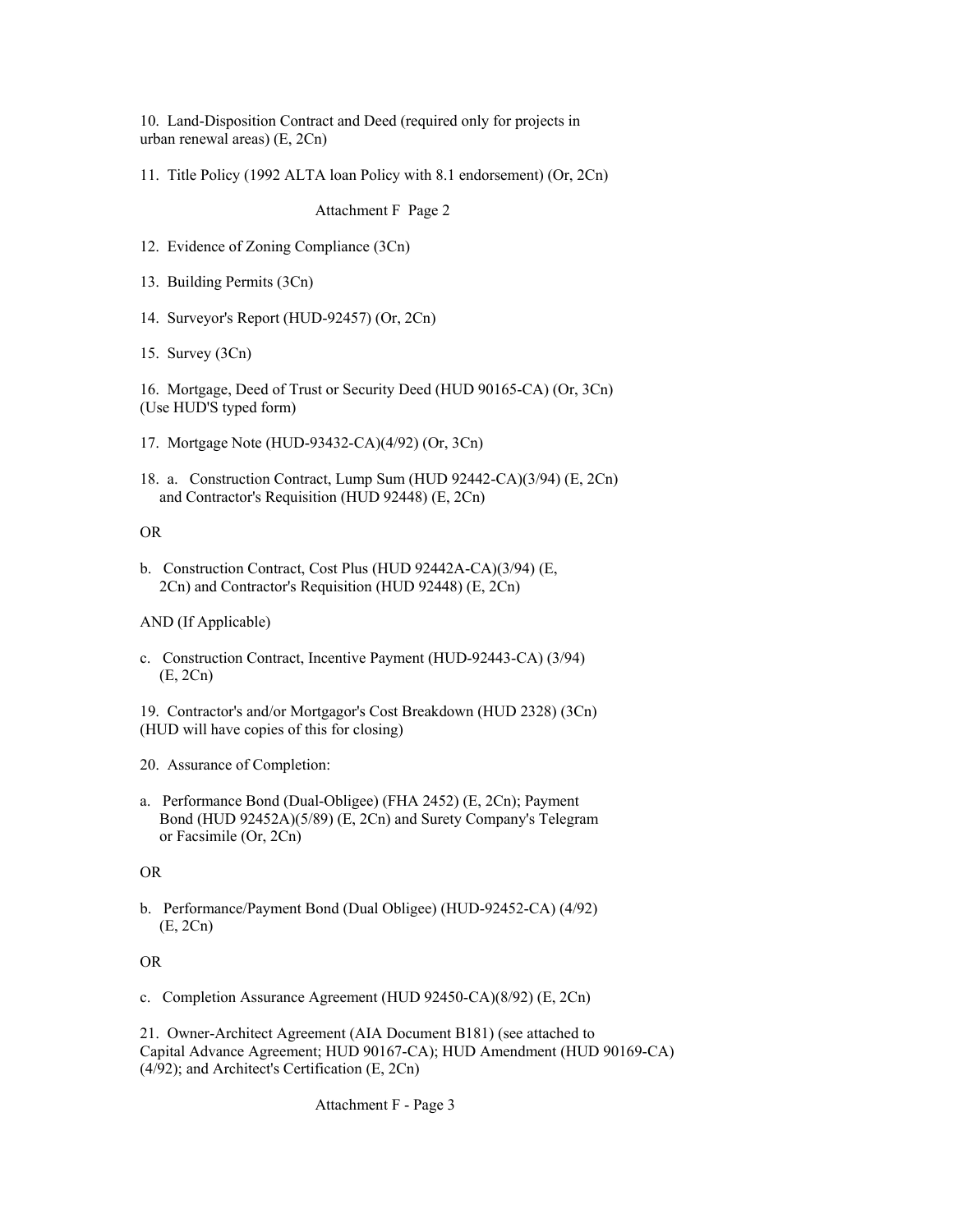22. Assurance of Completion of Off-Site Facilities (E, 2Cn)

a. Off-Site Bond (HUD 90177-CA)(4/92) OR

b. Escrow Agreement for Off-Site Facilities (HUD 90170-CA) (8/92)

23. Assurance of Utility Services (water, electricity, sewer, gas, heat) (E, 2Cn)

24. Owner's I.R.S. Tax-Exemption Ruling (3Cn)

25. Owner's Certificate (HUD 92433-CA)(4/92) (Or, 2Cn)

26. Owner's Attorney's Closing Opinion (new long form developed by HUD Office of General Counsel is required including Owner's Certification)

27. Evidence of Owner's Deposit (minimum capital investment) and ability to provide moveable furnishings and equipment not covered by capital advances (Or, 2Cn)

28. Owner's assurance of funds to cover costs over and above capital advance (Or, 2Cn) IF APPLICABLE

29. FHEO Certification in Connection with the Development and Operation of the project (Appendix 23 to Handbook 4571.2 or 4571.3) (Or, 2Cn)

30. Blanket Fidelity Bond (E, 2Cn)

31. Part I of Agreement to Enter into Project Rental Assistance Contract (HUD-90172A-CA), if not previously executed (Or, 2Cn)

32. Part II of Agreement to Enter into Project Rental Assistance Contract (HUD-90172B-CA), if not previously executed (Or, 2Cn)

33. Use Agreement (HUD-90163-CA)(4/92) (Or, 3Cn)

34. Agreement and Certification (HUD 93566-CA)(4/92) (Or, 2Cn)

- 35. Collateral Agreements, if any (Or, 2Cn)
- 36. Attendance List (HUD office provides this to be signed at closing)

Attachment F - Page 4

- 37. Additional Closing Requirements (State or local requirements):
- a. Security Agreement and Financing Statements (UCC-1) (Or, 2Cn)
- b. Builder's Risk Insurance

Attachment G

# DEPARTMENT OF HOUSING AND URBAN DEVELOPMENT LEGAL REQUIREMENTS FOR FINAL CLOSING